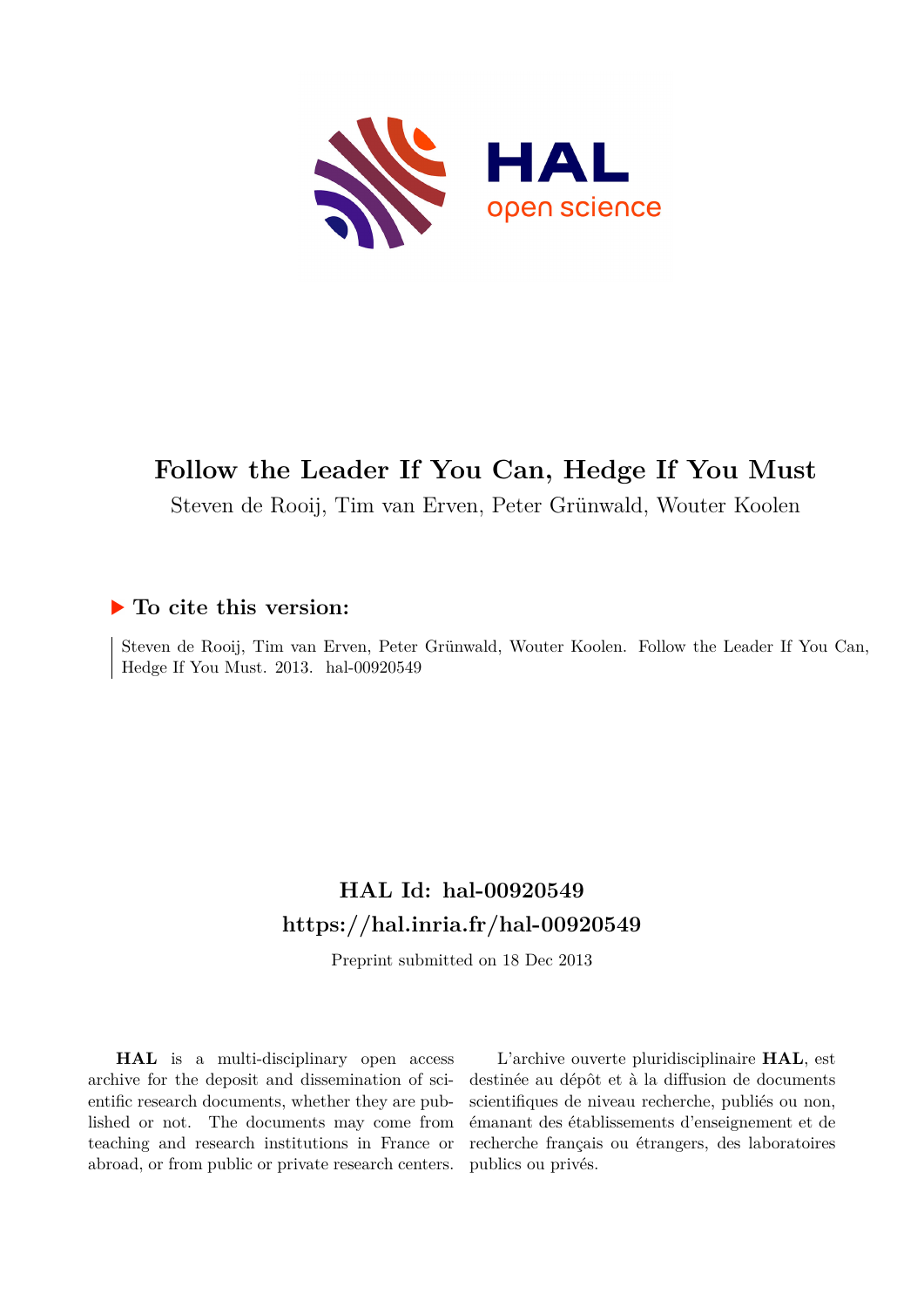# **Follow the Leader If You Can, Hedge If You Must**

# **Steven de Rooij** steven.de.rooil@gmail.com

*VU University and University of Amsterdam Science Park 904, P.O. Box 94323, 1090 GH Amsterdam, the Netherlands*

*Département de Mathématiques Université Paris-Sud, 91405 Orsay Cedex, France*

# **Peter D. Grünwald** pdg@cwi.nl

*Leiden University (Grünwald) and Centrum Wiskunde & Informatica (Grünwald and Koolen) Science Park 123, P.O. Box 94079, 1090 GB Amsterdam, the Netherlands*

**Editor:** ...

**Tim van Erven** times and the set of the set of the set of the set of the set of the set of the set of the set of the set of the set of the set of the set of the set of the set of the set of the set of the set of the set o

**Wouter M. Koolen with a set of the contract of the contract of the contract of the with**  $W$  **with**  $W$  **with**  $W$  **and**  $W$  **and**  $W$  **and**  $W$  **and**  $W$  **and**  $W$  **and**  $W$  **and**  $W$  **and**  $W$  **and**  $W$  **and**  $W$  **and**  $W$  **and**  $W$  **and**  $W$  **and** 

# **Abstract**

Follow-the-Leader (FTL) is an intuitive sequential prediction strategy that guarantees constant regret in the stochastic setting, but has poor performance for worst-case data. Other hedging strategies have better worst-case guarantees but may perform much worse than FTL if the data are not maximally adversarial. We introduce the FlipFlop algorithm, which is the first method that provably combines the best of both worlds. As a stepping stone for our analysis, we develop AdaHedge, which is a new way of dynamically tuning the learning rate in Hedge without using the doubling trick. AdaHedge refines a method by [Cesa-Bianchi, Mansour, and Stoltz](#page-33-0) [\(2007\)](#page-33-0), yielding improved worst-case guarantees. By interleaving AdaHedge and FTL, FlipFlop achieves regret within a constant factor of the FTL regret, without sacrificing AdaHedge's worst-case guarantees. AdaHedge and FlipFlop do not need to know the range of the losses in advance; moreover, unlike earlier methods, both have the intuitive property that the issued weights are invariant under rescaling and translation of the losses. The losses are also allowed to be negative, in which case they may be interpreted as gains.

**Keywords:** Hedge, Learning Rate, Mixability, Online Learning, Prediction with Expert Advice

# **1. Introduction**

We consider sequential prediction in the general framework of Decision Theoretic Online Learning (DTOL) or the *Hedge setting* [\(Freund and Schapire, 1997\)](#page-33-1), which is a variant of *prediction with expert advice* [\(Littlestone and Warmuth, 1994;](#page-34-0) [Vovk, 1998;](#page-34-1) [Cesa-Bianchi](#page-33-2) [and Lugosi, 2006\)](#page-33-2). Our goal is to develop a sequential prediction algorithm that performs well not only on adversarial data, which is the scenario most studies worry about, but also when the data are easy, as is often the case in practice. Specifically, with adversarial data, the worst-case regret (defined below) for any algorithm is  $\Omega(\sqrt{T})$ , where *T* is the number of predictions to be made. Algorithms such as Hedge, which have been designed to achieve this lower bound, typically continue to suffer regret of order  $\sqrt{T}$ , even for easy data, where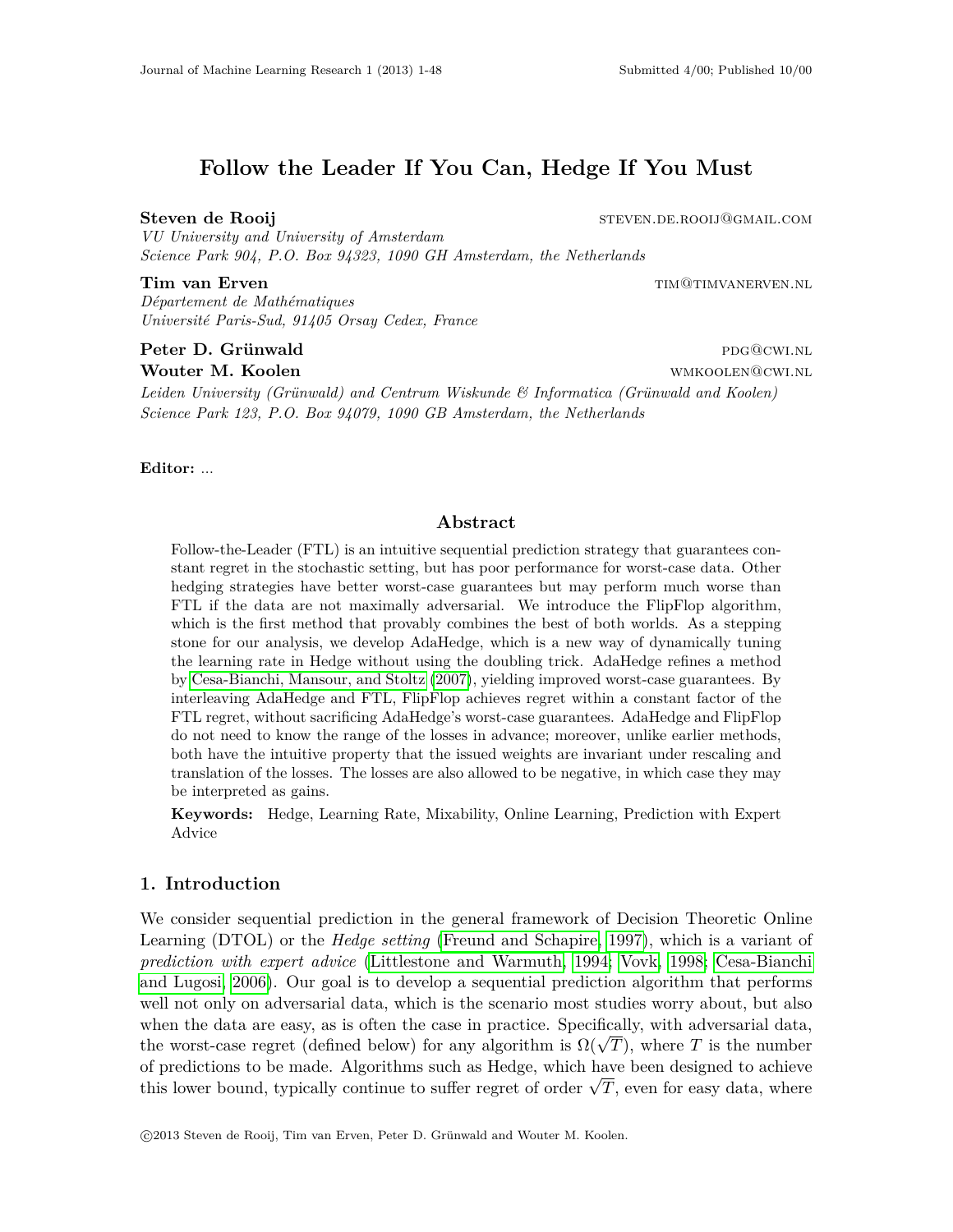the regret of the more intuitive but less robust Follow-the-Leader (FTL) algorithm (also defined below) is *bounded*. Here, we present the first algorithm which, up to constant factors, provably achieves both the regret lower bound in the worst case, *and* a regret not exceeding that of FTL. Below, we first describe the Hedge setting. Then we introduce FTL, discuss sophisticated versions of Hedge from the literature, and give an overview of the results and contents of this paper.

### **1.1 Overview**

In the Hedge setting, prediction proceeds in rounds. At the start of each round  $t = 1, 2, \ldots$ a learner has to decide on a weight vector  $\mathbf{w}_t = (w_{t,1}, \dots, w_{t,K}) \in \mathbb{R}^K$  over K "experts". Each weight  $w_{t,k}$  is required to be nonnegative, and the sum of the weights should be 1. Nature then reveals a *K*-dimensional vector containing the losses of the experts  $\ell_t$  $(\ell_{t,1},\ldots,\ell_{t,K}) \in \mathbb{R}^K$ . Learner's loss is the dot product  $h_t = \boldsymbol{w}_t \cdot \boldsymbol{\ell}_t$ , which can be interpreted as the expected loss if Learner uses a mixed strategy and chooses expert *k* with probability  $w_{t,k}$ . We denote aggregates of per-trial quantities by their capital letter, and vectors are in bold face. Thus,  $L_{t,k} = \ell_{1,k} + \ldots + \ell_{t,k}$  denotes the cumulative loss of expert *k* after *t* rounds, and  $H_t = h_1 + \ldots + h_t$  is Learner's cumulative loss (the *Hedge loss*).

Learner's performance is evaluated in terms of her *regret*, which is the difference between her cumulative loss and the cumulative loss of the best expert:

$$
\mathcal{R}_t = H_t - L_t^*, \qquad \text{where } L_t^* = \min_k L_{t,k}.
$$

We will always analyse the regret after an arbitrary number of rounds *T*. We will omit the subscript *T* for aggregate quantities such as  $L_T^*$  or  $\mathcal{R}_T$  wherever this does not cause confusion.

A simple and intuitive strategy for the Hedge setting is Follow-the-Leader (FTL), which puts all weight on the expert(s) with the smallest loss so far. More precisely, we will define the weights  $w_t$  for FTL to be uniform on the set of leaders  $\{k \mid L_{t-1,k} = L_{t-1}^*\}$ , which is often just a singleton. FTL works very well in many circumstances, for example in stochastic scenarios where the losses are independent and identically distributed (i.i.d.). In particular, the regret for Follow-the-Leader is bounded by the number of times the leader is overtaken by another expert (Lemma [10\)](#page-15-0), which in the i.i.d. case almost surely happens only a finite number of times (by the uniform law of large numbers), provided the mean loss of the best expert is smaller than the mean loss of the other experts. As demonstrated by the experiments in Section [5,](#page-22-0) many more sophisticated algorithms can perform significantly worse than FTL.

The problem with FTL is that it breaks down badly when the data are antagonistic. For example, if one out of two experts incurs losses  $\frac{1}{2}$ , 0, 1, 0, ... while the other incurs opposite losses  $0, 1, 0, 1, \ldots$ , the regret for FTL at time *T* is about  $T/2$  (this scenario is further discussed in Section [5.1\)](#page-24-0). This has prompted the development of a multitude of alternative algorithms that provide better worst-case regret guarantees.

The seminal strategy for the learner is called *Hedge* [\(Freund and Schapire, 1997,](#page-33-1) [1999\)](#page-33-3). Its performance crucially depends on a parameter *η* called the *learning rate*. Hedge can be interpreted as a generalisation of FTL, which is recovered in the limit for  $\eta \to \infty$ . In many analyses, the learning rate is changed from infinity to a lower value that optimizes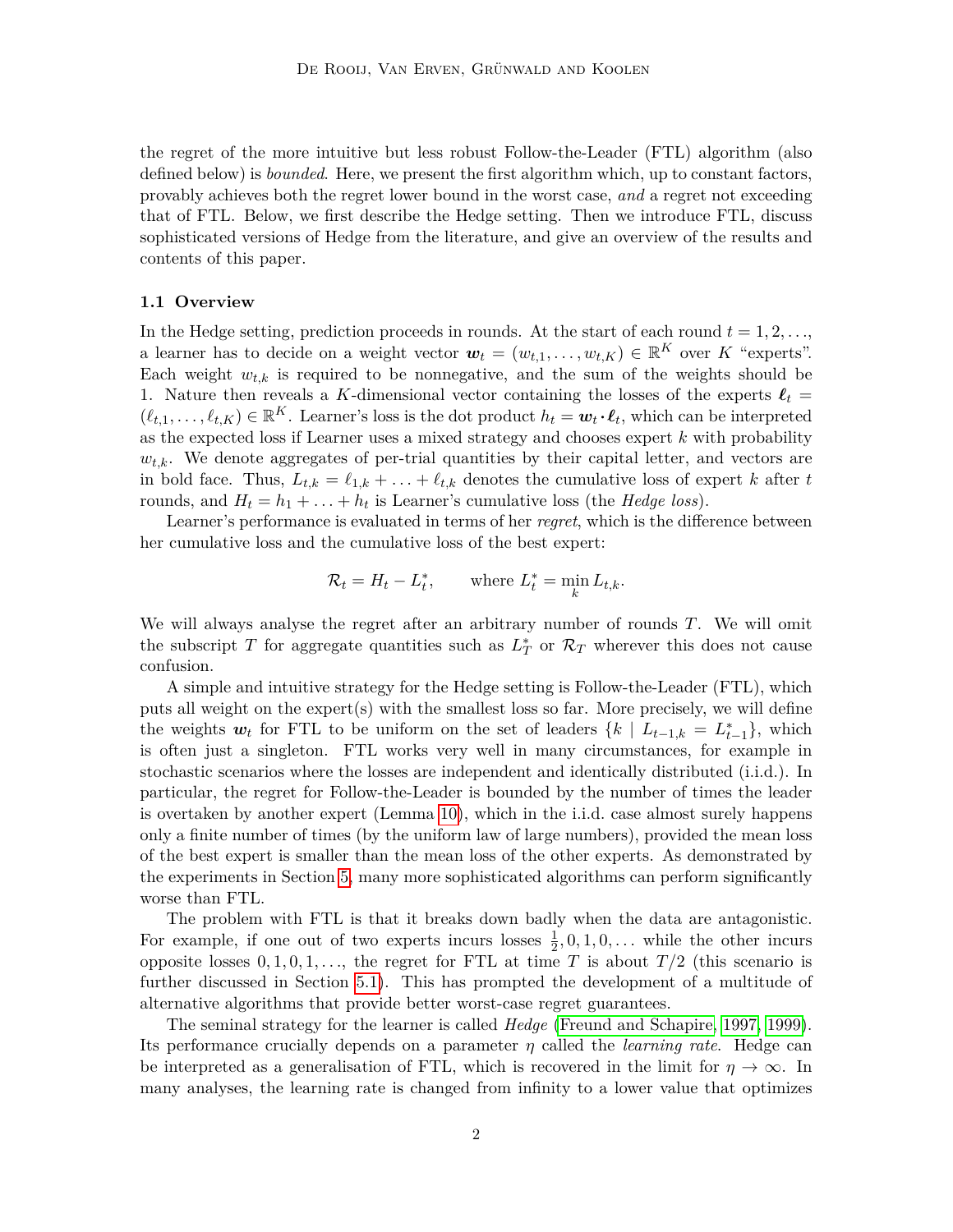some upper bound on the regret. Doing so requires precognition of the number of rounds of the game, or of some property of the data such as the eventual loss of the best expert  $L^*$ . Provided that the relevant statistic is monotonically nondecreasing in *t* (such as  $L_t^*$ ), a simple way to address this issue is the so-called *doubling trick*: setting a budget on the statistic, and restarting the algorithm with a double budget when the budget is depleted [\(Cesa-Bianchi and Lugosi, 2006;](#page-33-2) [Cesa-Bianchi et al., 1997;](#page-33-4) [Hazan and Kale, 2008\)](#page-34-2); *η* can then be optimised for each individual block in terms of the budget. Better bounds, but harder analyses, are typically obtained if the learning rate is adjusted each round based on previous observations, see e.g. [\(Cesa-Bianchi and Lugosi, 2006;](#page-33-2) [Auer et al., 2002\)](#page-33-5).

The Hedge strategy presented by [Cesa-Bianchi, Mansour, and Stoltz](#page-33-0) [\(2007\)](#page-33-0) is a sophisticated example of such adaptive tuning. The relevant algorithm, which we refer to as CBMS, is defined in (16) in Section 4.2 of their paper. To discuss its guarantees, we need the following notation. Let  $\ell_t^- = \min_k \ell_{t,k}$  and  $\ell_t^+ = \max_k \ell_{t,k}$  denote the smallest and largest loss in round *t*, and let  $L_t^- = \ell_1^- + \ldots + \ell_t^-$  and  $L_t^+ = \ell_1^+ + \ldots + \ell_t^+$  denote the cumulative minimum and maximum loss respectively. Further let  $s_t = \ell_t^+ - \ell_t^-$  denote the loss range in trial *t* and let  $S_t = \max\{s_1, \ldots, s_t\}$  denote the largest loss range after *t* trials. Then, *without prior knowledge* of any property of the data, including *T*, *S* and *L* ∗ , the CBMS strategy achieves regret bounded by<sup>[1](#page-3-0)</sup>

<span id="page-3-1"></span>
$$
\mathcal{R}^{\text{CBMS}} \le 4\sqrt{\frac{(L^*-L^-)(L^-+ST-L^*)}{T}\ln K} + \text{lower order terms} \tag{1}
$$

[\(Cesa-Bianchi et al., 2007,](#page-33-0) Corollary 3). Hence, in the worst case  $L^* = L^- + ST/2$  and the bound is of order  $S\sqrt{T}$ , but when the loss of the best expert  $L^* \in [L^-, L^- + ST]$  is close to either boundary the guarantees are much stronger.

The contributions of this work are twofold: first, in Section [2,](#page-5-0) we develop AdaHedge, which is a refinement of the CBMS strategy. A (very) preliminary version of this strategy was presented at NIPS [\(Van Erven et al., 2011\)](#page-34-3). Like CMBS, AdaHedge is completely parameterless and tunes the learning rate in terms of a direct measure of past performance. We derive an improved worst-case bound of the following form. Again without any assumptions, we have

<span id="page-3-2"></span>
$$
\mathcal{R}^{\text{ah}} \le 2\sqrt{S\frac{(L^*-L^-)(L^+-L^*)}{L^+-L^-}\ln K} + \text{lower order terms} \tag{2}
$$

(see Theorem [8\)](#page-12-0). The parabola under the square root is always smaller than or equal to its CMBS counterpart (since  $L^+ \leq L^- + ST$ ); it expresses that the regret is small if  $L^* \in [L^-, L^+]$  is close to either boundary. It is maximized in  $L^*$  at the mid-point between  $L^-$  and  $L^+$ , and in this case we recover the worst-case bound of order  $S\sqrt{T}$ . Like [\(1\)](#page-3-1), the regret bound [\(2\)](#page-3-2) is "fundamental", which means that it is invariant under translation of the losses and proportional to their scale. Moreover, not only AdaHedge's regret *bound* is fundamental: the weights issued by the algorithm are themselves invariant under translation

<span id="page-3-0"></span><sup>1.</sup> As pointed out by a referee, it is widely known that the leading constant of 4 can be improved to  $2\sqrt{2} \approx 2.83$  using techniques by [Györfi and Ottucsák \(2007\)](#page-34-4) that are essentially equivalent to our Lemma [2](#page-8-0) below; [Gerchinovitz \(2011,](#page-33-6) Remark 2.2) reduced it to approximately 2*.*63. AdaHedge allows a slight further reduction to 2.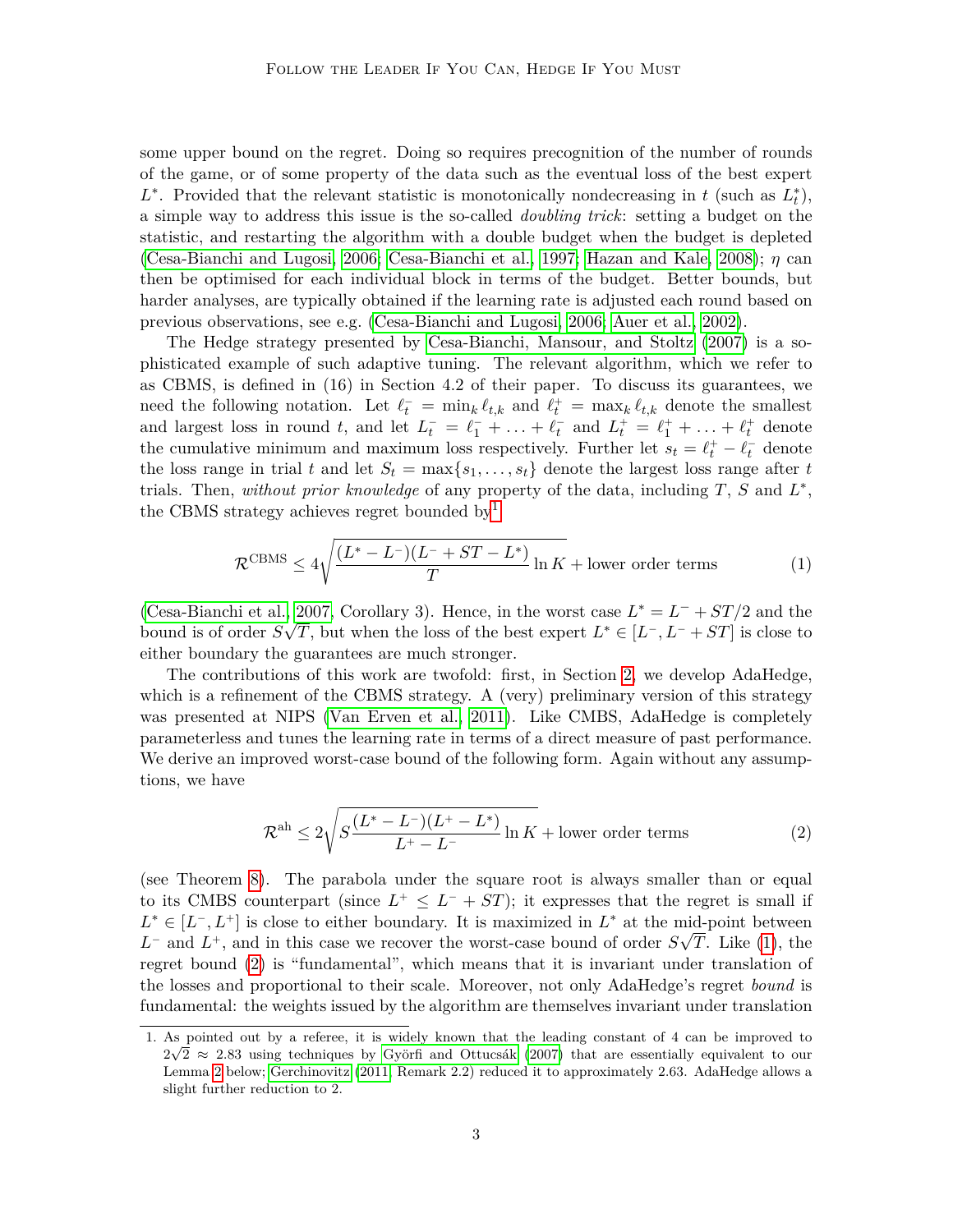and scaling (see Section [4\)](#page-21-0). The CBMS algorithm and AdaHedge are insensitive to trials in which all experts suffer the same loss, a natural property we call "timelessness". An attractive feature of the new bound [\(2\)](#page-3-2) is that it expresses this property. A more detailed discussion appears below Theorem [8.](#page-12-0)

Our second contribution is to develop a second algorithm, called FlipFlop, that retains the worst-case bound [\(2\)](#page-3-2) (up to a constant factor), but has even better guarantees for easy data: its performance is never substantially worse than that of Follow-the-Leader. At first glance, this may seem trivial to accomplish: simply take both FTL and AdaHedge, and combine the two by using FTL or Hedge recursively. To see why such approaches do not work, suppose that FTL achieves regret  $\mathcal{R}^{\text{ftl}}$ , while AdaHedge achieves regret  $\mathcal{R}^{\text{ah}}$ . We would only be able to prove that the regret of the combined strategy compared to the best original expert satisfies  $\mathcal{R}^c \leq \min\{\mathcal{R}^{\text{ftl}}, \mathcal{R}^{\text{ah}}\} + \mathcal{G}^c$ , where  $\mathcal{G}^c$  is the worst-case regret guarantee for the combination method, e.g. [\(1\)](#page-3-1). In general, either  $\mathcal{R}^{\text{ft}}$  or  $\mathcal{R}^{\text{ah}}$  may be close to zero, while at the same time the regret of the combination method, or at least its bound  $\mathcal{G}^c$ , is proportional to  $\sqrt{T}$ . That is, the overhead of the combination method will dominate the regret!

The FlipFlop approach we describe in Section [3](#page-14-0) circumvents this by alternating between Following the Leader and using AdaHedge in a carefully specified way. For this strategy we can guarantee

$$
\mathcal{R}^{\mathrm{ff}} = O(\min\{\mathcal{R}^{\mathrm{ftl}}, \mathcal{G}^{\mathrm{ah}}\}),
$$

where  $\mathcal{G}^{\text{ah}}$  is the regret guarantee for AdaHedge; Theorem [15](#page-20-0) provides a precise statement. Thus, FlipFlop is the first algorithm that provably combines the benefits of Follow-the-Leader with robust behaviour for antagonistic data.

A key concept in the design and analysis of our algorithms is what we call the *mixability gap*, introduced in Section [2.1.](#page-5-1) This quantity also appears in earlier works, and seems to be of fundamental importance in both the current Hedge setting as well as in stochastic settings. We elaborate on this in Section [6.2](#page-32-0) where we provide the big picture underlying this research and we briefly indicate how it relates to practical work such as [\(Devaine et al.,](#page-33-7) [2012\)](#page-33-7).

## <span id="page-4-0"></span>**1.2 Related Work**

As mentioned, AdaHedge is a refinement of the strategy analysed by [Cesa-Bianchi et al.](#page-33-0) [\(2007\)](#page-33-0), which is itself more sophisticated than most earlier approaches, with two notable exceptions. First, Chaudhuri, Freund and Hsu [\(2009\)](#page-33-8) describe a strategy called NormalHedge that can efficiently compete with the best  $\epsilon$ -quantile of experts; their bound is incomparable with the bounds for CBMS and for AdaHedge. Second, by modifying the weights, and tuning the learning rate in terms of the cumulative empirical variance of the losses of the best expert, [Hazan and Kale \(2008\)](#page-34-2) are able to obtain a bound that dominates our worstcase result [\(2\)](#page-3-2) (up to a multiplicative constant). As demonstrated by the experiments in Section [5,](#page-22-0) their method does not achieve the benefits of FTL, however. In Section [5](#page-22-0) we also discuss the performance of NormalHedge and the algorithm by Hazan and Kale compared to AdaHedge and FlipFlop.

**Other Approaches** Other approaches to sequential prediction include defensive forecasting [\(Vovk et al., 2005\)](#page-35-0), and Following the Perturbed Leader [\(Kalai and Vempala, 2003\)](#page-34-5).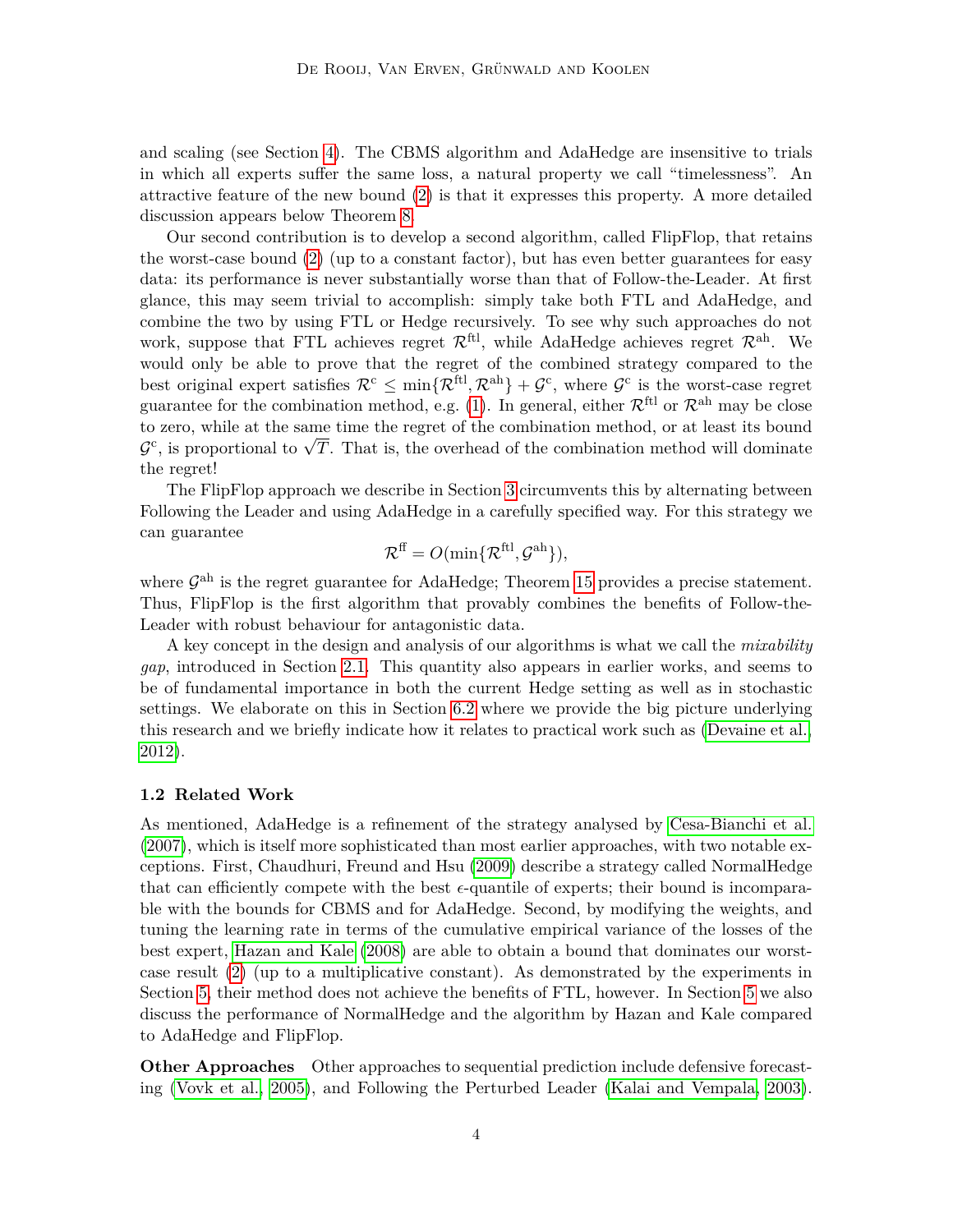These radically different approaches also allow competing with the best  $\epsilon$ -quantile, see [\(Chernov and Vovk, 2010\)](#page-33-9) and [\(Hutter and Poland, 2005\)](#page-34-6); the latter article also considers nonuniform weights on the experts.

The "safe MDL" and "safe Bayesian" algorithms by [Grünwald \(2011,](#page-34-7) [2012\)](#page-34-8) share the present work's focus on the mixability gap as a crucial part of the analysis, but are concerned with the stochastic setting where losses are not adversarial but i.i.d. FlipFlop, safe MDL and safe Bayes can all be interpreted as methods that attempt to choose a learning rate *η* that keeps the mixability gap small (or, equivalently, that keeps the Bayesian posterior or Hedge weights "concentrated").

## **1.3 Outline**

In the next section we present and analyse AdaHedge and compare its worst-case regret bound to existing results, in particular the bound for CBMS. Then, in Section [3,](#page-14-0) we build on AdaHedge to develop the FlipFlop strategy. The analysis closely parallels that of AdaHedge, but with extra complications at each of the steps. In Section [4](#page-21-0) we show that both algorithms have the property that their behaviour does not change under translation and scaling of the losses. We further illustrate the relationship between the learning rate and the regret, and compare AdaHedge and FlipFlop to existing methods, in experiments with artificial data in Section [5.](#page-22-0) Finally, Section [6](#page-31-0) contains a discussion, with ambitious suggestions for future work.

# <span id="page-5-0"></span>**2. AdaHedge**

In this section, we present and analyse the AdaHedge strategy. To introduce our notation and proof strategy, we start with the simplest possible analysis of vanilla Hedge, and then move on to refine it for AdaHedge.

# <span id="page-5-1"></span>**2.1 Basic Hedge Analysis for Constant Learning Rate**

Following [Freund and Schapire](#page-33-1) [\(1997\)](#page-33-1), we define the *Hedge* or *exponential weights* strategy as the choice of weights

<span id="page-5-2"></span>
$$
w_{t,k} = \frac{w_{1,k}e^{-\eta L_{t-1,k}}}{Z_t},\tag{3}
$$

where  $\mathbf{w}_1 = (1/K, \ldots, 1/K)$  is the uniform distribution,  $Z_t = \mathbf{w}_1 \cdot e^{-\eta \mathbf{L}_{t-1}}$  is a normalizing constant, and  $\eta \in (0,\infty)$  is a parameter of the algorithm called the *learning rate*. If  $\eta = 1$ and one imagines  $L_{t-1,k}$  to be the negative log-likelihood of a sequence of observations, then  $w_{t,k}$  is the Bayesian posterior probability of expert *k* and  $Z_t$  is the marginal likelihood of the observations. Like in Bayesian inference, the weights are updated multiplicatively, i.e.  $w_{t+1,k} \propto w_{t,k}e^{-\eta \ell_{t,k}}.$ 

The loss incurred by Hedge in round *t* is  $h_t = \boldsymbol{w}_t \cdot \boldsymbol{\ell}_t$ , the cumulative Hedge loss is  $H_t = h_1 + \ldots + h_t$ , and our goal is to obtain a good bound on  $H_T$ . To this end, it turns out to be technically convenient to approximate *h<sup>t</sup>* by the *mix loss*

<span id="page-5-3"></span>
$$
m_t = -\frac{1}{\eta} \ln(\boldsymbol{w}_t \cdot e^{-\eta \boldsymbol{\ell}_t}), \tag{4}
$$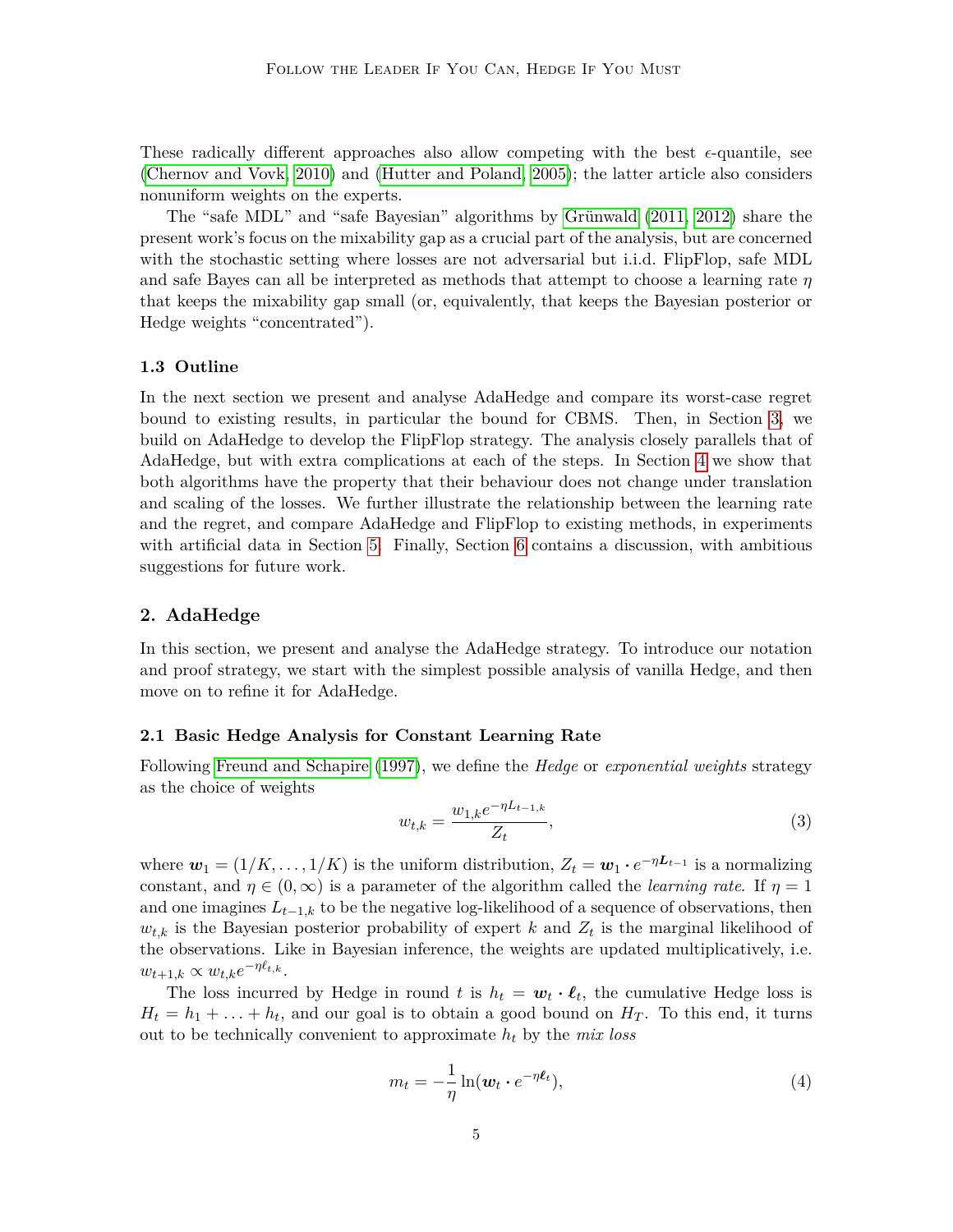which accumulates to  $M_t = m_1 + \ldots + m_t$ . This approximation is a standard tool in the literature. For example, the mix loss *m<sup>t</sup>* corresponds to the loss of Vovk's [\(1998;](#page-34-1) [2001\)](#page-34-9) Aggregating Pseudo Algorithm, and tracking the evolution of −*m<sup>t</sup>* is a crucial ingredient in the proof of Theorem 2.2 of [Cesa-Bianchi and Lugosi \(2006\)](#page-33-2).

The definitions may be extended to  $\eta = \infty$  by letting  $\eta$  tend to  $\infty$ . We then find that  $w_t$  becomes a uniform distribution on the set of experts  $\{k \mid L_{t-1,k} = L_{t-1}^*\}$  that have incurred smallest cumulative loss before time *t*. That is, Hedge with  $\eta = \infty$  reduces to *Follow-the-Leader*, where in case of ties the weights are distributed uniformly. The limiting value for the mix loss is  $m_t = L_t^* - L_{t-1}^*$ .

In our approximation of the Hedge loss  $h_t$  by the mix loss  $m_t$ , we call the approximation error  $\delta_t = h_t - m_t$  the *mixability gap*. Bounding this quantity is a standard part of the analysis of Hedge-type algorithms (see, for example, Lemma 4 of [Cesa-Bianchi et al.](#page-33-0) [\(2007\)](#page-33-0)) and it also appears to be a fundamental notion in sequential prediction even when only socalled mixable losses are considered [\(Grünwald, 2011,](#page-34-7) [2012\)](#page-34-8); see also Section [6.2.](#page-32-0) We let  $\Delta_t = \delta_1 + \ldots + \delta_t$  denote the cumulative mixability gap, so that the regret for Hedge may be decomposed as

<span id="page-6-6"></span>
$$
\mathcal{R} = H - L^* = M - L^* + \Delta. \tag{5}
$$

Here  $M - L^*$  may be thought of as the regret under the mix loss and  $\Delta$  is the cumulative approximation error when approximating the Hedge loss by the mix loss. Throughout the paper, our proof strategy will be to analyse these two contributions to the regret,  $M - L^*$ and  $\Delta$ , separately.

<span id="page-6-2"></span>The following lemma, which is proved in Appendix [A,](#page-35-1) collects a few basic properties of the mix loss:

# <span id="page-6-1"></span>**Lemma 1 (Mix Loss with Constant Learning Rate)** *For any learning rate*  $\eta \in (0, \infty]$

- 1.  $\ell_t^- \leq m_t \leq h_t \leq \ell_t^+$ , so that  $0 \leq \delta_t \leq s_t$ .
- <span id="page-6-7"></span>*2. Cumulative mix loss telescopes: M* =  $\sqrt{ }$ J  $\mathcal{L}$  $-\frac{1}{\eta}$  $\frac{1}{\eta} \ln \left( \boldsymbol{w}_1 \cdot e^{-\eta \boldsymbol{L}} \right)$  for  $\eta < \infty$ ,  $L^*$  *for*  $\eta = \infty$ *.*

<span id="page-6-0"></span>*3.* Cumulative mix loss approximates the loss of the best expert:  $L^* \leq M \leq L^* + \frac{\ln K}{n}$ *η .*

<span id="page-6-3"></span>*4. The cumulative mix loss M is nonincreasing in η.*

In order to obtain a bound for Hedge, one can use the following well-known bound on the mixability gap, which is obtained using Hoeffding's bound on the cumulant generating function [\(Cesa-Bianchi and Lugosi, 2006,](#page-33-2) Lemma A.1):

<span id="page-6-4"></span>
$$
\delta_t \le \frac{\eta}{8} s_t^2,\tag{6}
$$

from which  $\Delta \leq S^2T\eta/8$ , where (as in the introduction)  $S_t = \max\{s_1, \ldots, s_t\}$  is the maximum loss range in the first *t* rounds. Together with the bound  $M - L^* \leq \ln(K)/\eta$  from mix loss property [#3](#page-6-0) this leads to

<span id="page-6-5"></span>
$$
\mathcal{R} = (M - L^*) + \Delta \le \frac{\ln K}{\eta} + \frac{\eta S^2 T}{8}.\tag{7}
$$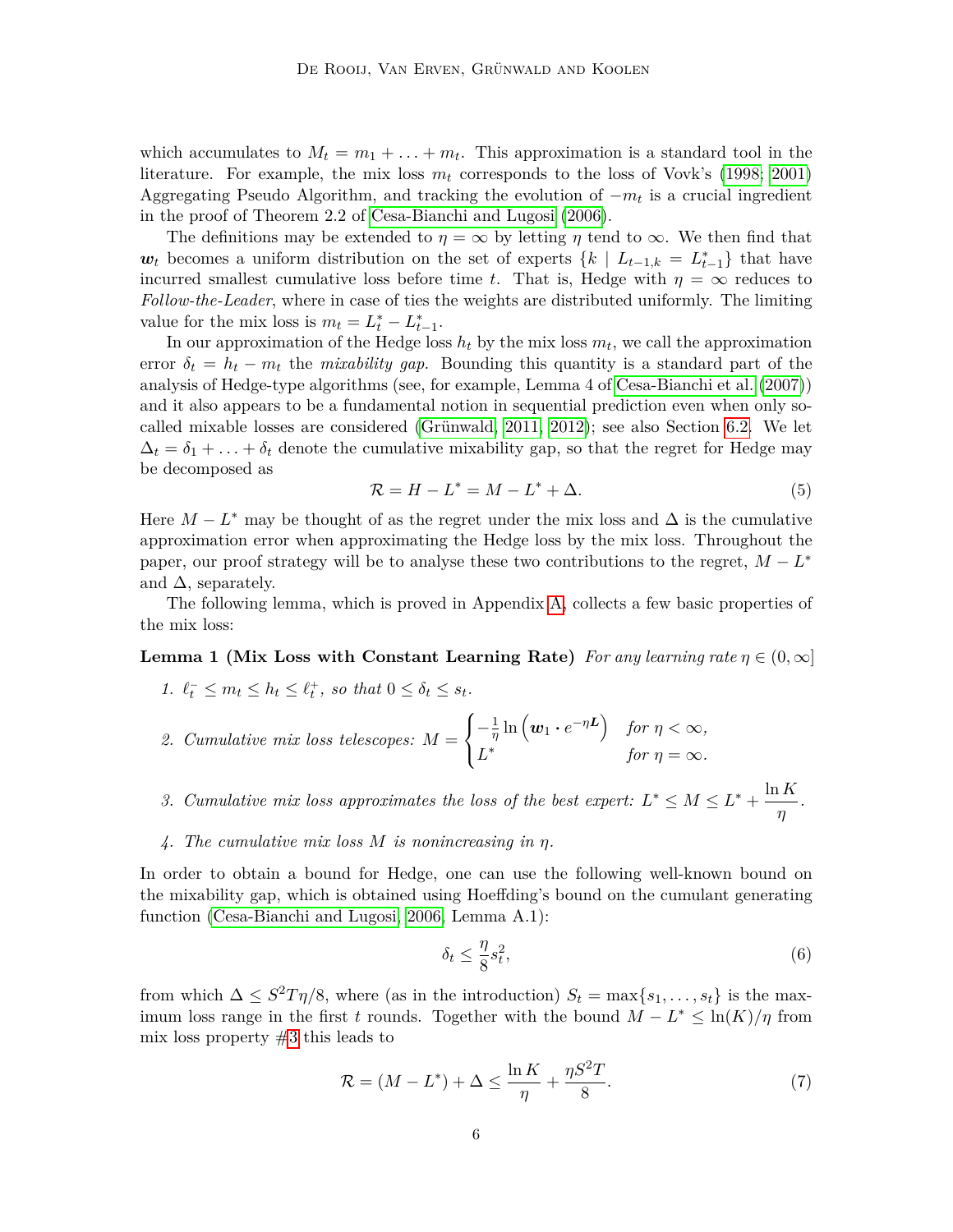The bound is optimized for  $\eta = \sqrt{8 \ln(K)/(S^2T)}$ , which equalizes the two terms. This leads to a bound on the regret of  $S\sqrt{T\ln(K)/2}$ , matching the lower bound on worst-case regret from the textbook by [Cesa-Bianchi and Lugosi \(2006,](#page-33-2) Section 3.7). We can use this tuned learning rate if the time horizon *T* is known in advance. To deal with the situation where *T* is unknown, the doubling trick can be used, at the cost of a worse constant factor in the leading term of the regret bound.

In the remainder of this section, we introduce a completely parameterless algorithm called AdaHedge. We then refine the steps of the analysis above to obtain a better regret bound.

## **2.2 AdaHedge Analysis**

In the previous section, we split the regret for Hedge into two parts:  $M - L^*$  and  $\Delta$ , and we obtained a bound for both. The learning rate  $\eta$  was then tuned to equalise these two bounds. The main distinction between AdaHedge and other Hedge approaches is that AdaHedge does not consider an upper bound on  $\Delta$  in order to obtain this balance: instead it aims to equalize  $\Delta$  and  $\ln(K)/\eta$ . As the cumulative mixability gap  $\Delta_t$  is nondecreasing in *t* (by mix loss property [#1\)](#page-6-1) and can be *observed* on-line, it is possible to adapt the learning rate directly based on  $\Delta_t$ .

Perhaps the easiest way to achieve this is by using the doubling trick: each subsequent block uses half the learning rate of the previous block, and a new block is started as soon as the observed cumulative mixability gap  $\Delta_t$  exceeds the bound on the mix loss  $\ln(K)/\eta$ , which ensures these two quantities are equal at the end of each block. This is the approach taken in an earlier version of AdaHedge [\(Van Erven et al., 2011\)](#page-34-3). However, we can achieve the same goal much more elegantly, by decreasing the learning rate with time according to

<span id="page-7-0"></span>
$$
\eta_t^{\text{ah}} = \frac{\ln K}{\Delta_{t-1}^{\text{ah}}} \tag{8}
$$

(where  $\Delta_0^{\text{ah}} = 0$ , so that  $\eta_1^{\text{ah}} = \infty$ ). Note that the AdaHedge learning rate does not involve the end time *T* or any other unobserved properties of the data; all subsequent analysis is therefore valid for all *T* simultaneously. The definitions [\(3\)](#page-5-2) and [\(4\)](#page-5-3) of the weights and the mix loss are modified to use this new learning rate:

<span id="page-7-1"></span>
$$
w_{t,k}^{\text{ah}} = \frac{w_{1,k}^{\text{ah}} e^{-\eta_t^{\text{ah}} L_{t-1,k}}}{\boldsymbol{w}_1^{\text{ah}} \cdot e^{-\eta_t^{\text{ah}} L_{t-1}}} \quad \text{and} \quad m_t^{\text{ah}} = -\frac{1}{\eta_t^{\text{ah}}} \ln(\boldsymbol{w}_t^{\text{ah}} \cdot e^{-\eta_t^{\text{ah}} \boldsymbol{\ell}_t}), \tag{9}
$$

with  $w_1^{\text{ah}} = (1/K, \ldots, 1/K)$  uniform. Note that the multiplicative update rule for the weights no longer applies when the learning rate varies with *t*; the last three results of Lemma [1](#page-6-2) are also no longer valid. Later we will also consider other algorithms to determine variable learning rates; to avoid confusion the considered algorithm is always specified in the superscript in our notation. See Table [1](#page-8-1) for reference. From now on, AdaHedge will be defined as the Hedge algorithm with learning rate defined by [\(8\)](#page-7-0). For concreteness, a matlab implementation appears in Figure [1.](#page-9-0)

Our learning rate is similar to that of [Cesa-Bianchi et al. \(2007\)](#page-33-0), but it is less pessimistic as it is based on the mixability gap  $\Delta_t$  itself rather than its bound, and as such may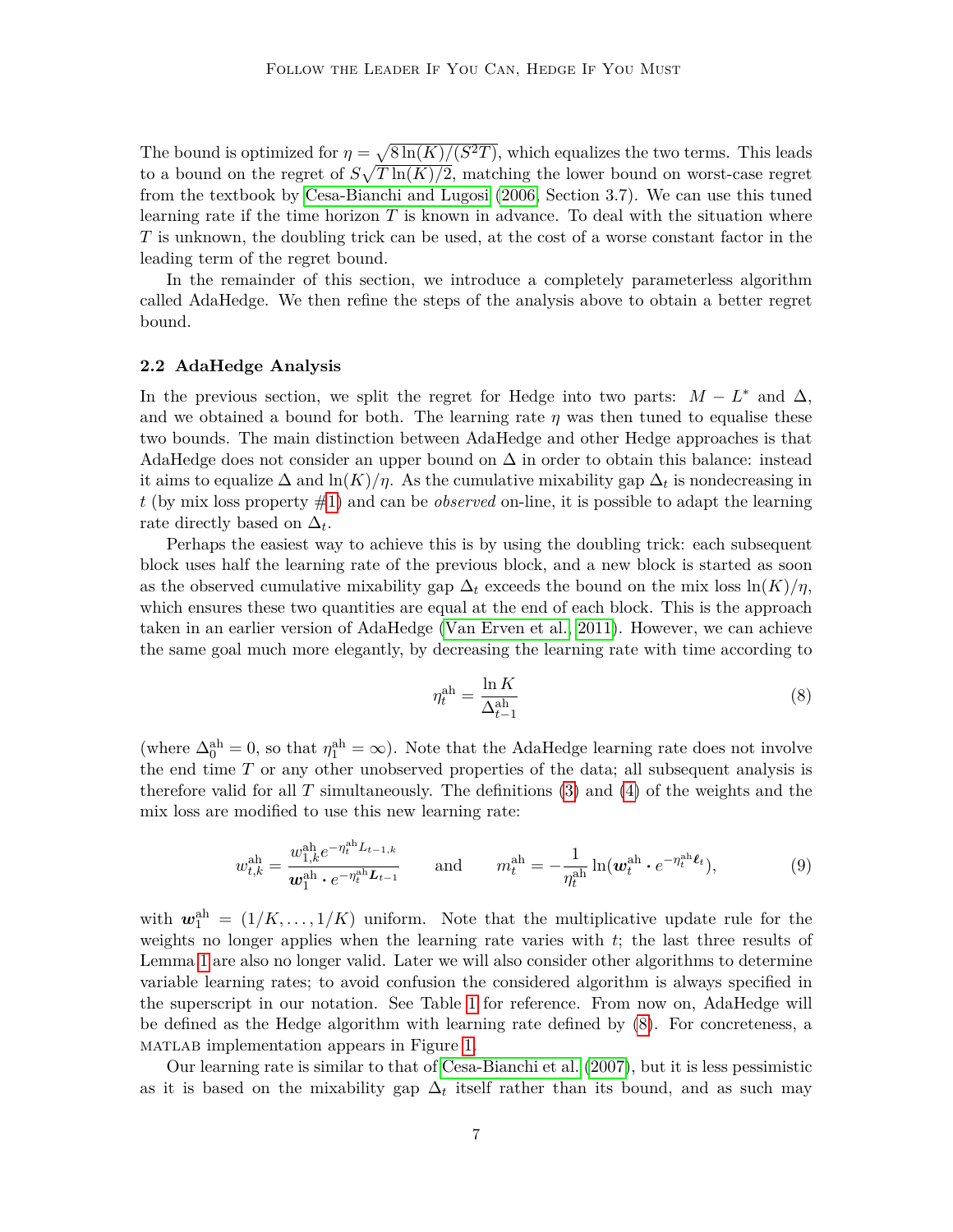| Single round quantities for trial $t$ :                                                                                                                                                |                                                                                                                                                                                                                                                                                                                                                                                                                         |
|----------------------------------------------------------------------------------------------------------------------------------------------------------------------------------------|-------------------------------------------------------------------------------------------------------------------------------------------------------------------------------------------------------------------------------------------------------------------------------------------------------------------------------------------------------------------------------------------------------------------------|
| $\boldsymbol{\ell}_t$                                                                                                                                                                  | Loss vector                                                                                                                                                                                                                                                                                                                                                                                                             |
| $\ell_t^- = \min_k \ell_{t,k}, \ell_t^+ = \max_k \ell_{t,k}$                                                                                                                           | Min and max loss                                                                                                                                                                                                                                                                                                                                                                                                        |
| $s_t = \ell_t^+ - \ell_t^-$                                                                                                                                                            | Loss range                                                                                                                                                                                                                                                                                                                                                                                                              |
| $\mathbf{w}_{t}^{\text{alg}} = e^{-\eta_{t}^{\text{alg}} \cdot \mathbf{L}_{t-1}} / \sum_{k} e^{-\eta_{t}^{\text{alg}} L_{t-1,k}}$                                                      | Weights played                                                                                                                                                                                                                                                                                                                                                                                                          |
| $h_t^{\text{alg}} = \boldsymbol{w}^{\text{alg}}_t \boldsymbol{\cdot} \boldsymbol{\ell}_t$                                                                                              | Hedge loss                                                                                                                                                                                                                                                                                                                                                                                                              |
| $m_t^{\text{alg}} = -\frac{1}{n^{\text{alg}}} \ln \left( \boldsymbol{w}_t^{\text{alg}} \boldsymbol{\cdot} e^{-\eta_t^{\text{alg}} \boldsymbol{\ell}_t} \right)$                        | Mix loss                                                                                                                                                                                                                                                                                                                                                                                                                |
| $\delta_{\epsilon}^{\operatorname{alg}} = h_{\epsilon}^{\operatorname{alg}} - m_{\epsilon}^{\operatorname{alg}}$                                                                       | Mixability gap                                                                                                                                                                                                                                                                                                                                                                                                          |
| $v_t^{\text{alg}} = \text{Var}_{k \sim w_t^{\text{alg}}} [\ell_{t,k}]$                                                                                                                 | Loss variance                                                                                                                                                                                                                                                                                                                                                                                                           |
| <i>Aggregate quantities after t rounds:</i><br>$S_t = \max\{s_1, \ldots, s_t\}$<br>$L_t^* = \min_k L_{t,k}$<br>$\mathcal{R}_{\mu}^{\mathrm{alg}} = H_{\mu}^{\mathrm{alg}} - L_{\mu}^*$ | (The final time T is omitted from the subscript where possible, e.g. $L^* = L_T^*$ )<br>$L_t, L_t^-, L_t^+, H_t^{\text{alg}}, M_t^{\text{alg}}, \Delta_t^{\text{alg}}, V_t^{\text{alg}} \sum_{\tau=1}^t \text{ of } \ell_\tau, \ell_\tau^-, \ell_\tau^+, h_\tau^{\text{alg}}, m_\tau^{\text{alg}}, \delta_\tau^{\text{alg}}, v_\tau^{\text{alg}}$<br>Maximum loss range<br>Cumulative loss of the best expert<br>Regret |
| Algorithms (the "alg" in the superscript above):                                                                                                                                       |                                                                                                                                                                                                                                                                                                                                                                                                                         |
| $(\eta)$                                                                                                                                                                               | Hedge with fixed learning rate $\eta$                                                                                                                                                                                                                                                                                                                                                                                   |
| $_{\rm ah}$                                                                                                                                                                            | $\text{AdaHedge}, \text{ defined by } (8)$                                                                                                                                                                                                                                                                                                                                                                              |
| ftl                                                                                                                                                                                    | Follow-the-Leader $(\eta^{\text{ftl}} = \infty)$                                                                                                                                                                                                                                                                                                                                                                        |
| ff                                                                                                                                                                                     | FlipFlop, defined by $(17)$                                                                                                                                                                                                                                                                                                                                                                                             |

# <span id="page-8-1"></span><span id="page-8-0"></span>Table 1: Notation

exploit easy sequences of losses more aggressively. Moreover our tuning of the learning rate simplifies the analysis, leading to tighter results; the essential new technical ingredients appear as Lemmas [3,](#page-9-1) [5](#page-10-0) and [7](#page-12-1) below.

We analyse the regret for AdaHedge like we did for a fixed learning rate in the previous section: we again consider  $M^{ah}-L^*$  and  $\Delta^{ah}$  separately. This time, both legs of the analysis become slightly more involved. Luckily, a good bound can still be obtained with only a small amount of work. First we show that the mix loss is bounded by the mix loss we would have incurred if we would have used the final learning rate  $\eta_T^{\text{ah}}$  all along:

**Lemma 2** *Let* dec *be any strategy for choosing the learning rate such that*  $\eta_1 \geq \eta_2 \geq \ldots$ *Then the cumulative mix loss for* dec *does not exceed the cumulative mix loss for the strategy that uses the last learning rate*  $\eta_T$  *from the start:*  $M^{\text{dec}} \leq M^{(\eta_T)}$ .

This lemma was first proved in its current form by [Kalnishkan and Vyugin \(2005,](#page-34-10) Lemma 3), and an essentially equivalent bound was introduced by [Györfi and Ottucsák](#page-34-4) [\(2007\)](#page-34-4) in the proof of their Lemma 1. Related techniques for dealing with time-varying learning rates go back to [Auer et al.](#page-33-5) [\(2002\)](#page-33-5).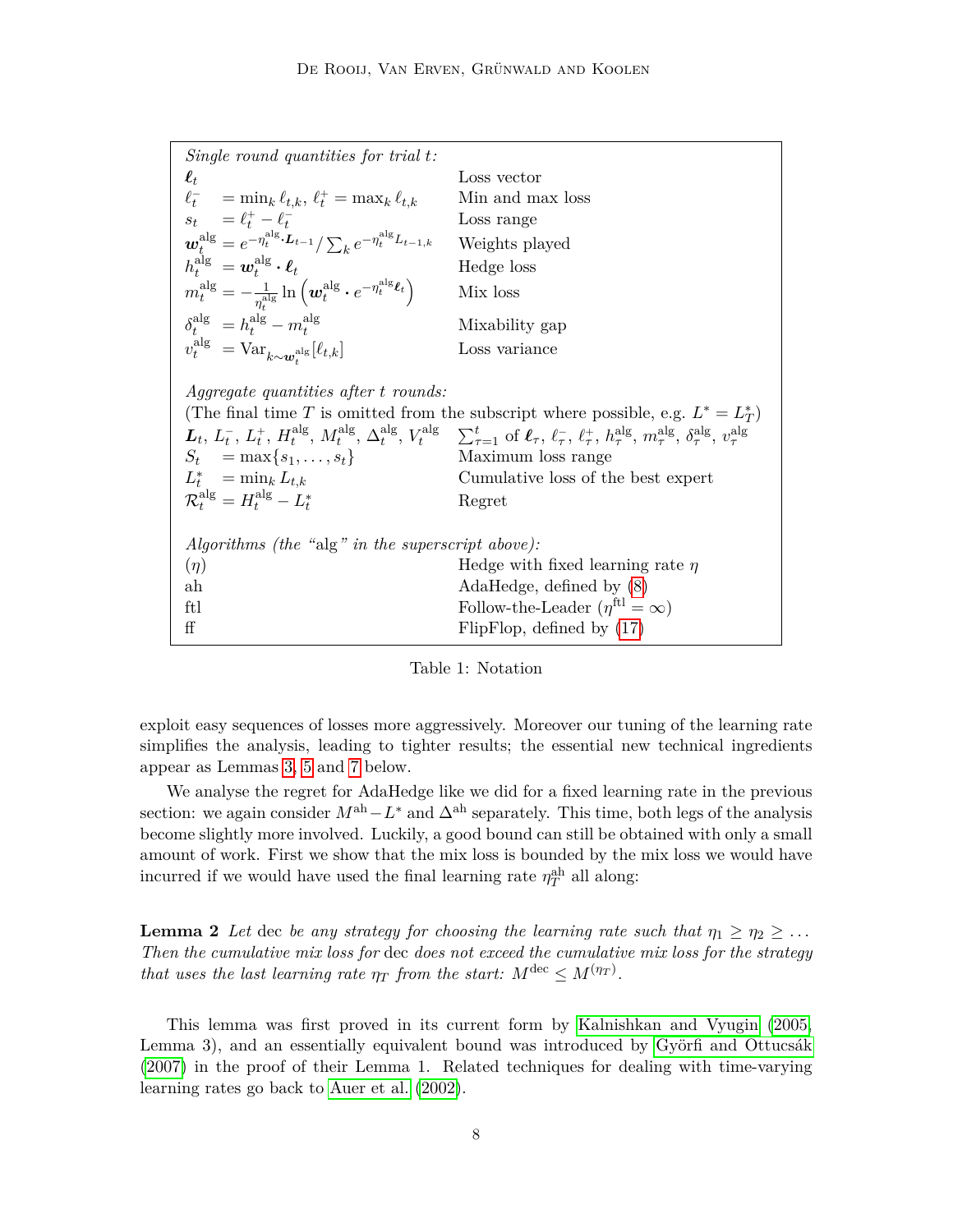```
% Returns the losses of AdaHedge.
% l(t,k) is the loss of expert k at time t
function h = \text{adahedge}(1)[T, K] = size(1);
   h = nan(T, 1);L = zeros(1,K);Delta = 0;for t = 1:Teta = \log(K)/\text{Delta};[w, Mprev] = mix(\text{eta}, L);h(t) = w * 1(t,:);
        L = L + l(t,:);[-, M] = \text{mix}(\text{eta}, L);delta = max(0, h(t)-(M-Mprev));% (max clips numeric Jensen violation)
        Delta = Delta + delta;
    end
                                                    % Returns the posterior weights and mix loss
                                                    % for learning rate eta and cumulative loss
                                                    % vector L, avoiding numerical instability.
                                                    function [w, M] = mix(\text{eta}, L)mn = min(L);if (eta == Inf) % Limit behaviour: FTL
                                                            w = L == mn;else
                                                             w = \exp(-eta \cdot * (L-mn));end
                                                        s = sum(w);w = w / s;M = mn - log(s/length(L))/eta;end
```
end

<span id="page-9-0"></span>Figure 1: Numerically robust MATLAB implementation of AdaHedge

**Proof** Using mix loss property [#4,](#page-6-3) we have

$$
M_T^{\text{dec}} = \sum_{t=1}^T m_t^{\text{dec}} = \sum_{t=1}^T \left( M_t^{(\eta_t)} - M_{t-1}^{(\eta_t)} \right) \le \sum_{t=1}^T \left( M_t^{(\eta_t)} - M_{t-1}^{(\eta_{t-1})} \right) = M_T^{(\eta_T)},
$$

٦

which was to be shown.

<span id="page-9-1"></span>We can now show that the two contributions to the regret are still balanced.

**Lemma 3** *The AdaHedge regret is*  $\mathcal{R}^{ah} = M^{ah} - L^* + \Delta^{ah} \leq 2\Delta^{ah}$ *.* 

**Proof** As  $\delta_t^{\text{ah}} \geq 0$  for all t (by mix loss property [#1\)](#page-6-1), the cumulative mixability gap  $\Delta_t^{\text{ah}}$  is nondecreasing. Consequently, the AdaHedge learning rate  $\eta_t^{\text{ah}}$  as defined in [\(8\)](#page-7-0) is nonincreasing in *t*. Thus Lemma [2](#page-8-0) applies to  $M<sup>ah</sup>$ ; together with mix loss property [#3](#page-6-0) and [\(8\)](#page-7-0) this yields

$$
M^{\text{ah}} \le M^{(\eta_T^{\text{ah}})} \le L^* + \frac{\ln K}{\eta_T^{\text{ah}}} = L^* + \Delta_{T-1}^{\text{ah}} \le L^* + \Delta_T^{\text{ah}}.
$$

Substitution into the trivial decomposition  $\mathcal{R}^{ah} = M^{ah} - L^* + \Delta^{ah}$  yields the result. П

<span id="page-9-2"></span>The remaining task is to establish a bound on  $\Delta^{ah}$ . As before, we start with a bound on the mixability gap in a single round, but rather than [\(6\)](#page-6-4), we use Bernstein's bound on the mixability gap in a single round to obtain a result that is expressed in terms of the variance of the losses,  $v_t^{\text{ah}} = \text{Var}_{k \sim \mathbf{w}_t^{\text{ah}}}[\ell_{t,k}] = \sum_k w_{t,k}^{\text{ah}}(\ell_{t,k} - h_t^{\text{ah}})^2$ .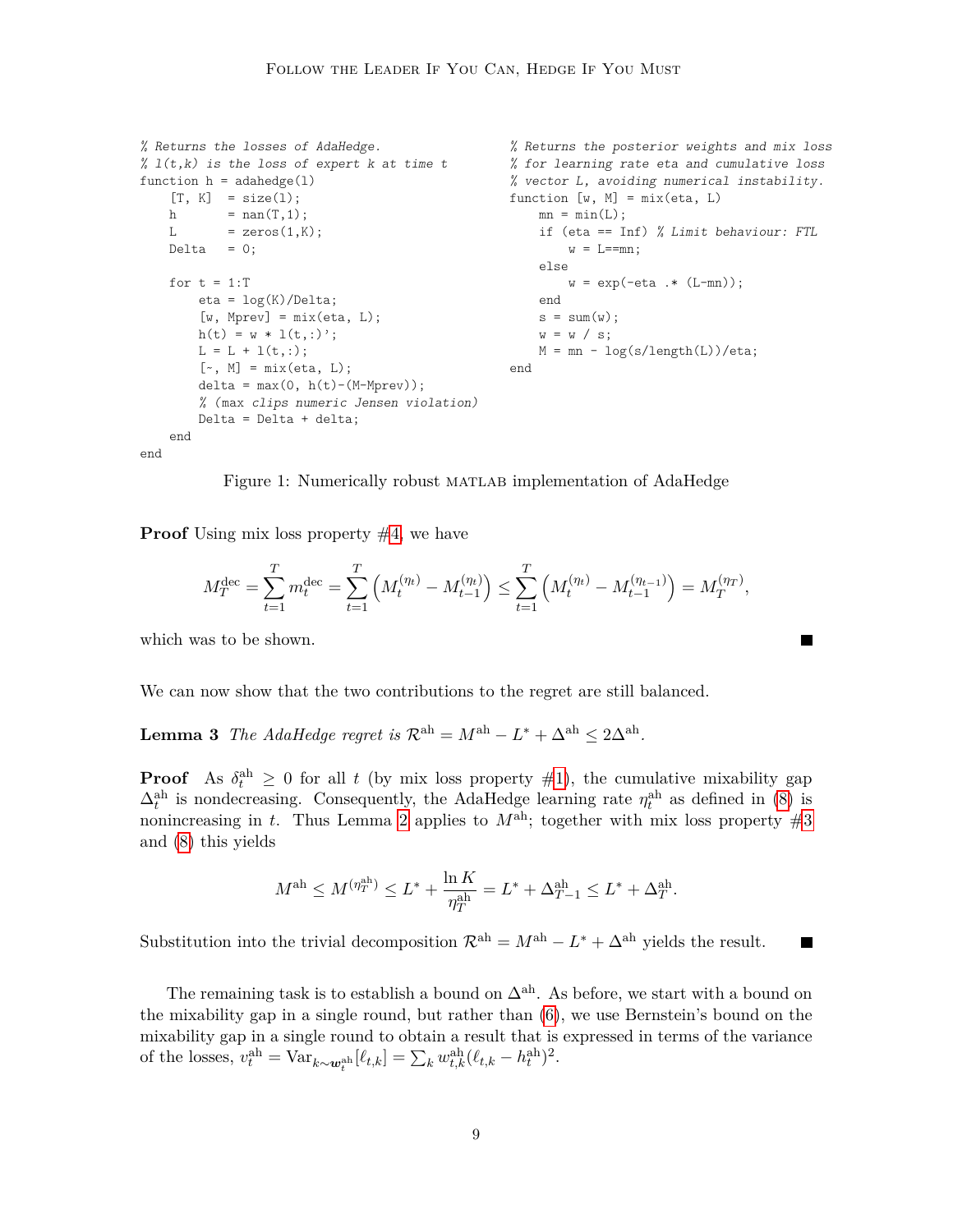**Lemma 4 (Bernstein's Bound)** *Let*  $\eta_t = \eta_t^{\text{alg}} \in (0, \infty)$  *denote the finite learning rate chosen for round t by any algorithm* "alg". The mixability gap  $\delta_t^{\text{alg}}$ *t satisfies*

<span id="page-10-2"></span>
$$
\delta_t^{\text{alg}} \le \frac{g(s_t \eta_t)}{s_t} v_t^{\text{alg}}, \quad \text{where} \quad g(x) = \frac{e^x - x - 1}{x}.
$$

*Further,*  $v_t^{\text{alg}} \leq (\ell_t^+ - h_t^{\text{alg}})$  $t_t^{\text{alg}}$  $(h_t^{\text{alg}} - \ell_t^-) \leq s_t^2/4.$ 

**Proof** This is Bernstein's bound [\(Cesa-Bianchi and Lugosi, 2006,](#page-33-2) Lemma A.5) on the cumulant generating function, applied to the random variable  $(\ell_{t,k} - \ell_t^-)/s_t \in [0,1]$  with *k* distributed according to  $w_t^{\text{alg}}$  $\frac{a_{\rm IS}}{t}$ . П

Bernstein's bound is more sophisticated than Hoeffding's bound [\(6\)](#page-6-4), because it expresses that the mixability gap  $\delta_t$  is small not only when  $\eta_t$  is small, but also when all experts have approximately the same loss, or when the weights  $w_t$  are concentrated on a single expert.

The next step is to use Bernstein's inequality to obtain a bound on the cumulative mixability gap  $\Delta^{ah}$ . In the analysis of [Cesa-Bianchi et al. \(2007\)](#page-33-0) this is achieved by first applying Bernstein's bound for each individual round, and then using a telescoping argument to obtain a bound on the sum. With our learning rate [\(8\)](#page-7-0) it is convenient to reverse these steps: we first telescope, which can now be done with equality, and subsequently apply Bernstein's inequality in a stricter way.

<span id="page-10-0"></span>**Lemma 5** *AdaHedge's cumulative mixability gap satisfies*

$$
(\Delta^{\text{ah}})^2 \le V^{\text{ah}} \ln K + (\frac{2}{3} \ln K + 1) S \Delta^{\text{ah}}.
$$

**Proof** In this proof we will omit the superscript "ah". Using the definition of the learning rate [\(8\)](#page-7-0) and  $\delta_t \leq s_t$  (from mix loss property [#1\)](#page-6-1), we get

<span id="page-10-3"></span>
$$
\Delta^2 = \sum_{t=1}^T \left( \Delta_t^2 - \Delta_{t-1}^2 \right) = \sum_t \left( (\Delta_{t-1} + \delta_t)^2 - \Delta_{t-1}^2 \right) = \sum_t \left( 2\delta_t \Delta_{t-1} + \delta_t^2 \right)
$$
  
= 
$$
\sum_t \left( 2\delta_t \frac{\ln K}{\eta_t} + \delta_t^2 \right) \le \sum_t \left( 2\delta_t \frac{\ln K}{\eta_t} + s_t \delta_t \right) \le 2 \ln K \sum_t \frac{\delta_t}{\eta_t} + S \Delta.
$$
 (11)

The inequalities in this equation replace a  $\delta_t$  term by *S*, which is of no concern: the resulting term *S*∆ adds at most 2*S* to the regret bound. We will now show

<span id="page-10-1"></span>
$$
\frac{\delta_t}{\eta_t} \le \frac{1}{2}v_t + \frac{1}{3}s_t \delta_t. \tag{12}
$$

This supersedes the bound  $\delta_t/\eta_t \leq (e-2)v_t$  for  $\eta_t \leq 1$  used by [Cesa-Bianchi et al.](#page-33-0) [\(2007\)](#page-33-0). Even though at first sight circular, the form [\(12\)](#page-10-1) has two major advantages. First, inclusion of the overhead  $\frac{1}{3} s_t \delta_t$  will only affect smaller order terms of the regret, but admits a reduction of the leading constant to the optimal factor  $\frac{1}{2}$ . This gain directly percolates to our regret bounds below. Second,  $(12)$  holds for unbounded  $\eta_t$ , which simplifies tuning considerably.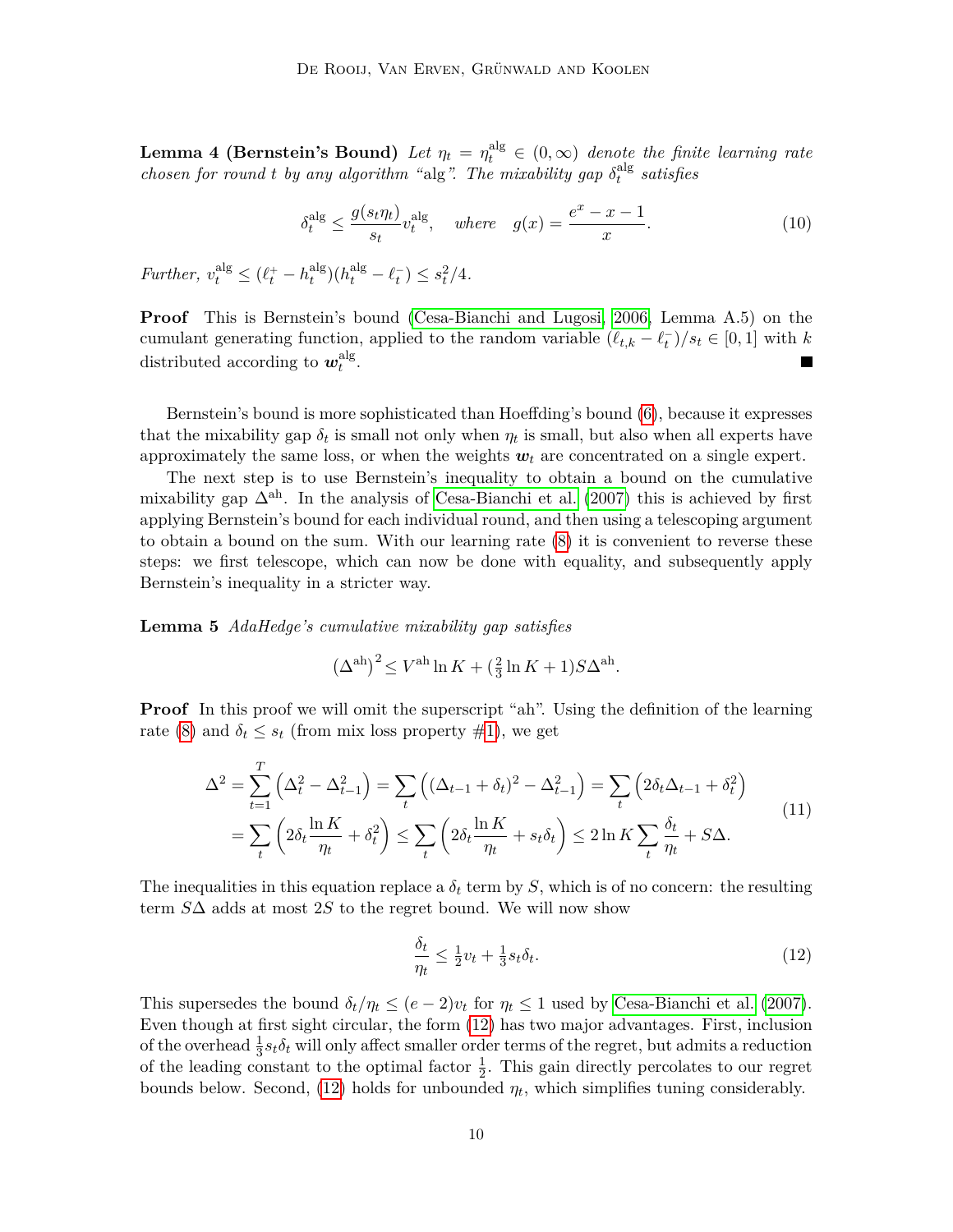First note that [\(12\)](#page-10-1) is clearly valid if  $\eta_t = \infty$ . Assuming that  $\eta_t$  is finite, we can obtain this result by rewriting Bernstein's bound [\(10\)](#page-10-2) as follows:

$$
\frac{1}{2}v_t \ge \delta_t \cdot \frac{s_t}{2g(s_t\eta_t)} = \frac{\delta_t}{\eta_t} - s_t f(s_t\eta_t)\delta_t, \quad \text{where} \quad f(x) = \frac{e^x - \frac{1}{2}x^2 - x - 1}{xe^x - x^2 - x}.
$$

Remains to show that  $f(x) \leq 1/3$  for all  $x \geq 0$ . After rearranging, we find this to be the case if

$$
(3-x)e^x \le \frac{1}{2}x^2 + 2x + 3.
$$

Taylor expansion of the left-hand side around zero reveals that  $(3 - x)e^x = \frac{1}{2}$  $\frac{1}{2}x^2 + 2x +$  $3-\frac{1}{6}$  $\frac{1}{6}x^3ue^u$  for some  $0 \le u \le x$ , from which the result follows. The proof is completed by plugging [\(12\)](#page-10-1) into [\(11\)](#page-10-3) and finally relaxing  $s_t \leq S$ .

Combination of these results yields the following natural regret bound, analogous to Theorem 5 of [Cesa-Bianchi et al. \(2007\)](#page-33-0).

**Theorem 6** *AdaHedge's regret is bounded by*

<span id="page-11-0"></span>
$$
\mathcal{R}^{\text{ah}} \leq 2\sqrt{V^{\text{ah}}\ln K} + S(\frac{4}{3}\ln K + 2).
$$

**Proof** Lemma [5](#page-10-0) is of the form

<span id="page-11-1"></span>
$$
(\Delta^{\text{ah}})^2 \le a + b\Delta^{\text{ah}},\tag{13}
$$

with *a* and *b* nonnegative numbers. Solving for  $\Delta^{ah}$  then gives

$$
\Delta^{\text{ah}} \le \frac{1}{2}b + \frac{1}{2}\sqrt{b^2 + 4a} \le \frac{1}{2}b + \frac{1}{2}(\sqrt{b^2} + \sqrt{4a}) = \sqrt{a} + b,
$$

which by Lemma [3](#page-9-1) implies that

$$
\mathcal{R}^{\text{ah}} \le 2\sqrt{a} + 2b. \tag{14}
$$

Plugging in the values  $a = V^{\text{ah}} \ln K$  and  $b = S(\frac{2}{3})$  $\frac{2}{3} \ln K + 1$ ) from Lemma [5](#page-10-0) completes the proof.

This first regret bound for AdaHedge is difficult to interpret, because the cumulative loss variance  $V^{\text{ah}}$  depends on the actions of the AdaHedge strategy itself (through the weights  $w_t^{\text{ah}}$ ). Below, we will derive a regret bound for AdaHedge that depends only on the data. However, AdaHedge has one important property that is captured by this first result that is no longer expressed by the worst-case bound we will derive below. Namely, if the data are easy in the sense that there is a clear best expert, say  $k^*$ , then the weights played by AdaHedge will concentrate on that expert. If  $w_{t,k^*}$   $\rightarrow$  1 as *t* increases, then the loss variance must decrease:  $v_t^{\text{ah}} \to 0$ . Thus, Theorem [6](#page-11-0) suggests that the AdaHedge regret may be bounded if the weights concentrate on the best expert sufficiently quickly. This indeed turns out to be the case: we can prove that the regret is bounded for the stochastic setting where the loss vectors  $\ell_t$  are independent, and  $E[L_{t,k^*} - L_{t,k}] = \Omega(t^{\beta})$  for all  $k \neq k^*$  and any  $\beta > 1/2$ . This is an important feature of AdaHedge when it is used as a stand-alone algorithm, and we provide a proof for the previous version of the strategy in [\(Van Erven](#page-34-3)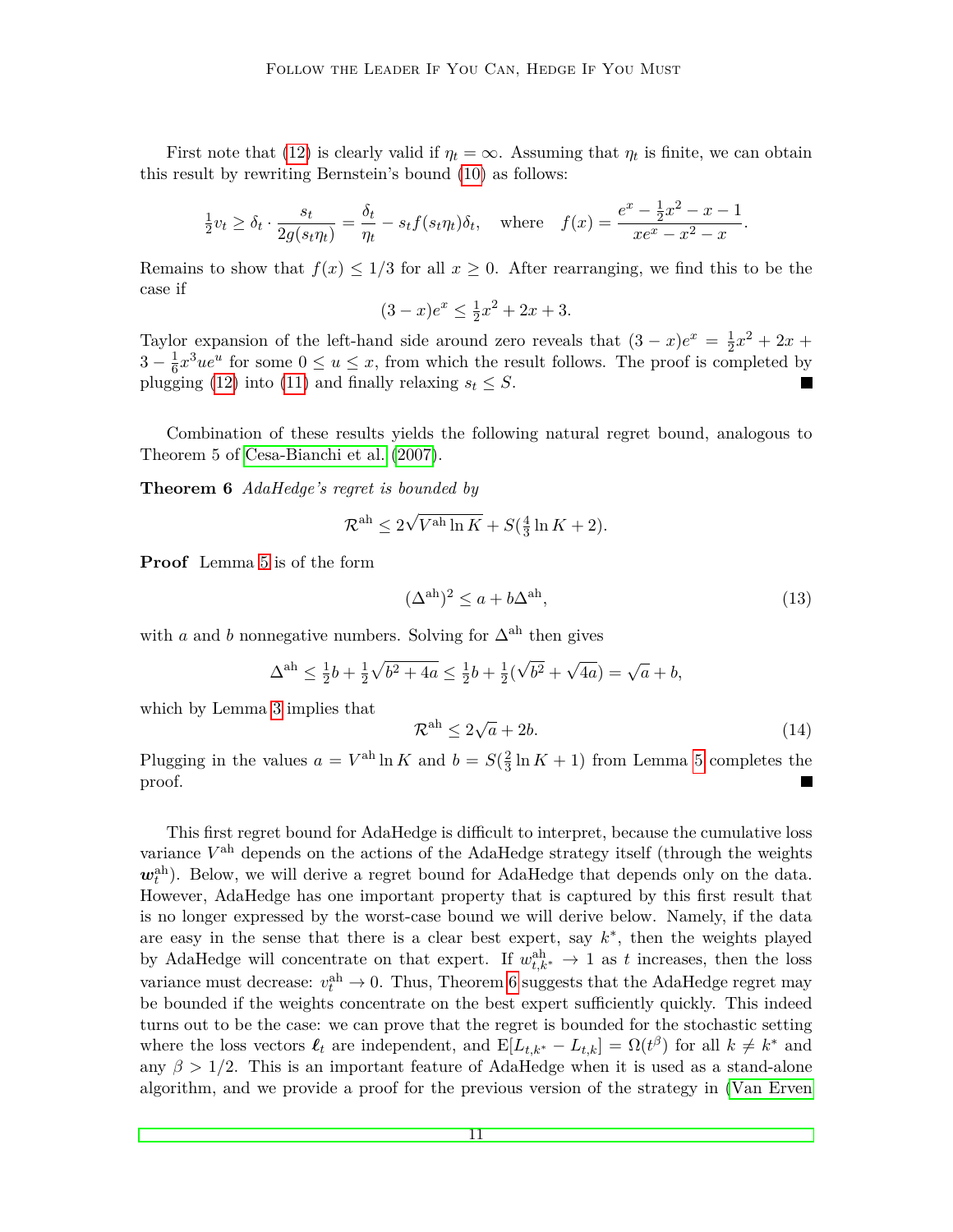[et al., 2011\)](#page-34-3). See Section [5.4](#page-25-0) for an example of concentration of the AdaHedge weights. Here we will not pursue this further, because the Follow-the-Leader strategy also incurs bounded loss in that case; we rather focus attention on how to successfully compete with FTL in Section [3.](#page-14-0)

We now proceed to derive a bound that depends only on the data, using an approach similar to the one taken by [Cesa-Bianchi et al. \(2007\)](#page-33-0). We first bound the cumulative loss variance as follows:

<span id="page-12-1"></span>**Lemma 7** *Assume*  $L^* \leq H$ *. The cumulative loss variance for AdaHedge satisfies* 

$$
V^{\text{ah}} \leq S \frac{(L^+ - L^*)(L^* - L^-)}{L^+ - L^-} + 2S\Delta.
$$

In the degenerate case  $L^- = L^+$  the fraction reads 0/0, but since we then have  $V^{\text{ah}} = 0$ , from here on we define the ratio to be zero in that case, which is also its limiting value. **Proof** We omit all "ah" superscripts. By Lemma [4](#page-9-2) we have  $v_t \leq (\ell_t^+ - h_t)(h_t - \ell_t^-)$ . Now

$$
V = \sum_{t=1}^{T} v_t \le \sum_{t} (\ell_t^+ - h_t)(h_t - \ell_t^-) \le S \sum_{t} \frac{(\ell_t^+ - h_t)(h_t - \ell_t^-)}{s_t}
$$
  
= 
$$
ST \sum_{t} \frac{1}{T} \frac{(\ell_t^+ - h_t)(h_t - \ell_t^-)}{s_t} \le S \frac{(L^+ - H)(H - L^-)}{L^+ - L^-},
$$
 (15)

where the last inequality is an instance of Jensen's inequality applied to the function *B* defined on the domain  $x \leq y \leq z$  by  $B(x, y, z) = (z - y)(y - x)/(z - x)$  for  $x < z$  and  $B(x, y, z) = 0$  for  $x = z$  to ensure continuity. To verify that *B* is jointly concave, we will show that the Hessian is negative semi-definite on the interior  $x < y < z$ . Concavity on the whole domain then follows from continuity. The Hessian, which turns out to be the rank one matrix

$$
\nabla^2 B(x, y, z) = -\frac{2}{(z-x)^3} \begin{pmatrix} z - y \\ x - z \\ y - x \end{pmatrix} \begin{pmatrix} z - y \\ x - z \\ y - x \end{pmatrix}^\mathsf{T},
$$

is negative semi-definite since it is a negative scaling of a positive outer product.

Subsequently using  $H \geq L^*$  (by assumption) and  $H \leq L^* + 2\Delta$  (by Lemma [3\)](#page-9-1) yields

$$
\frac{(L^+-H)(H-L^-)}{L^+-L^-}\leq \frac{(L^+-L^*)(L^*+2\Delta-L^-)}{L^+-L^-}\leq \frac{(L^+-L^*)(L^*-L^-)}{L^+-L^-}+2\Delta
$$

as desired.

This can be combined with Lemmas [5](#page-10-0) and [3](#page-9-1) to obtain our first main result:

**Theorem 8 (AdaHedge Worst-Case Regret Bound)** *AdaHedge's regret is bounded by*

<span id="page-12-2"></span>
$$
\mathcal{R}^{\text{ah}} \le 2\sqrt{S\frac{(L^{+}-L^{*})(L^{*}-L^{-})}{L^{+}-L^{-}}\ln K} + S(\frac{16}{3}\ln K + 2). \tag{16}
$$

<span id="page-12-3"></span><span id="page-12-0"></span> $\blacksquare$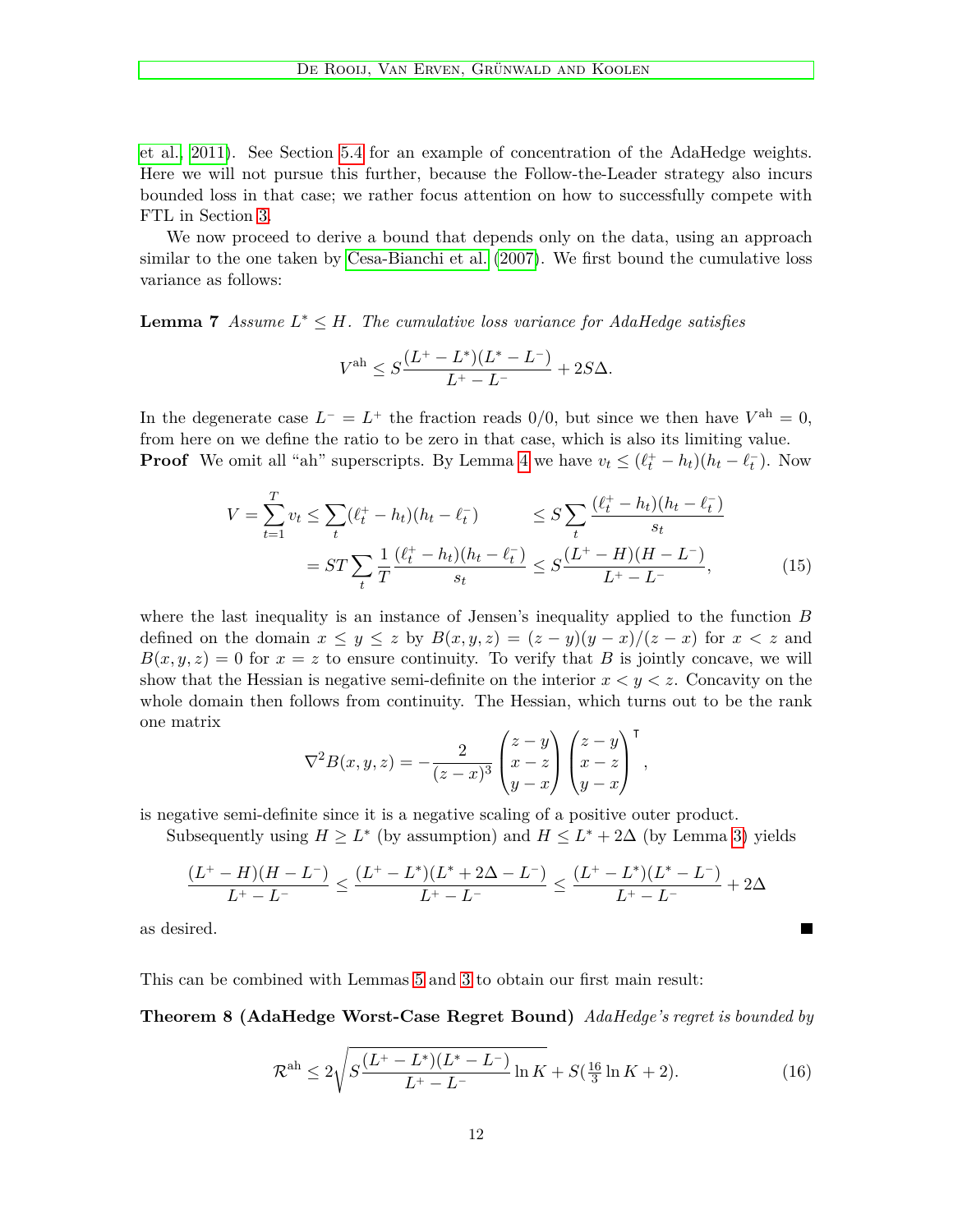**Proof** If  $H^{\text{ah}} < L^*$ , then  $\mathcal{R}^{\text{ah}} < 0$  and the result is clearly valid. But if  $H^{\text{ah}} \geq L^*$ , we can bound  $V^{\text{ah}}$  using Lemma [7](#page-12-1) and plug the result into Lemma [5](#page-10-0) to get an inequality of the form [\(13\)](#page-11-1) with  $a = S(L^{+} - L^{*})(L^{*} - L^{-})/(L^{+} - L^{-})$  and  $b = S(\frac{8}{3})$  $\frac{8}{3} \ln K + 1$ . Following the steps of the proof of Theorem [6](#page-11-0) with these modified values for *a* and *b* we arrive at the desired result.

This bound has several useful properties:

- 1. It is always smaller than the CBMS bound [\(1\)](#page-3-1), with a leading constant that has been reduced from the previously best-known value of 2*.*63 to 2. To see this, note that [\(16\)](#page-12-2) increases to [\(1\)](#page-3-1) if we replace  $L^+$  by the upper bound  $L^- + ST$ . It can be substantially stronger than  $(1)$  if the range of the losses  $s_t$  is highly variable.
- 2. The bound is "fundamental", a concept discussed in detail by [Cesa-Bianchi et al.](#page-33-0) [\(2007\)](#page-33-0): it is invariant to translations of the losses and proportional to their scale. It is therefore valid for arbitrary loss ranges, regardless of sign. In fact, not just the bound, but AdaHedge itself is fundamental in this sense: see Section [4](#page-21-0) for a discussion and proof.
- 3. The regret is small when the best expert either has a very low loss, or a very high loss. The latter is important if the algorithm is to be used for a scenario in which we are provided with a sequence of gain vectors  $g_t$  rather than losses: we can transform these gains into losses using  $\ell_t = -g_t$ , and then run AdaHedge. The bound then implies that we incur small regret if the best expert has very small cumulative gain relative to the minimum gain.
- 4. The bound is not dependent on the number of trials but only on the losses; it is a "timeless" bound as discussed below.

#### **2.3 What are Timeless Bounds?**

All bounds presented for AdaHedge (and FlipFlop) are "timeless". We call a regret bound *timeless* if it does not change under insertion of additional trials where all experts are assigned the same loss. Intuitively, the prediction task does not become more difficult if nature should insert same-loss trials. Since these trials do nothing to differentiate between the experts, they can safely be ignored by the learner without affecting her regret; in fact, many Hedge strategies, including Hedge with a fixed learning rate, FTL, AdaHedge and CBMS already have the property that their future behaviour does not change under such insertions: they are robust against such time dilation. If any strategy does not have this property by itself, it can easily be modified to ignore equal-loss trials.

It is easy to imagine practical scenarios where this robustness property would be important. For example, suppose you hire a number of experts who continually monitor the assets in your portfolio. Usually they do not recommend any changes, but occasionally, when they see a rare opportunity or receive subtle warning signs, they may urge you to trade, resulting in a potentially very large gain or loss. It seems only beneficial to poll the experts often, and there is no reason why the many resulting equal-loss trials should complicate the learning task.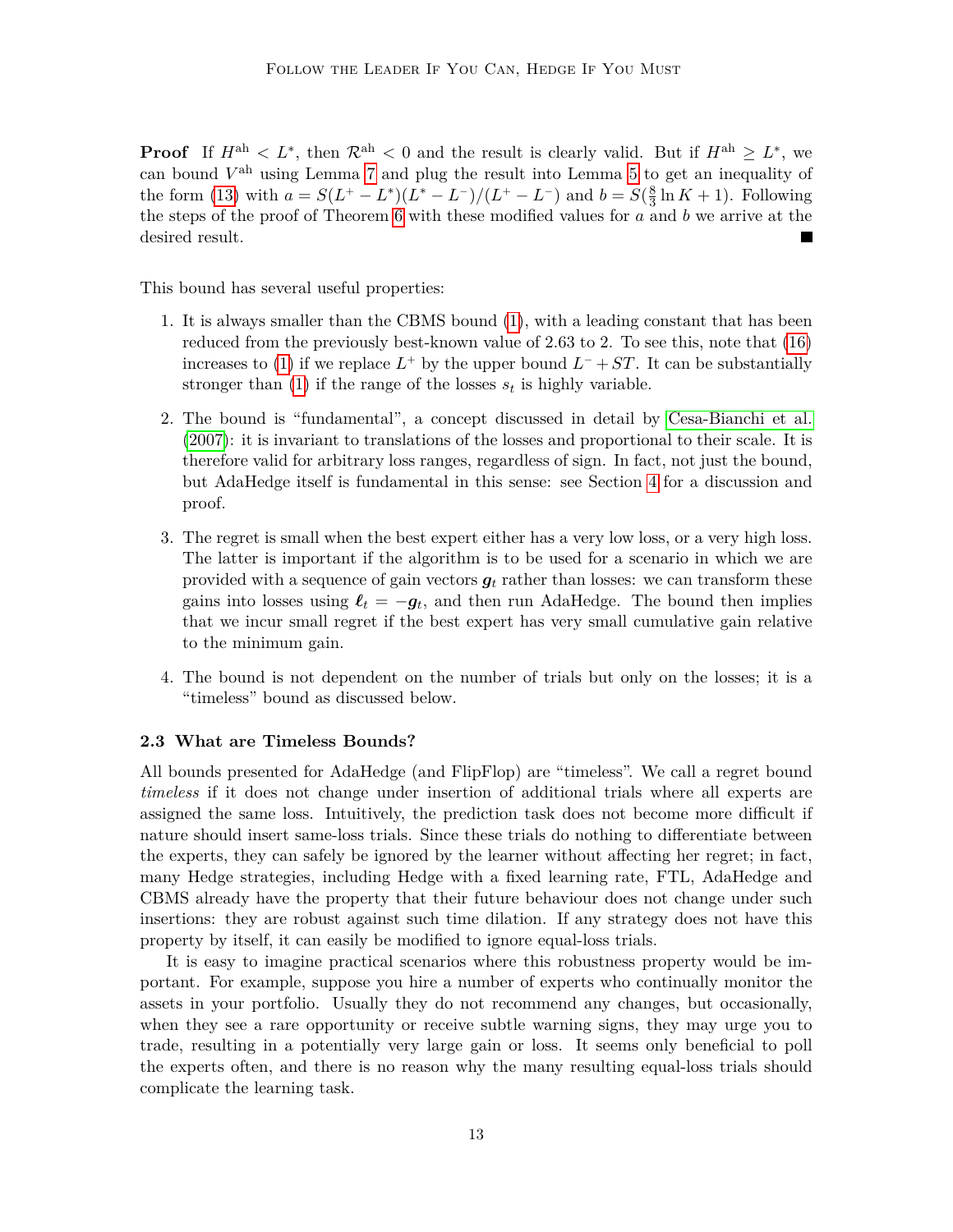The oldest bounds for Hedge scale with  $\sqrt{T}$  or  $\sqrt{L^*}$ , and are thus not timeless. From the results above we can obtain fundamental and timeless variants with, for parameterless algorithms, the best known leading constants (the first item below follows Corollary 1 of [Cesa-Bianchi et al.](#page-33-0) [\(2007\)](#page-33-0)):

**Corollary 9** *The AdaHedge regret satisfies the following inequalities:*

$$
\mathcal{R}^{\text{ah}} \leq \sqrt{\sum_{t=1}^{T} s_t^2 \ln K} + S(\frac{4}{3} \ln K + 2); \qquad \text{(analogue of traditional } T\text{-based bounds)},
$$
  

$$
\mathcal{R}^{\text{ah}} \leq 2\sqrt{S(L^*-L^-)\ln K} + S(\frac{16}{3} \ln K + 2) \qquad \text{(analogue of traditional } L^*\text{-based bounds)},
$$
  

$$
\mathcal{R}^{\text{ah}} \leq 2\sqrt{S(L^*-L^*)\ln K} + S(\frac{16}{3} \ln K + 2) \qquad \text{(symmetric bound, useful for gains)}.
$$

**Proof** We could get a bound that depends only on the loss ranges  $s_t$  by substituting the worst case  $L^* = (L^+ + L^-)/2$  into Theorem [8,](#page-12-0) but a sharper result is obtained by plugging the inequality  $v_t \leq s_t^2/4$  from Lemma [4](#page-9-2) directly into Theorem [6.](#page-11-0) This yields the first item above. The other two inequalities follow easily from Theorem [8.](#page-12-0)  $\blacksquare$ 

In the next section, we show how we can compete with FTL while at the same time maintaining all these worst-case guarantees up to a constant factor.

# <span id="page-14-0"></span>**3. FlipFlop**

AdaHedge balances the cumulative mixability gap  $\Delta^{ah}$  and the mix loss regret  $M^{ah} - L^*$ by reducing  $\eta_t^{\text{ah}}$  as necessary. But, as we observed previously, if the data are not hopelessly adversarial we might not need to worry about the mixability gap: as Lemma [4](#page-9-2) expresses,  $\delta_t^{\text{ah}}$  is also small if the variance  $v_t^{\text{ah}}$  of the loss under the weights  $w_{t,k}^{\text{ah}}$  is small, which is the case if the weight on the best expert  $\max_k w_{t,k}^{\text{ah}}$  becomes close to one.

AdaHedge is able to exploit such a lucky scenario to an extent: as explained in the discussion that follows Theorem [6,](#page-11-0) if the weight of the best expert goes to one quickly, AdaHedge will have a small cumulative mixability gap, and therefore, by Lemma [3,](#page-9-1) a small regret. This happens, for example, in the stochastic setting with independent, identically distributed losses, when a single expert has the smallest expected loss. Similarly, in the experiment of Section [5.4,](#page-25-0) the AdaHedge weights concentrate sufficiently quickly for the regret to be bounded.

There is the potential for a nasty feedback loop, however. Suppose there are a small number of difficult early trials, during which the cumulative mixability gap increases relatively quickly. AdaHedge responds by reducing the learning rate [\(8\)](#page-7-0), with the effect that the weights on the experts become more uniform. As a consequence, the mixability gap in future trials may be larger than what it would have been if the learning rate had stayed high, leading to further unnecessary reductions of the learning rate, and so on. The end result may be that AdaHedge behaves as if the data are difficult and incurs substantial regret, even in cases where the regret of Hedge with a fixed high learning rate, or of Followthe-Leader, is bounded! Precisely this phenomenon occurs in the experiment in Section [5.2](#page-24-1) below: AdaHedge's regret is close to the worst-case bound, whereas FTL hardly incurs any regret at all.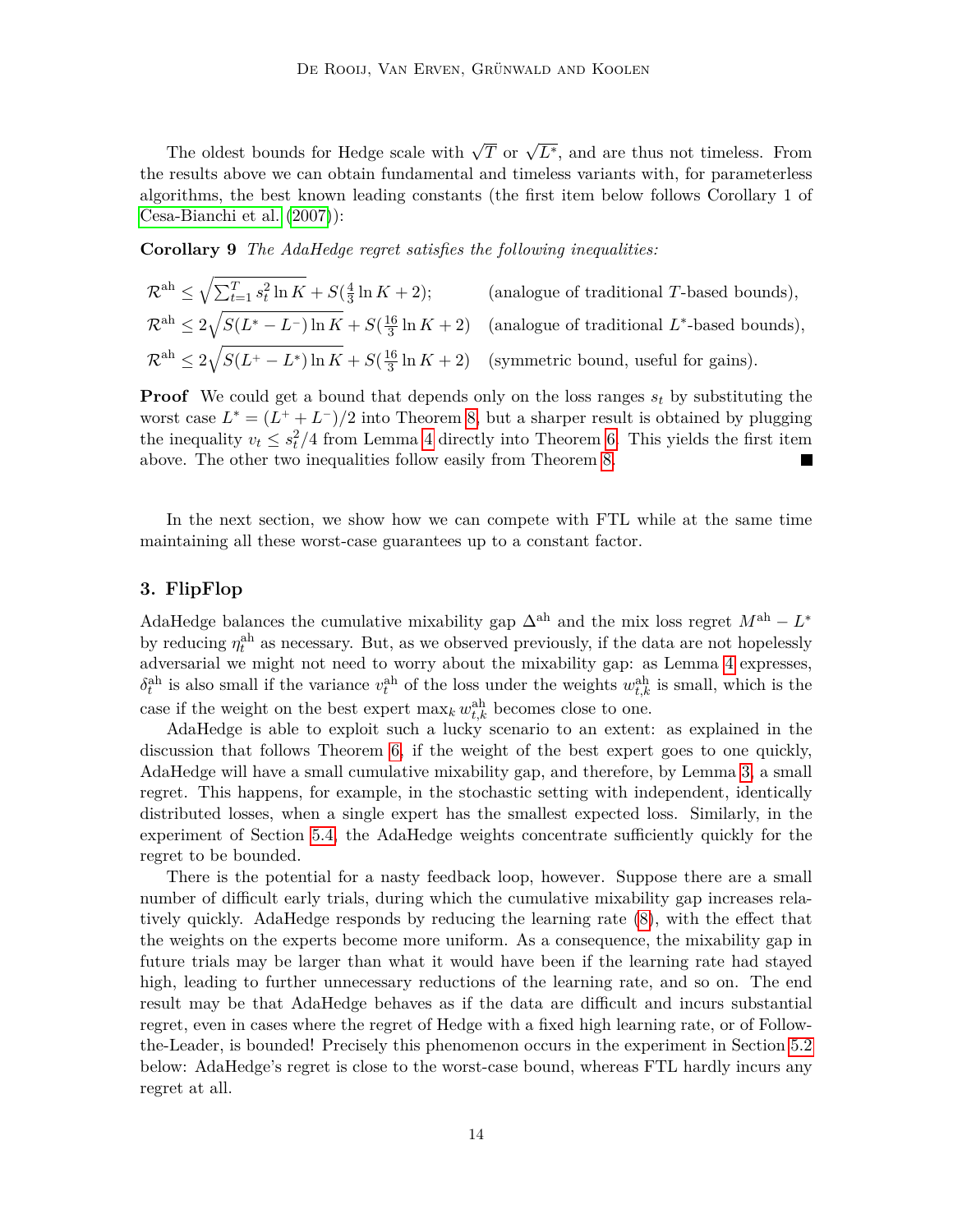It appears, then, that we must *either* hope that the data are easy enough that we can make the weights concentrate quickly on a single expert, by not reducing the learning rate at all; *or* we fear the worst and reduce the learning rate as much as we need to be able to provide good guarantees. We cannot really interpolate between these two extremes: an intermediate learning rate may not yield small regret in favourable cases and may at the same time destroy any performance guarantees in the worst case.

It is unclear a priori whether we can get away with keeping the learning rate high, or that it is wiser to play it safe using AdaHedge. The most extreme case of keeping the learning rate high, is the limit as  $\eta$  tends to  $\infty$ , for which Hedge reduces to Follow-the-Leader. In this section we work out a strategy that combines the advantages of FTL and AdaHedge: it retains AdaHedge's worst-case guarantees up to a constant factor, but its regret is also bounded by a constant times the regret of FTL (Theorem [15\)](#page-20-0). Perhaps surprisingly, this is not easy to achieve. To see why, imagine a scenario where the average loss of the best expert is substantial, whereas the *regret* of either Follow-the-Leader or AdaHedge, is small. Since our combination has to guarantee a similarly small regret, it has only a very limited margin for error. We cannot, for example, simply combine the two algorithms by recursively plugging them into Hedge with a fixed learning rate, or into AdaHedge: the performance guarantees we have for those methods of combination are too weak. Even if both FTL and AdaHedge yield small regret on the original problem, choosing the actions of FTL for some rounds and those of AdaHedge for the other rounds may fail if we do it naively, because the regret is not necessarily increasing, and we may end up picking each algorithm precisely in those rounds where the other one is better.

Luckily, alternating between the optimistic FTL strategy and the worst-case-proof Ada-Hedge does turn out to be possible if we do it in a careful way. In this section we explain the appropriate strategy, called FlipFlop (superscript: "ff"), and show that it combines the desirable properties of both FTL and AdaHedge.

#### **3.1 Exploiting Easy Data by Following the Leader**

We first investigate the potential benefits of FTL over AdaHedge. Lemma [10](#page-15-0) below identifies the circumstances under which FTL will perform well, which is when the number of leader changes is small. It also shows that the regret for FTL is equal to its cumulative mixability gap when FTL is interpreted as a Hedge strategy with infinite learning rate.

<span id="page-15-0"></span>**Lemma 10** Let  $c_t$  be an indicator for a leader change at time t: define  $c_t = 1$  if there *exists an expert k such that*  $L_{t-1,k} = L_{t-1}^*$  *while*  $L_{t,k} \neq L_t^*$ *, and*  $c_t = 0$  *otherwise.* Let  $C_t = c_1 + \ldots + c_t$  be the cumulative number of leader changes. Then the FTL regret satisfies

$$
\mathcal{R}^{\text{ftl}} = \Delta^{(\infty)} \leq S \, C.
$$

**Proof** We have  $M^{(\infty)} = L^*$  by mix loss property [#3,](#page-6-0) and consequently  $\mathcal{R}^{\text{ftl}} = \Delta^{(\infty)}$  +  $M^{(\infty)} - L^* = \Delta^{(\infty)}$ .

To bound  $\Delta^{(\infty)}$ , notice that, for any *t* such that  $c_t = 0$ , all leaders remained leaders and incurred identical loss. It follows that  $m_t^{(\infty)} = L_t^* - L_{t-1}^* = h_t^{(\infty)}$  $t_t^{(\infty)}$  and hence  $\delta_t^{(\infty)} = 0$ . By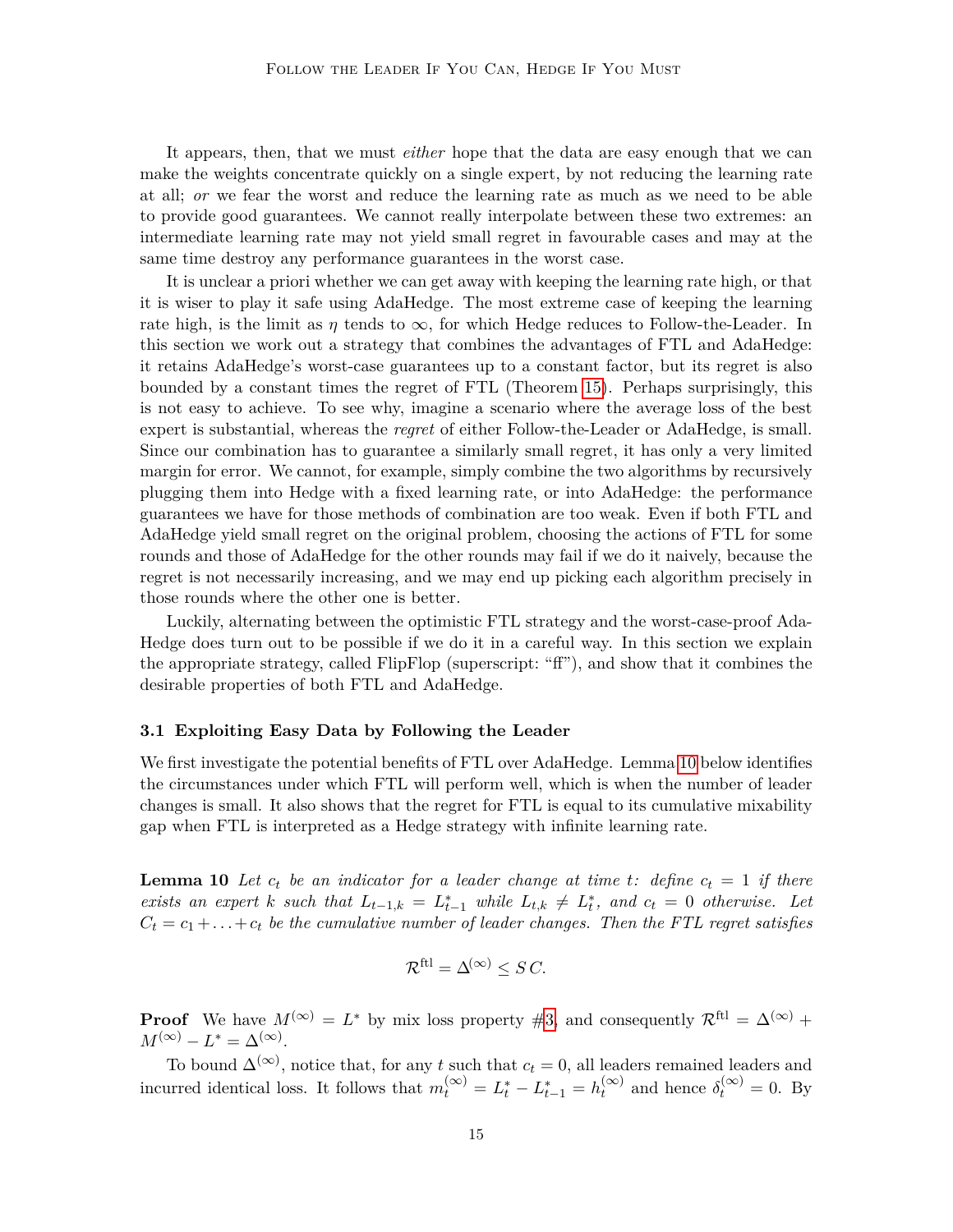bounding  $\delta_t^{(\infty)} \leq S$  for all other *t* we obtain

$$
\Delta^{(\infty)} = \sum_{t=1}^{T} \delta_t^{(\infty)} = \sum_{t \colon c_t = 1} \delta_t^{(\infty)} \le \sum_{t \colon c_t = 1} S = SC,
$$

 $\blacksquare$ 

as required.

We see that the regret for FTL is bounded by the number of leader changes. This quantity is both fundamental and timeless. It is a natural measure of the difficulty of the problem, because it remains small whenever a single expert makes the best predictions on average, even in the scenario described above, in which AdaHedge gets caught in a feedback loop. One example where FTL outperforms AdaHedge is when the losses for two experts are  $(1,0)$  on the first round, and keep alternating according to  $(1,0)$ ,  $(0,1)$ ,  $(1,0)$ , ... for the remainder of the rounds. Then the FTL regret is only 1*/*2, whereas AdaHedge's performance is close to the worst-case bound (because its weights  $w_t^{\text{ah}}$  converge to  $(1/2, 1/2)$ , for which the bound  $(6)$  on the mixability gap is tight). This scenario is illustrated further in the experiments, Section [5.2.](#page-24-1)

# **3.2 FlipFlop**

FlipFlop is a Hedge strategy in the sense that it uses exponential weights defined by [\(9\)](#page-7-1), but the learning rate  $\eta_t^{\text{ff}}$  now alternates between infinity, such that the algorithm behaves like FTL, and the AdaHedge value, which decreases as a function of the mixability gap accumulated over the rounds where AdaHedge is used. In Definition [11](#page-17-0) below, we will specify the "flip" regime  $R_t$ , which is the subset of times  $\{1, \ldots, t\}$  where we follow the leader by using an infinite learning rate, and the "flop" regime  $\underline{R}_t = \{1, \ldots, t\} \setminus R_t$ , which is the set of times where the learning rate is determined by AdaHedge (mnemonic: the position of the bar refers to the value of the learning rate). We accumulate the mixability gap, the mix loss and the variance for these two regimes separately:

$$
\overline{\Delta}_t = \sum_{\tau \in \overline{R}_t} \delta_{\tau}^{\text{ff}}; \qquad \overline{M}_t = \sum_{\tau \in \overline{R}_t} m_{\tau}^{\text{ff}}; \qquad (flip)
$$

$$
\underline{\Delta}_t = \sum_{\tau \in \underline{R}_t} \delta_{\tau}^{\text{ff}}; \qquad \underline{M}_t = \sum_{\tau \in \underline{R}_t} m_{\tau}^{\text{ff}}; \qquad \underline{V}_t = \sum_{\tau \in \underline{R}_t} v_{\tau}^{\text{ff}}.
$$
 (flop)

We also change the learning rate from its definition for AdaHedge in [\(8\)](#page-7-0) to the following, which differentiates between the two regimes of the strategy:

<span id="page-16-0"></span>
$$
\eta_t^{\text{ff}} = \begin{cases} \eta_t^{\text{flip}} & \text{if } t \in \overline{R}_t, \\ \eta_t^{\text{flop}} & \text{if } t \in \underline{R}_t, \end{cases} \quad \text{where} \quad \eta_t^{\text{flip}} = \eta_t^{\text{ftl}} = \infty \quad \text{and} \quad \eta_t^{\text{flop}} = \frac{\ln K}{\Delta_{t-1}}. \tag{17}
$$

Like for AdaHedge,  $\eta_t^{\text{flop}} = \infty$  as long as  $\underline{\Delta}_{t-1} = 0$ , which now happens for all *t* such that  $R$ <sub>t−1</sub> =  $\emptyset$ . Note that while the learning rates are defined separately for the two regimes, the exponential weights [\(9\)](#page-7-1) of the experts are still always determined using the cumulative losses  $L_{t,k}$  over *all* rounds. We also point out that, for rounds  $t \in \underline{R}$ , the learning rate  $\eta_t^{\text{ff}} = \eta_t^{\text{flop}}$ <sup>*t*</sup></sub> is not equal to  $\eta_t^{\text{ah}}$ , because it uses  $\underline{\Delta}_{t-1}$  instead of  $\Delta_{t-1}^{\text{ah}}$ . For this reason, the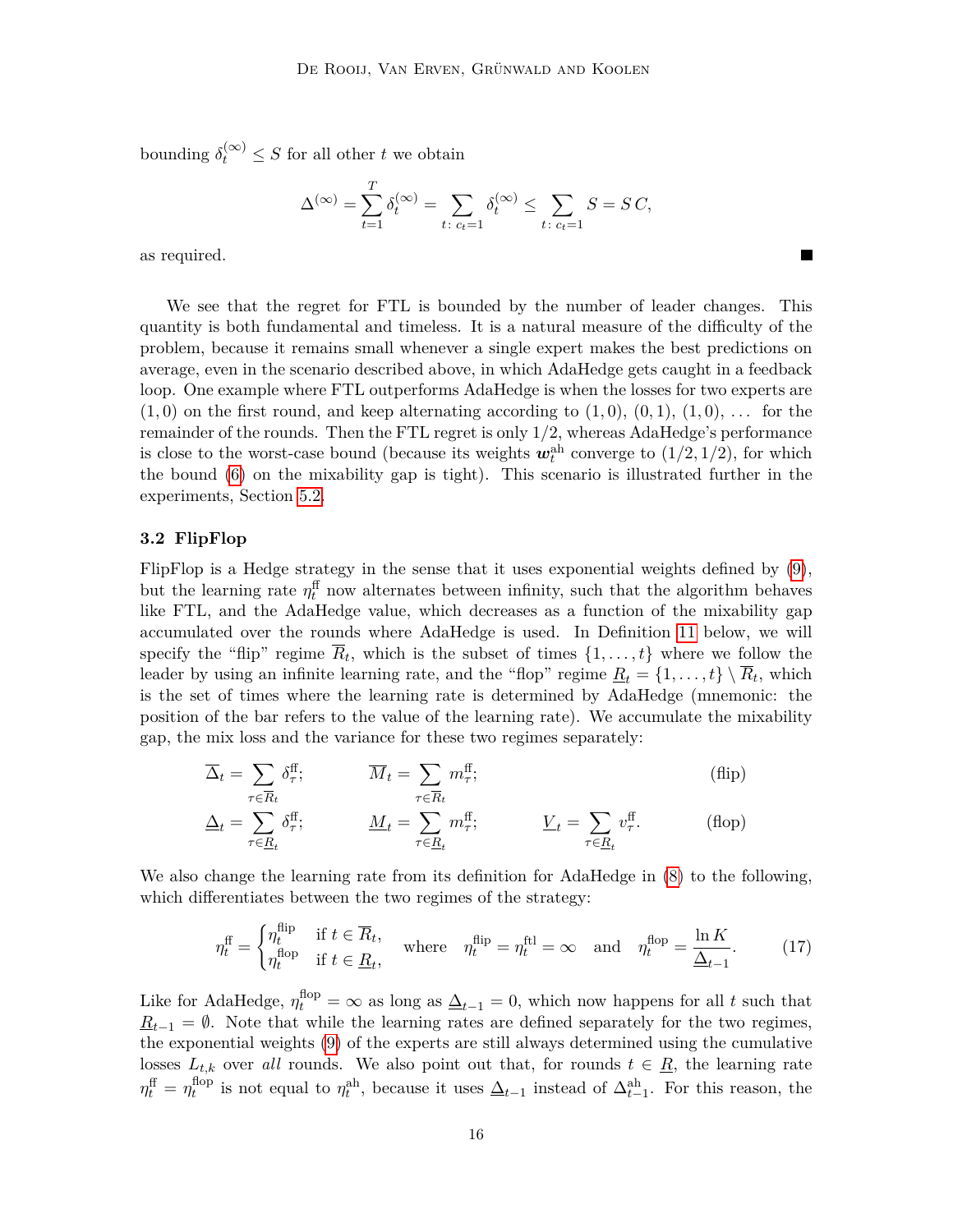```
% Returns the losses of FlipFlop
% l(t,k) is the loss of expert k at time t; phi > 1 and alpha > 0 are parameters
function h = flipflop(l, alpha, phi)
    [T, K] = size(1);
   h = nan(T,1);L = zeros(1,K);Delta = [0 0];
    scale = [phi/alpha alpha];
   regime = 1; % 1=FTL, 2=AH
   for t = 1:Tif regime==1, eta = Inf; else eta = log(K)/Delta(2); end
        [w, Mprev] = mix(\text{eta}, L);h(t) = w * 1(t,:);
       L = L + l(t,:);[-, M] = \text{mix}(\text{eta}, L);delta = max(0, h(t)-(M-Mprev));Delta(regime) = Delta(regime) + delta;
        if Delta(regime) > scale(regime) * Delta(3-regime)
          regime = 3-regime;
        end
    end
end
```
<span id="page-17-1"></span><span id="page-17-0"></span>Figure 2: FlipFlop, with new ingredients in boldface

FlipFlop regret may be either better or worse than the AdaHedge regret; our results below only preserve the regret *bound* up to a constant factor. In contrast, we do compete with the *actual* regret of FTL.

It remains to define the "flip" regime  $R_t$  and the "flop" regime  $\underline{R}_t$ , which we will do by specifying the times at which to switch from one to the other. FlipFlop starts optimistically, with an epoch of the "flip" regime, which means it follows the leader, until  $\Delta_t$  becomes too large compared to  $\underline{\Delta}_t$ . At that point it switches to an epoch of the "flop" regime, and keeps using  $\eta_t^{\text{flop}}$  until  $\Delta_t$  becomes too large compared to  $\overline{\Delta}_t$ . Then the process repeats with the next epochs of the "flip" and "flop" regimes. The regimes are determined as follows:

**Definition 11 (FlipFlop's Regimes)** *Let*  $\varphi > 1$  *and*  $\alpha > 0$  *be parameters of the algorithm. Then*

- *FlipFlop starts in the "flip" regime.*
- If *t* is the earliest time since the start of a "flip" epoch where  $\Delta_t > (\varphi/\alpha)\underline{\Delta}_t$ , then the *transition to the subsequent "flop" epoch occurs between rounds t and t* + 1*. (Recall that during "flip" epochs*  $\Delta_t$  *increases in t whereas*  $\underline{\Delta}_t$  *is constant.*)
- *Vice versa, if t is the earliest time since the start of a "flop" epoch where*  $\Delta_t > \alpha \overline{\Delta}_t$ , *then the transition to the subsequent "flip" epoch occurs between rounds t and t* + 1*.*

This completes the definition of the FlipFlop strategy. See Figure [2](#page-17-1) for a MATLAB implementation.

The analysis proceeds much like the analysis for AdaHedge. We first show that, analogously to Lemma [3,](#page-9-1) the FlipFlop regret can be bounded in terms of the cumulative mixability gap; in fact, we can use the *smallest* cumulative mixability gap that we encountered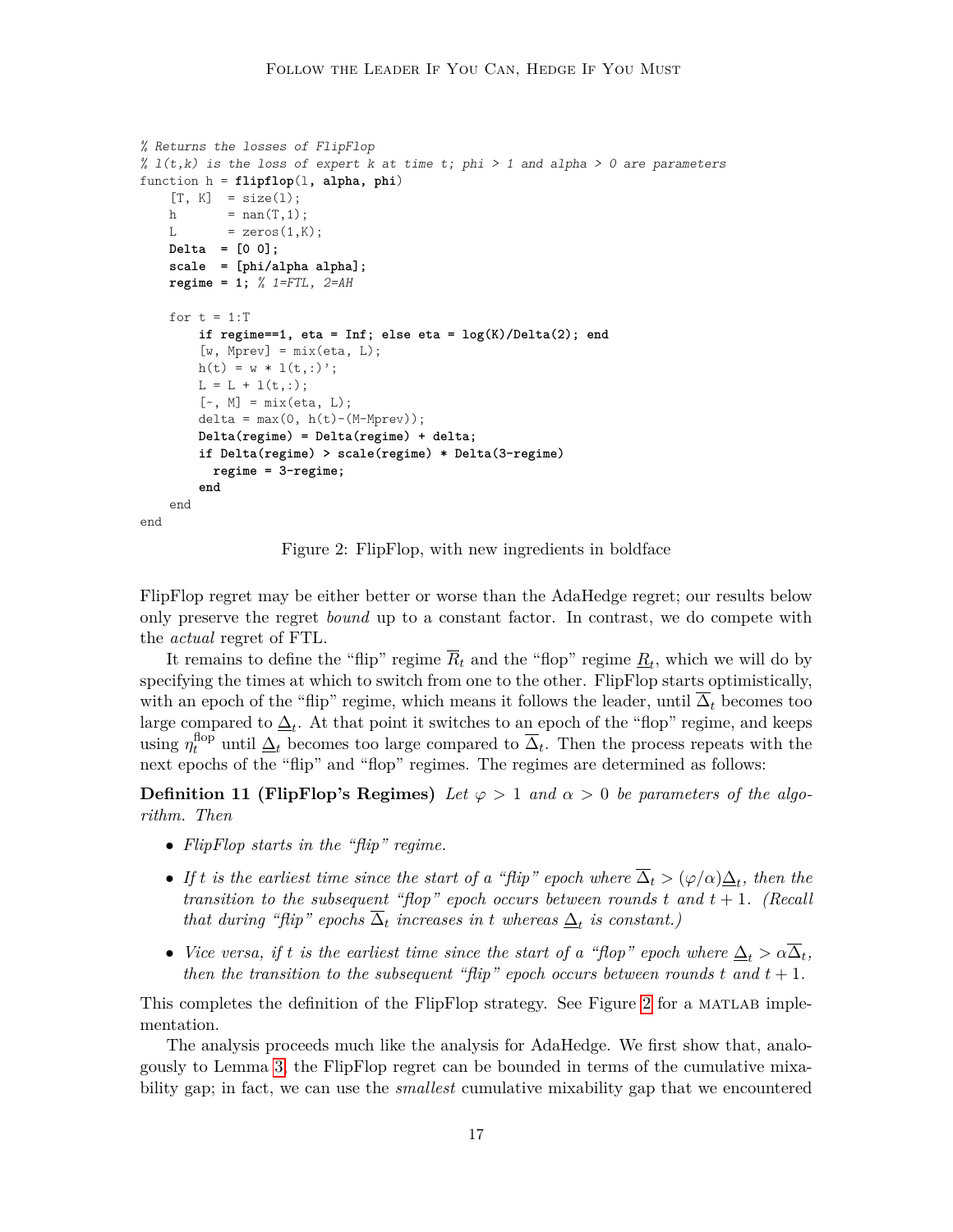in either of the two regimes, at the cost of slightly increased constant factors. This is the fundamental building block in our FlipFlop analysis. We then proceed to develop analogues of Lemmas [5](#page-10-0) and [7,](#page-12-1) whose proofs do not have to be changed much to apply to FlipFlop. Finally, all these results are combined to bound the regret of FlipFlop in Theorem [15,](#page-20-0) which, after Theorem [8,](#page-12-0) is the second main result of this paper.

<span id="page-18-4"></span>**Lemma 12 (FlipFlop version of Lemma [3\)](#page-9-1)** *The following two bounds hold simultaneously for the regret of the FlipFlop strategy with parameters*  $\varphi > 1$  *and*  $\alpha > 0$ :

$$
\mathcal{R}^{\text{ff}} \le \left(\frac{\varphi \alpha}{\varphi - 1} + 2\alpha + 1\right) \overline{\Delta} + S\alpha \left(\frac{\varphi}{\varphi - 1} + 2\right); \tag{18}
$$

$$
\mathcal{R}^{\text{ff}} \le \left(\frac{\varphi}{\varphi - 1} + \frac{\varphi}{\alpha} + 2\right) \underline{\Delta} + S \frac{\varphi}{\alpha}.\tag{19}
$$

**Proof** The regret can be decomposed as

<span id="page-18-6"></span><span id="page-18-5"></span><span id="page-18-3"></span>
$$
\mathcal{R}^{\text{ff}} = H^{\text{ff}} - L^* = \overline{\Delta} + \underline{\Delta} + \overline{M} + \underline{M} - L^*.
$$
 (20)

Our first step will be to bound the mix loss  $\overline{M} + \underline{M}$  in terms of the mix loss  $M^{\text{flop}}$  of the auxiliary strategy that uses  $\eta_t^{\text{flop}}$  $t_t^{\text{flop}}$  for all *t*. As  $\eta_t^{\text{flop}}$  $t_t^{\text{hop}}$  is nonincreasing, we can then apply Lemma [2](#page-8-0) and mix loss property  $#3$  to further bound

<span id="page-18-2"></span>
$$
M^{\text{flop}} \le M^{(\eta_T^{\text{flop}})} \le L^* + \frac{\ln K}{\eta^{\text{flop}}} = L^* + \Delta_{T-1} \le L^* + \Delta. \tag{21}
$$

Let  $0 = u_1 < u_2 < \ldots < u_b < T$  denote the times just before the epochs of the "flip" regime begin, i.e. round  $u_i + 1$  is the first round in the *i*-th "flip" epoch. Similarly let  $0 < v_1 < \ldots < v_b \leq T$  denote the times just before the epochs of the "flop" regime begin, where we artificially define  $v_b = T$  if the algorithm is in the "flip" regime after T rounds. These definitions ensure that we always have  $u_b < v_b \leq T$ . For the mix loss in the "flop" regime we have

<span id="page-18-0"></span>
$$
\underline{M} = (M_{u_2}^{\text{flop}} - M_{v_1}^{\text{flop}}) + (M_{u_3}^{\text{flop}} - M_{v_2}^{\text{flop}}) + \ldots + (M_{u_b}^{\text{flop}} - M_{v_{b-1}}^{\text{flop}}) + (M^{\text{flop}} - M_{v_b}^{\text{flop}}). \tag{22}
$$

Let us temporarily write  $\eta_t = \eta_t^{\text{flop}}$  $t_t^{\text{top}}$  to avoid double superscripts. For the "flip" regime, the properties in Lemma [1,](#page-6-2) together with the observation that  $\eta_t^{\text{flop}}$  does not change during the "flip" regime, give

$$
\overline{M} = \sum_{i=1}^{b} \left( M_{v_i}^{(\infty)} - M_{u_i}^{(\infty)} \right) = \sum_{i=1}^{b} \left( M_{v_i}^{(\infty)} - L_{u_i}^* \right) \le \sum_{i=1}^{b} \left( M_{v_i}^{(\eta_{v_i})} - L_{u_i}^* \right)
$$
\n
$$
\le \sum_{i=1}^{b} \left( M_{v_i}^{(\eta_{v_i})} - M_{u_i}^{(\eta_{v_i})} + \frac{\ln K}{\eta_{v_i}} \right) = \sum_{i=1}^{b} \left( M_{v_i}^{\text{flop}} - M_{u_i}^{\text{flop}} + \frac{\ln K}{\eta_{u_i+1}} \right)
$$
\n
$$
= \left( M_{v_1}^{\text{flop}} - M_{u_1}^{\text{flop}} \right) + \left( M_{v_2}^{\text{flop}} - M_{u_2}^{\text{flop}} \right) + \dots + \left( M_{v_b}^{\text{flop}} - M_{u_b}^{\text{flop}} \right) + \sum_{i=1}^{b} \Delta_{u_i}.
$$
\n(23)

From the definition of the regime changes (Definition [11\)](#page-17-0), we know the value of  $\Delta_{u_i}$  very accurately at the time  $u_i$  of a change from a "flop" to a "flip" regime:

<span id="page-18-1"></span>
$$
\underline{\Delta}_{u_i} > \alpha \overline{\Delta}_{u_i} = \alpha \overline{\Delta}_{v_{i-1}} > \varphi \underline{\Delta}_{v_{i-1}} = \varphi \underline{\Delta}_{u_{i-1}}.
$$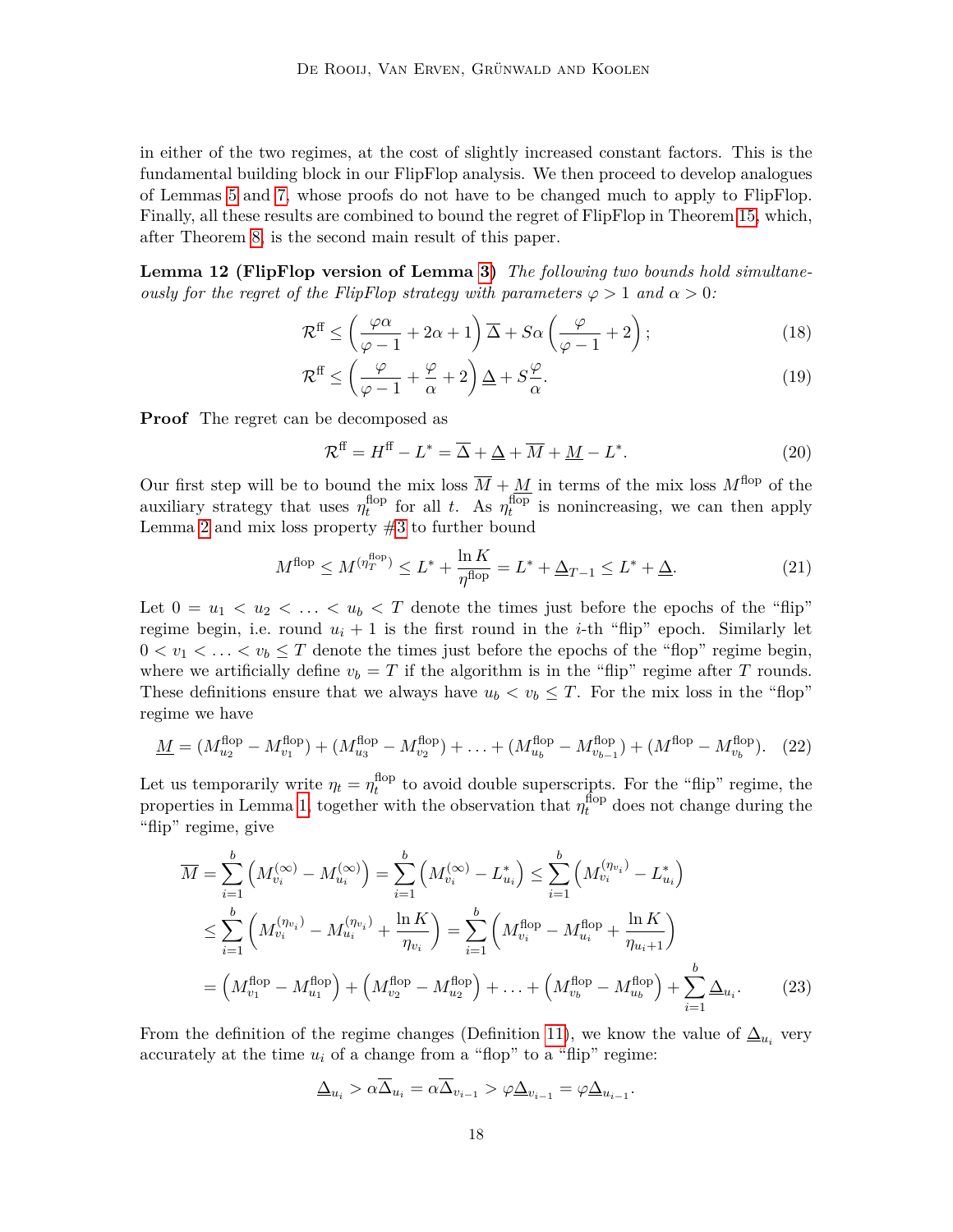By unrolling from low to high *i*, we see that

$$
\sum_{i=1}^b \underline{\Delta}_{u_i} \leq \sum_{i=1}^b \varphi^{1-i} \underline{\Delta}_{u_b} \leq \sum_{i=1}^\infty \varphi^{1-i} \underline{\Delta}_{u_b} = \frac{\varphi}{\varphi-1} \underline{\Delta}_{u_b}.
$$

Adding up [\(22\)](#page-18-0) and [\(23\)](#page-18-1), we therefore find that the total mix loss is bounded by

$$
\overline{M} + \underline{M} \le M^{\text{flop}} + \sum_{i=1}^{b} \underline{\Delta}_{u_i} \le M^{\text{flop}} + \frac{\varphi}{\varphi - 1} \underline{\Delta}_{u_b} \le L^* + \left(\frac{\varphi}{\varphi - 1} + 1\right) \underline{\Delta},\tag{24}
$$

where the last inequality uses [\(21\)](#page-18-2). Combination with [\(20\)](#page-18-3) yields

<span id="page-19-0"></span>
$$
\mathcal{R}^{\text{ff}} \le \left(\frac{\varphi}{\varphi - 1} + 2\right) \underline{\Delta} + \overline{\Delta}.\tag{25}
$$

Our next goal is to relate  $\Delta$  and  $\overline{\Delta}$ : by construction of the regimes, they are always within a constant factor of each other. First, suppose that after *T* trials we are in the *b*th epoch of the "flip" regime, that is, we will behave like FTL in round  $T+1$ . In this state, we know from Definition [11](#page-17-0) that  $\Delta$  is stuck at the value that prompted the start of the current epoch; this pinpoints its value up to *S*. At the same time, we know that  $\Delta$  is large enough to have prompted the start of the  $(b-1)$ st flop epoch, but not large enough to trigger the next regime change. From this we can deduce the following bounds:

$$
(\underline{\Delta} - S)/\alpha \leq \overline{\Delta} \leq \frac{\varphi}{\alpha} \underline{\Delta}.
$$

On the other hand, if after *T* rounds we are in the *b*th epoch of the "flop" regime, then a similar reasoning yields

$$
\frac{\alpha}{\varphi}(\overline{\Delta} - S) \le \underline{\Delta} \le \alpha \overline{\Delta}.
$$

In both cases, it follows that

$$
\Delta < \alpha \Delta + S\alpha; \\
\overline{\Delta} < \frac{\varphi}{\alpha} \Delta + S\frac{\varphi}{\alpha}.
$$

The two bounds of the lemma are obtained by plugging first one, then the other of these bounds into [\(25\)](#page-19-0).

<span id="page-19-2"></span>The "flop" cumulative mixability gap  $\Delta$  is related, as before, to the variance of the losses.

**Lemma 13 (FlipFlop version of Lemma [5\)](#page-10-0)** *The cumulative mixability gap for the "flop" regime is bounded by the cumulative variance of the losses for the "flop" regime:*

<span id="page-19-1"></span>
$$
\underline{\Delta}^2 \le \underline{V} \ln K + \left(\frac{2}{3} \ln K + 1\right) S \underline{\Delta}.\tag{26}
$$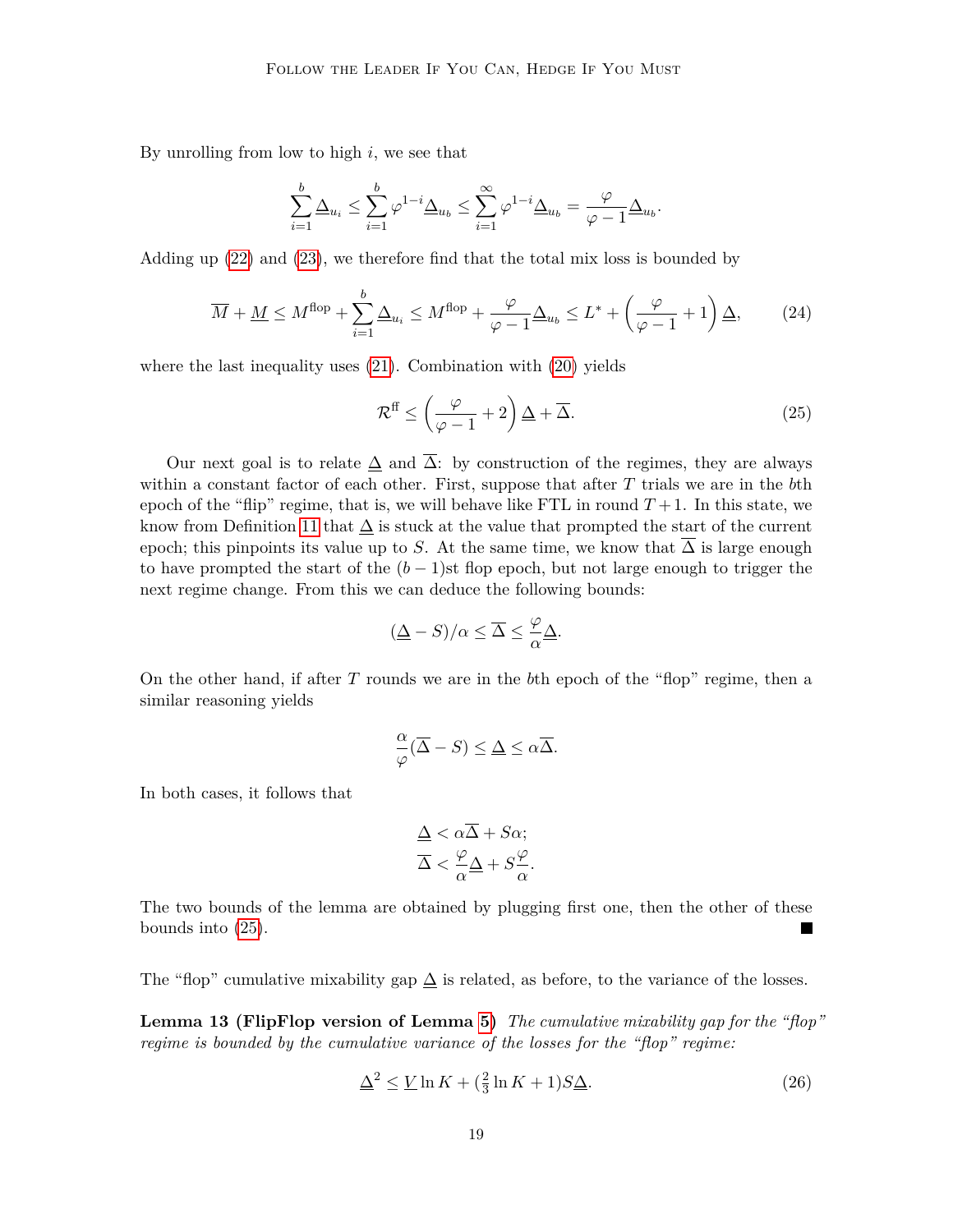Proof The proof is analogous to the proof of Lemma [5,](#page-10-0) with  $\Delta$  instead of  $\Delta^{ah}$ , *V* instead of  $V^{\text{ah}}$ , and using  $\eta_t = \eta_t^{\text{flop}} = \ln(K)/\Delta_{t-1}$  instead of  $\eta_t = \eta_t^{\text{ah}} = \ln(K)/\Delta_{t-1}^{\text{ah}}$ . Furthermore, we only need to sum over the rounds  $\underline{R}$  in the "flop" regime, because  $\Delta$  does not change during the "flip" regime.

As it is straight-forward to prove an analogue of Theorem [6](#page-11-0) for FlipFlop by solving the quadratic inequality in [\(26\)](#page-19-1), we proceed directly towards establishing an analogue of Theorem [8.](#page-12-0) The following lemma provides the equivalent of Lemma [7](#page-12-1) for FlipFlop. It can probably be strengthened to improve the lower order terms; we provide the version that is easiest to prove.

<span id="page-20-1"></span>**Lemma 14 (FlipFlop version of Lemma [7\)](#page-12-1)** *Suppose*  $H^{\text{ff}} \geq L^*$ *. The cumulative loss variance for FlipFlop with parameters*  $\varphi > 1$  *and*  $\alpha > 0$  *satisfies* 

$$
\underline{V} \leq S \frac{(L^+-L^*)(L^*-L^-)}{L^+-L^-} + \left(\frac{\varphi}{\varphi-1} + \frac{\varphi}{\alpha} + 2\right)S\Delta + S^2 \frac{\varphi}{\alpha}.
$$

**Proof** The sum of variances satisfies

$$
\underline{V} = \sum_{t \in \underline{R}} v_t^{\text{ff}} \le \sum_{t=1}^{T} v_t^{\text{ff}} \le S \frac{(L^+ - H^{\text{ff}})(H^{\text{ff}} - L^-)}{L^+ - L^-},
$$

where the first inequality simply includes the variances for FTL rounds (which are often all zero), and the second follows from the same reasoning as employed in [\(15\)](#page-12-3). Subsequently using  $L^* \leq H^{\text{ff}}$  (by assumption) and, from Lemma [12,](#page-18-4)  $H^{\text{ff}} \leq L^* + \gamma$ , where  $\gamma$  denotes the right hand side of the bound [\(19\)](#page-18-5), we find

$$
\underline{V} \leq S \frac{(L^+ - L^*)(L^* + \gamma - L^-)}{L^+ - L^-} \leq S \frac{(L^+ - L^*)(L^* - L^-)}{L^+ - L^-} + S\gamma,
$$

which was to be shown.

<span id="page-20-0"></span>Combining Lemmas [12,](#page-18-4) [13](#page-19-2) and [14,](#page-20-1) we obtain our second main result:

**Theorem 15 (FlipFlop Regret Bound)** *The regret for FlipFlop with doubling parameters*  $\varphi > 1$  *and*  $\alpha > 0$  *simultaneously satisfies the two bounds* 

$$
\mathcal{R}^{\text{ff}} \leq \left(\frac{\varphi\alpha}{\varphi - 1} + 2\alpha + 1\right) \mathcal{R}^{\text{ftl}} + S\alpha \left(\frac{\varphi}{\varphi - 1} + 2\right),
$$
\n
$$
\mathcal{R}^{\text{ff}} \leq c_1 \sqrt{S \frac{(L^+ - L^*)(L^* - L^-)}{L^+ - L^-}} \ln K + Sc_1 \left((c_1 + \frac{2}{3})\ln K + \sqrt{c_2 \ln K} + 1\right) + Sc_2,
$$
\nwhere  $c_1 = \frac{\varphi}{\varphi - 1} + \frac{\varphi}{\alpha} + 2$  and  $c_2 = \frac{\varphi}{\alpha}$ .

This shows that, up to a multiplicative factor in the regret, FlipFlop is always as good as the best of Follow-the-Leader and AdaHedge's bound from Theorem [8.](#page-12-0) Of course, if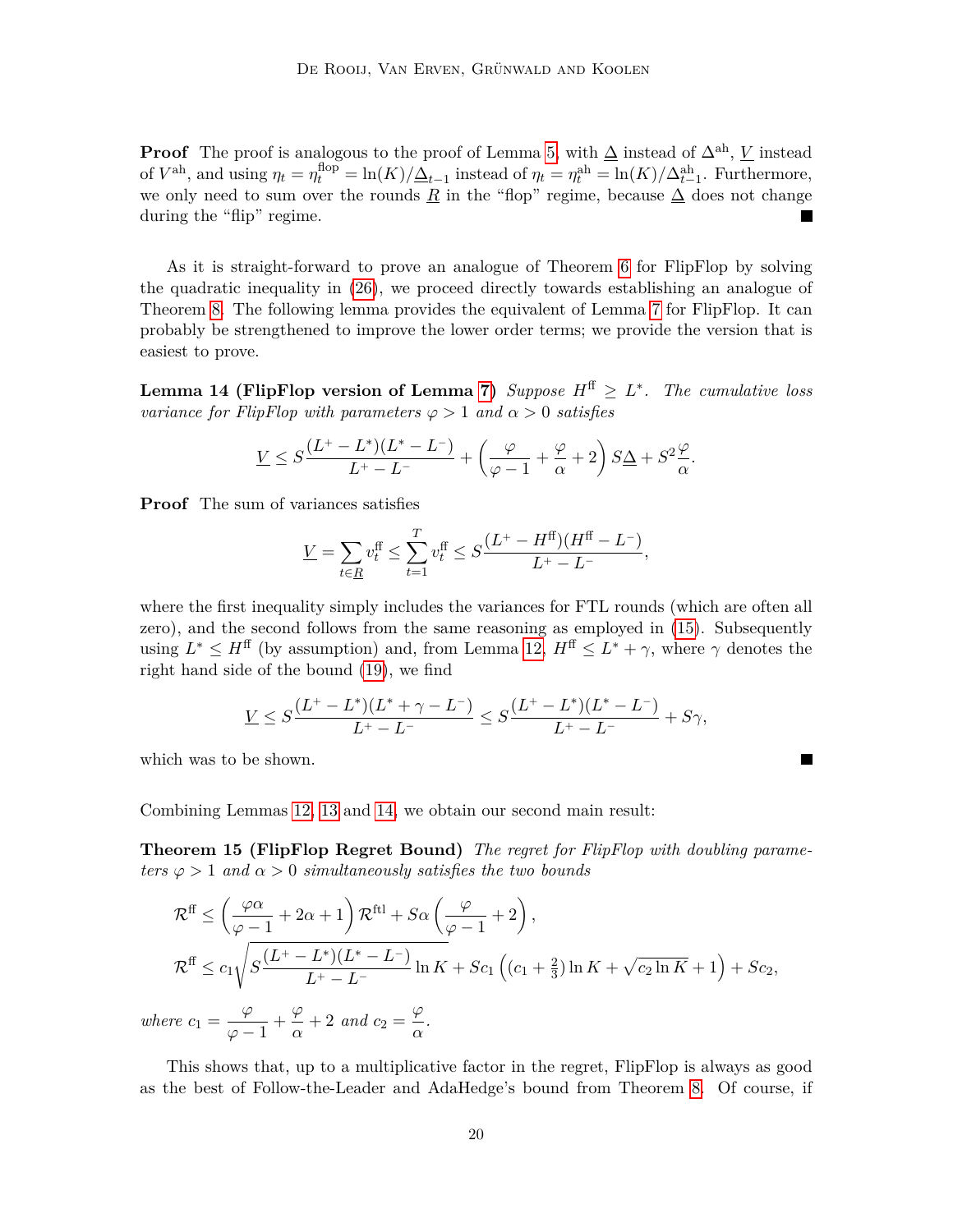AdaHedge significantly outperforms its bound, it is not guaranteed that FlipFlop will outperform the bound in the same way.

In the experiments in Section [5](#page-22-0) we demonstrate that the multiplicative factor is not just an artifact of the analysis, but can actually be observed on simulated data.

**Proof** From Lemma [10,](#page-15-0) we know that  $\overline{\Delta} \leq \Delta^{(\infty)} = \mathcal{R}^{\text{ftl}}$ . Substitution in [\(18\)](#page-18-6) of Lemma [12](#page-18-4) yields the first inequality.

For the second inequality, note that  $L^* > H^{\text{ff}}$  means the regret is negative, in which case the result is clearly valid. We may therefore assume w.l.o.g. that  $L^* \leq H^{\text{ff}}$  and apply Lemma [14.](#page-20-1) Combination with Lemma [13](#page-19-2) yields

$$
\underline{\Delta}^2 \leq \underline{V} \ln K + \left(\frac{2}{3} \ln K + 1\right) S \underline{\Delta} \leq S \frac{(L^+ - L^*)(L^* - L^-)}{L^+ - L^-} \ln K + c_2 S^2 \ln K + c_3 S \underline{\Delta},
$$

where  $c_3 = (c_1 + \frac{2}{3})$  $\frac{2}{3}$  ln  $K + 1$ . We now solve this quadratic inequality as in [\(13\)](#page-11-1) and relax it using  $\sqrt{a+b} \leq \sqrt{a} + \sqrt{b}$  for nonnegative numbers *a, b* to obtain

$$
\Delta \leq \sqrt{S \frac{(L^+ - L^*)(L^* - L^-)}{L^+ - L^-} \ln K + c_2 S^2 \ln K + Sc_3}
$$
  
\$\leq \sqrt{S \frac{(L^+ - L^\*)(L^\* - L^-)}{L^+ - L^-} \ln K + S \left(\sqrt{c\_2 \ln K} + c\_3\right).

In combination with Lemma [12,](#page-18-4) this yields the second bound of the theorem.

Finally, we propose to select the parameter values that minimize the constant factor in front of the leading terms of these regret bounds.

<span id="page-21-1"></span>**Corollary 16** *The parameter values*  $\varphi^* = 2.37$  *and*  $\alpha^* = 1.243$  *approximately minimize the worst of the two leading factors in the bounds of Theorem [15.](#page-20-0) The regret for FlipFlop with these parameters is simultaneously bounded by*

$$
\mathcal{R}^{\text{ff}} \leq 5.64 \mathcal{R}^{\text{ftl}} + 4.64 S,
$$
  

$$
\mathcal{R}^{\text{ff}} \leq 5.64 \sqrt{S \frac{(L^+ - L^*)(L^* - L^-)}{L^+ - L^-}} \ln K + S \left(35.53 \ln K + 7.78 \sqrt{\ln K} + 7.54\right).
$$

**Proof** The leading factors  $f(\varphi, \alpha) = \frac{\varphi \alpha}{\varphi - 1} + 2\alpha + 1$  and  $g(\varphi, \alpha) = \frac{\varphi}{\varphi - 1} + \frac{\varphi}{\alpha} + 2$  are respectively increasing and decreasing in *α*. They are equalized for  $\alpha(\varphi) = (2\varphi - 1 +$  $\sqrt{12\varphi^3 - 16\varphi^2 + 4\varphi + 1}$ /(6 $\varphi$  – 4). The analytic solution for the minimum of  $f(\varphi, \alpha(\varphi))$  in  $\varphi$  is too long to reproduce here, but it is approximately equal to  $\varphi^* = 2.37$ , at which point  $\alpha(\varphi^*) \approx 1.243.$ 

# <span id="page-21-0"></span>**4. Invariance to Rescaling and Translation**

A common simplifying assumption made in the literature is that the losses  $\ell_{t,k}$  are translated and normalised to take values in the interval [0*,* 1]. However, doing so requires *a priori*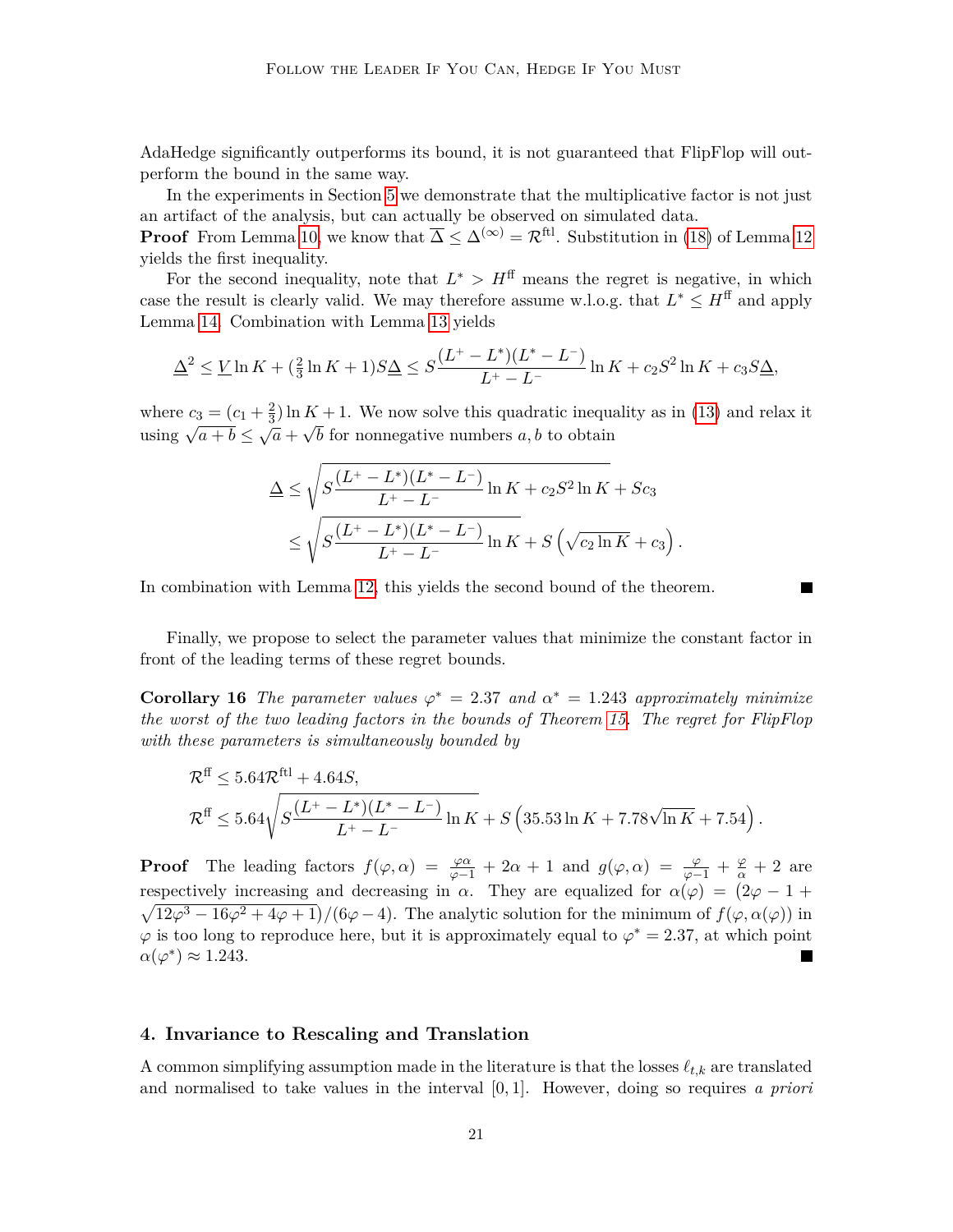knowledge of the range of the losses. One would therefore prefer algorithms that do not require the losses to be normalised. As discussed by [Cesa-Bianchi et al.](#page-33-0) [\(2007\)](#page-33-0), the regret bounds for such algorithms should not change when losses are translated (because this does not change the regret) and should scale by  $\sigma$  when the losses are scaled by a factor  $\sigma > 0$ (because the regret scales by *σ*). They call such regret bounds *fundamental* and show that most of the methods they introduce satisfy such fundamental bounds.

Here we go even further: it is not just our bounds that are fundamental, but also our algorithms, which do not change their output weights if the losses are scaled or translated.

**Theorem 17** *Both AdaHedge and FlipFlop are invariant to translation and rescaling of the losses. Starting with losses*  $\ell_1, \ldots, \ell_T$ , *obtain rescaled, translated losses*  $\ell'_1, \ldots, \ell'_T$  *by picking any*  $\sigma > 0$  *and arbitrary reals*  $\tau_1, \ldots, \tau_T$ , *and setting*  $\ell'_{t,k} = \sigma \ell_{t,k} + \tau_t$  for  $t = 1, \ldots, T$ and  $k = 1, \ldots, K$ *. Both AdaHedge and FlipFlop issue the exact same sequence of weights*  $w'_t = w_t$  on  $\ell'_t$  as they do on  $\ell_t$ .

**Proof** We annotate any quantity with a prime to denote that it is defined with respect to the losses  $\ell'_t$ . We omit the algorithm name from the superscript. First consider AdaHedge. We will prove the following relations by induction on *t*:

<span id="page-22-1"></span>
$$
\Delta'_{t-1} = \sigma \Delta_{t-1}; \qquad \eta'_t = \frac{\eta_t}{\sigma}; \qquad \mathbf{w}'_t = \mathbf{w}_t. \tag{27}
$$

For  $t = 1$ , these are valid since  $\Delta'_0 = \sigma \Delta_0 = 0$ ,  $\eta'_1 = \eta_1/\sigma = \infty$ , and  $w'_1 = w_1$  are uniform. Now assume towards induction that [\(27\)](#page-22-1) is valid for some  $t \in \{1, ..., T\}$ . We can then compute the following values from their definition:  $h'_t = \boldsymbol{w}'_t \cdot \hat{\ell}'_t = \sigma h_t + \tau_t$ ;  $m'_t = -(1/\eta'_t)\ln(\boldsymbol{w}'_t \cdot e^{-\eta'_t \ell'_t}) = \sigma m_t + \tau_t; \ \delta'_t = h'_t - m'_t = \sigma(h_t - m_t) = \sigma \delta_t.$  Thus, the mixability gaps are also related by the scale factor  $\sigma$ . From there we can reestablish the induction hypothesis for the next round: we have  $\Delta'_t = \Delta'_{t-1} + \delta'_t = \sigma \Delta_{t-1} + \sigma \delta_t = \sigma \Delta_t$ , and  $\eta'_{t+1} = \ln(K)/\Delta'_t = \eta_{t+1}/\sigma$ . For the weights we get  $\mathbf{w}'_{t+1} \propto e^{-\eta'_{t+1} \cdot \mathbf{L}'_t} = e^{-(\eta_{t+1}/\sigma) \cdot (\sigma \mathbf{L}_t)} \propto$  $w_{t+1}$ , which means the two must be equal since both sum to one. Thus the relations of  $(27)$ are also valid for time  $t + 1$ , proving the result for AdaHedge.

For FlipFlop, if we assume regime changes occur at the same times for  $\ell'$  and  $\ell$ , then similar reasoning reveals  $\overline{\Delta}_t' = \sigma \overline{\Delta}_t$ ;  $\underline{\Delta}'_t = \sigma \underline{\Delta}_t$ ,  $\eta'^{\text{flip}}_t = \eta_t^{\text{flip}}$  $f_t^{\text{flip}}/\sigma = \infty$ ,  $\eta'_{t}^{\text{flop}} = \eta_t^{\text{flop}}$  $t^{\text{nop}}/\sigma$ , and  $w'_t = w_t$ . Remains to check that the regime changes do indeed occur at the same times. Note that in Definition [11,](#page-17-0) the "flop" regime is started when  $\overline{\Delta}_t' > (\varphi/\alpha)\underline{\Delta}'_t$ , which is equivalent to testing  $\Delta_t > (\varphi/\alpha)\underline{\Delta}_t$  since both sides of the inequality are scaled by  $\sigma$ . Similarly, the "flip" regime starts when  $\Delta'_t > \alpha \overline{\Delta}_t'$ , which is equivalent to the test  $\Delta_t > \alpha \overline{\Delta}_t$ . **The Second Service** 

# <span id="page-22-0"></span>**5. Experiments**

We performed four experiments on artificial data, designed to clarify how the learning rate determines performance in a variety of Hedge algorithms. These experiments are designed to illustrate as clearly as possible the intricacies involved in the central question of this paper: whether to use a high learning rate (by following the leader) or to play it safe by using a smaller learning rate instead. Rather than mimic real-world data, on which high learning rates often seem to work well [\(Devaine et al., 2012\)](#page-33-7), we vary the main factor that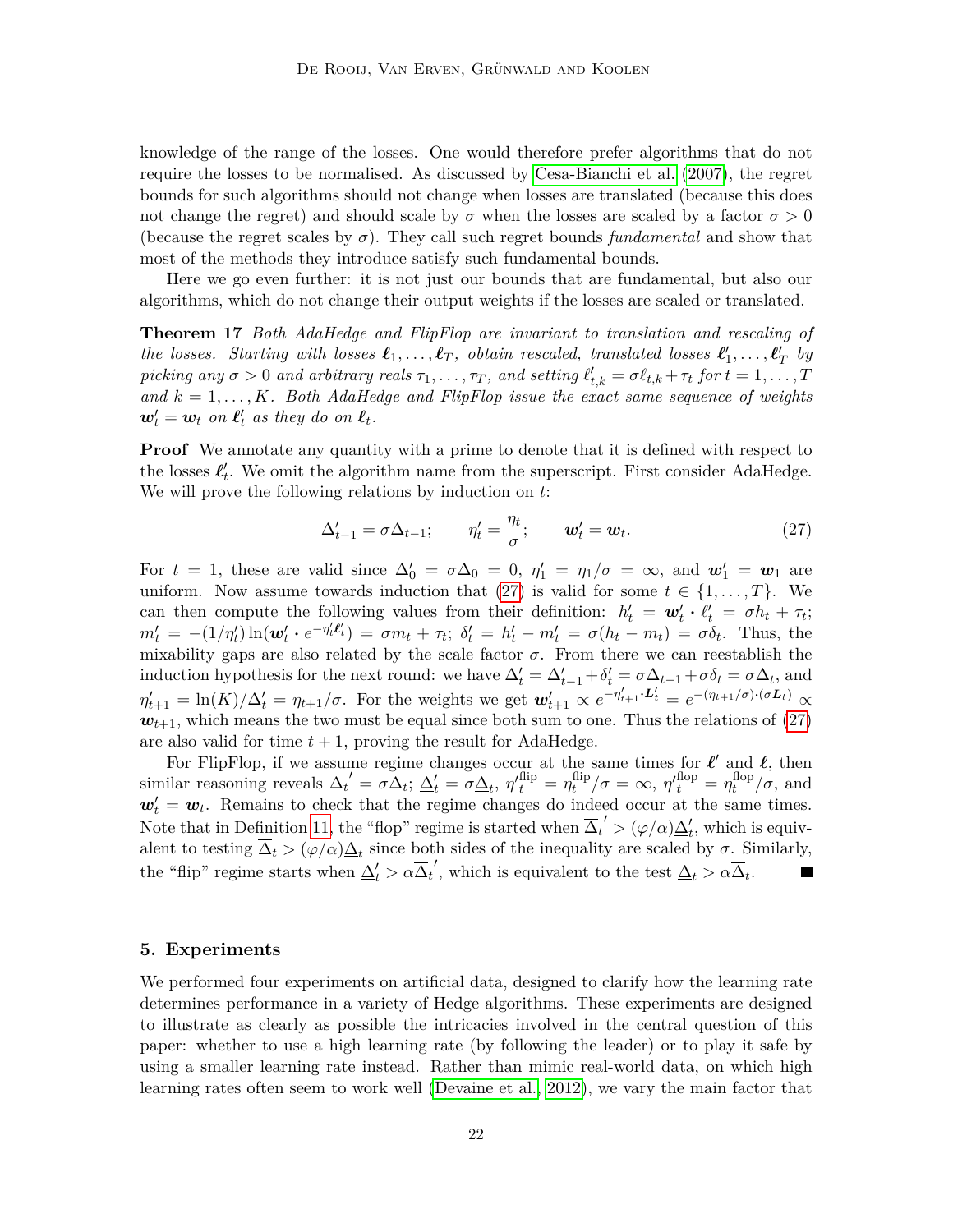appears to drive the best choice of learning rate: the difference in cumulative loss between the experts.

We have kept the experiments as simple as possible: the data are deterministic, and involve two experts. In each case, the data consist of one initial hand-crafted loss vector  $\ell_1$ , followed by a sequence of loss vectors  $\ell_2, \ldots, \ell_T$ , which are either  $(0,1)$  or  $(1,0)$ . For each experiment  $\xi \in \{1, 2, 3, 4\}$ , we want the cumulative loss difference  $L_{t,1} - L_{t,2}$  between the experts to follow a target  $f_{\xi}(t)$ , which will be a continuous, nondecreasing function of *t*. As the losses are binary, we cannot make  $L_{t,1} - L_{t,2}$  exactly equal to the target  $f_{\xi}(t)$ , but after the initial loss  $\ell_1$ , we choose every subsequent loss vector such that it brings  $L_{t,1} - L_{t,2}$  as close as possible to  $f_{\xi}(t)$ . All functions  $f_{\xi}$  change slowly enough that  $|L_{t,1} - L_{t,2} - f_{\xi}(t)| \leq 1$ for all *t*.

For each experiment, we let the number of trials be *T* = 1000, and we first plot the regret  $\mathcal{R}^{(\eta)}$  of the Hedge algorithm as a function of the fixed learning rate  $\eta$ . We subsequently plot the regret  $\mathcal{R}^\text{alg}_t$  $t_t^{\text{aug}}$  as a function of  $t = 1, \ldots, T$ , for each of the following algorithms "alg":

- 1. Follow-the-Leader (Hedge with learning rate  $\infty$ )
- 2. Hedge with fixed learning rate  $\eta = 1$
- 3. Hedge with the learning rate that optimizes the worst-case bound [\(7\)](#page-6-5), which equals  $\eta = \sqrt{8 \ln(K)/(S^2 T)} \approx 0.0745$ ; we will call this algorithm "safe Hedge" for brevity.
- 4. AdaHedge
- 5. FlipFlop, with parameters  $\varphi^* = 2.37$  and  $\alpha^* = 1.243$  as in Corollary [16](#page-21-1)
- 6. Hazan and Kale's [2008](#page-34-2) algorithm, using the fixed learning rate that optimises the bound provided in their paper
- 7. NormalHedge, described by [Chaudhuri et al.](#page-33-8) [\(2009\)](#page-33-8)

Note that the safe Hedge strategy (the third item above) can only be used in practice if the horizon *T* is known in advance. Hazan and Kale's algorithm (the sixth item) additionally requires precognition of the empirical variance of the sequence of losses of the best expert up until *T*, which is not available in practice, but which we are supplying anyway.

We include algorithms 6 and 7 because, as explained in Section [1.2,](#page-4-0) they are the state of the art in Hedge-style algorithms. Like AdaHedge, Hazan and Kale's algorithm is a refinement of the CBMS strategy described by [Cesa-Bianchi et al.](#page-33-0) [\(2007\)](#page-33-0). They modify the definition of the weights in the Hedge algorithm to include second-order terms; the resulting bound is never more than a constant factor worse than the bounds [\(1\)](#page-3-1) for CBMS and [\(16\)](#page-12-2) for AdaHedge, but for some easy data it can be substantially better. For this reason it is a natural performance target for AdaHedge.

The bounds for CBMS and AdaHedge are incomparible with the bound for Normal-Hedge, being better for some, worse for other data. The reason we include it in the experiments is because, compared to the other methods, its performance in practice turns out to be excellent. We do not know whether there are data sequences on which FlipFlop significantly outperforms NormalHedge, nor whether there is a theoretical reason for this good performance, as the NormalHedge bound [\(Chaudhuri et al., 2009\)](#page-33-8) is not tight for our experiments.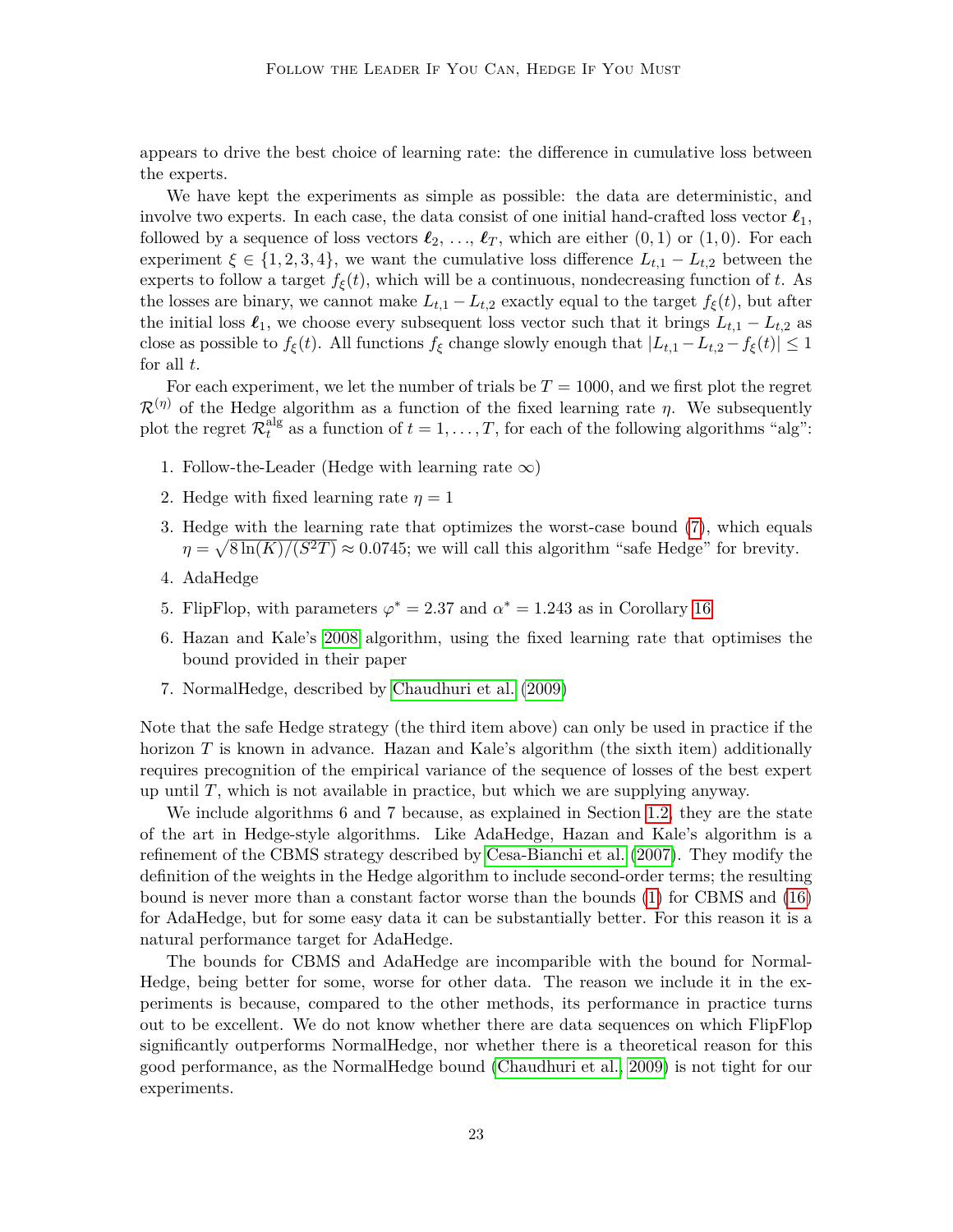To reduce clutter, we omit results for CBMS; its behaviour is very similar to that of AdaHedge. Below we provide an exact description of each experiment, and discuss the results.

# <span id="page-24-0"></span>**5.1 Experiment 1. Worst case for FTL**

The experiment is defined by  $\ell_1 = (\frac{1}{2} \ 0)$ , and  $f_1(t) = 0$ . This yields the following losses:

$$
\begin{pmatrix} 1/2 \\ 0 \end{pmatrix}, \begin{pmatrix} 0 \\ 1 \end{pmatrix}, \begin{pmatrix} 1 \\ 0 \end{pmatrix}, \begin{pmatrix} 0 \\ 1 \end{pmatrix}, \begin{pmatrix} 1 \\ 0 \end{pmatrix}, \dots
$$

These data are the worst case for FTL: each round, the leader incurs loss one, while each of the two individual experts only receives a loss once every two rounds. Thus, the FTL regret increases by one every two rounds and ends up around 500. For any learning rate *η*, the weights used by the Hedge algorithm are repeated every two rounds, so the regret  $H_t - L_t^*$ increases by the same amount every two rounds: the regret increases linearly in *t* for every fixed *η* that does not vary with *t*. However, the constant of proportionality can be reduced greatly by reducing the value of  $\eta$ , as the top graph in Figure [3](#page-27-0) shows: for  $T = 1000$ , the regret becomes negligible for any  $\eta$  less than about 0.01. Thus, in this experiment, a learning algorithm must reduce the learning rate to shield itself from incurring an excessive overhead.

The bottom graph in Figure [3](#page-27-0) shows the expected breakdown of the FTL algorithm; Hedge with fixed learning rate  $\eta = 1$  also performs quite badly. When  $\eta$  is reduced to the value that optimises the worst-case bound, the regret becomes competitive with that of the other algorithms. Note that Hazan and Kale's algorithm has the best performance; this is because its learning rate is tuned in relation to the bound proved in the paper, which has a relatively large constant in front of the leading term. As a consequence the algorithm always uses a relatively small learning rate, which turns out to be helpful in this case but harmful in later experiments.

FlipFlop behaves as theory suggests it should: its regret increases alternately like the regret of AdaHedge and the regret of FTL. The latter performs horribly, so during those intervals the regret increases quickly, on the other hand the FTL intervals are relatively short-lived so in the end they do not harm the regret by more than a constant factor.

The NormalHedge algorithm still has acceptable performance, although its regret is relatively large in this experiment; we have no explanation for this but in fairness we do observe good performance of NormalHedge in the other three experiments as well as in numerous further unreported simulations.

#### <span id="page-24-1"></span>**5.2 Experiment 2. Best case for FTL**

The second experiment is defined by  $\ell_1 = (1,0)$  and  $f_2(t) = 3/2$ . This leads to the sequence of losses

$$
\begin{pmatrix} 1 \\ 0 \end{pmatrix}, \begin{pmatrix} 1 \\ 0 \end{pmatrix}, \begin{pmatrix} 0 \\ 1 \end{pmatrix}, \begin{pmatrix} 1 \\ 0 \end{pmatrix}, \begin{pmatrix} 0 \\ 1 \end{pmatrix}, \dots
$$

in which the loss vectors are alternating for  $t \geq 2$ . These data look very similar to the first experiment, but as the top graph in Figure [4](#page-28-0) illustrates, because of the small changes at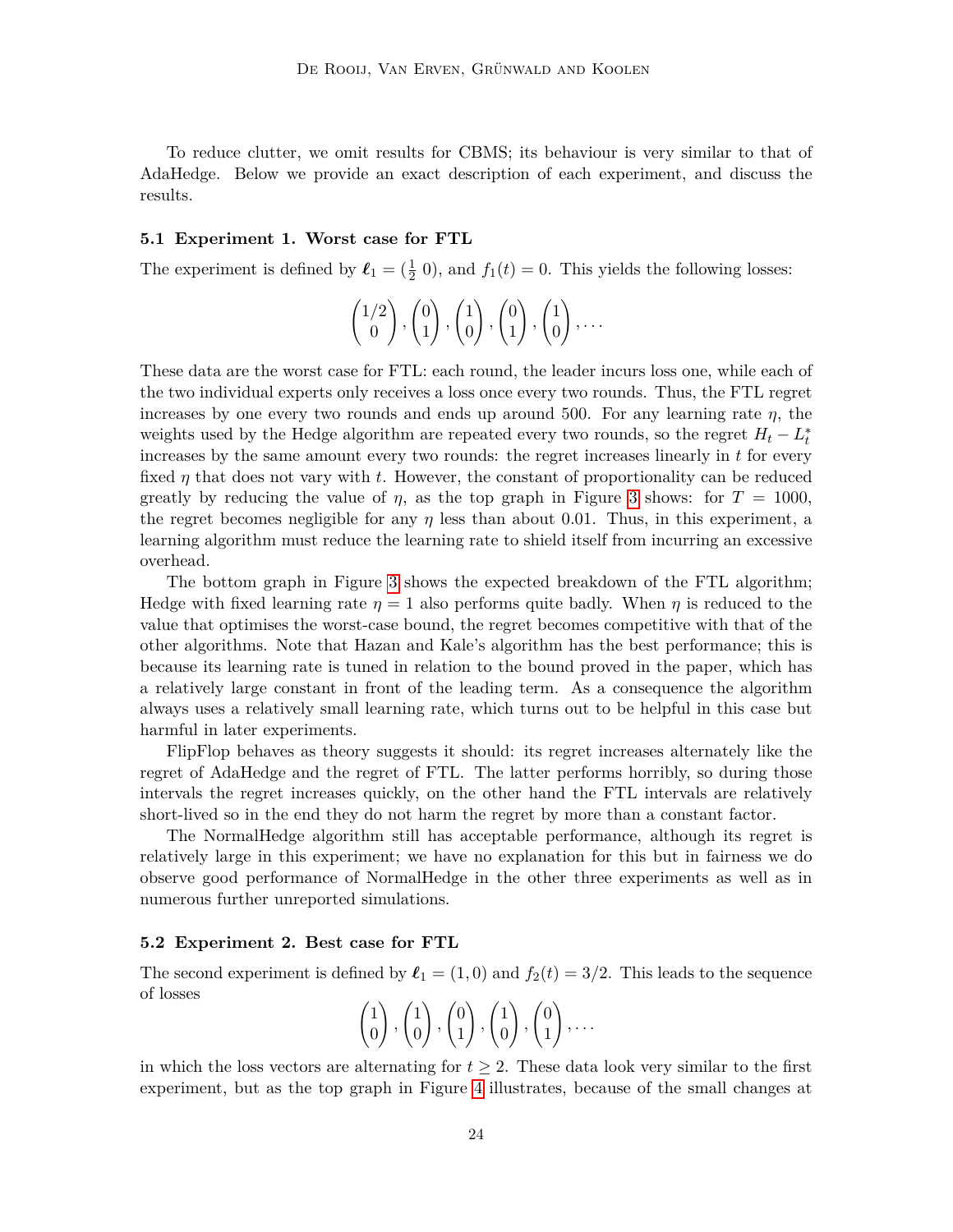the start of the sequence, it is now viable to reduce the regret by using a very *high* learning rate. In particular, since there are no leader changes after the first round, FTL incurs a regret of only 1*/*2.

As in the first experiment, the regret increases linearly in *t* for every fixed *η* (provided it is less than  $\infty$ ); but now the constant of linearity is large only for learning rates close to 1. Once FlipFlop enters the FTL regime for the second time, it stays there indefinitely, which results in bounded regret. After this small change in the setup compared to the previous experiment, NormalHedge also suddenly adapts very well to the data. The behaviour of the other algorithms is very similar to the first experiment: their regret grows without bound.

#### **5.3 Experiment 3. Weights do not concentrate in AdaHedge**

The third experiment uses  $\ell_1 = (1,0)$ , and  $f_3(t) = t^{0.4}$ . The first few loss vectors are the same as in the previous experiment, but every now and then there are two loss vectors (1*,* 0) in a row, so that the first expert gradually falls behind the second in terms of performance. By  $t = T = 1000$ , the first expert has accumulated 508 loss, while the second expert has only 492.

For any fixed learning rate *η*, the weights used by Hedge now concentrate on the second expert. We know from Lemma [4](#page-9-2) that the mixability gap in any round *t* is bounded by a constant times the variance of the loss under the weights played by the algorithm; as these weights concentrate on the second expert, this variance must go to zero. One can show that this happens quickly enough for the cumulative mixability gap to be *bounded* for any fixed *η* that does not vary with *t* or depend on *T*. From [\(5\)](#page-6-6) we have

$$
\mathcal{R}^{(\eta)} = M - L^* + \Delta^{(\eta)} \le \frac{\ln K}{\eta} + \text{bounded} = \text{bounded}.
$$

So in this scenario, as long as the learning rate is kept fixed, we will eventually learn the identity of the best expert. However, if the learning rate is very small, this will happen so slowly that the weights still have not converged by  $t = 1000$ . Even worse, the top graph in Figure [5](#page-29-0) shows that for intermediate values of the learning rate, not only do the weights fail to converge on the second expert sufficiently quickly, but they are sensitive enough to the alternation of the loss vectors to increase the overhead incurred each round.

For this experiment, it really pays to use a large learning rate rather than a safe small one. Thus FTL, Hedge with  $\eta = 1$ , FlipFlop and NormalHedge perform excellently, while safe Hedge, AdaHedge and Hazan and Kale's algorithm incur a substantial overhead. Extrapolating the trend in the graph, it appears that the overhead of these algorithms is *not* bounded. This is possible because the three algorithms with poor performance use a learning rate that decreases as a function of *t*. As a concequence the used learning rate may remain too small for the weights to concentrate. For the case of AdaHedge, this is an example of the "nasty feedback loop" described in Section [3.](#page-14-0)

# <span id="page-25-0"></span>**5.4 Experiment 4. Weights do concentrate in AdaHedge**

The fourth and last experiment uses  $\ell_1 = (1,0)$ , and  $f_4(t) = t^{0.6}$ . The losses are comparable to those of the third experiment, but the performance gap between the two experts is somewhat larger. By  $t = T = 1000$ , the two experts have loss 532 and 468, respectively. It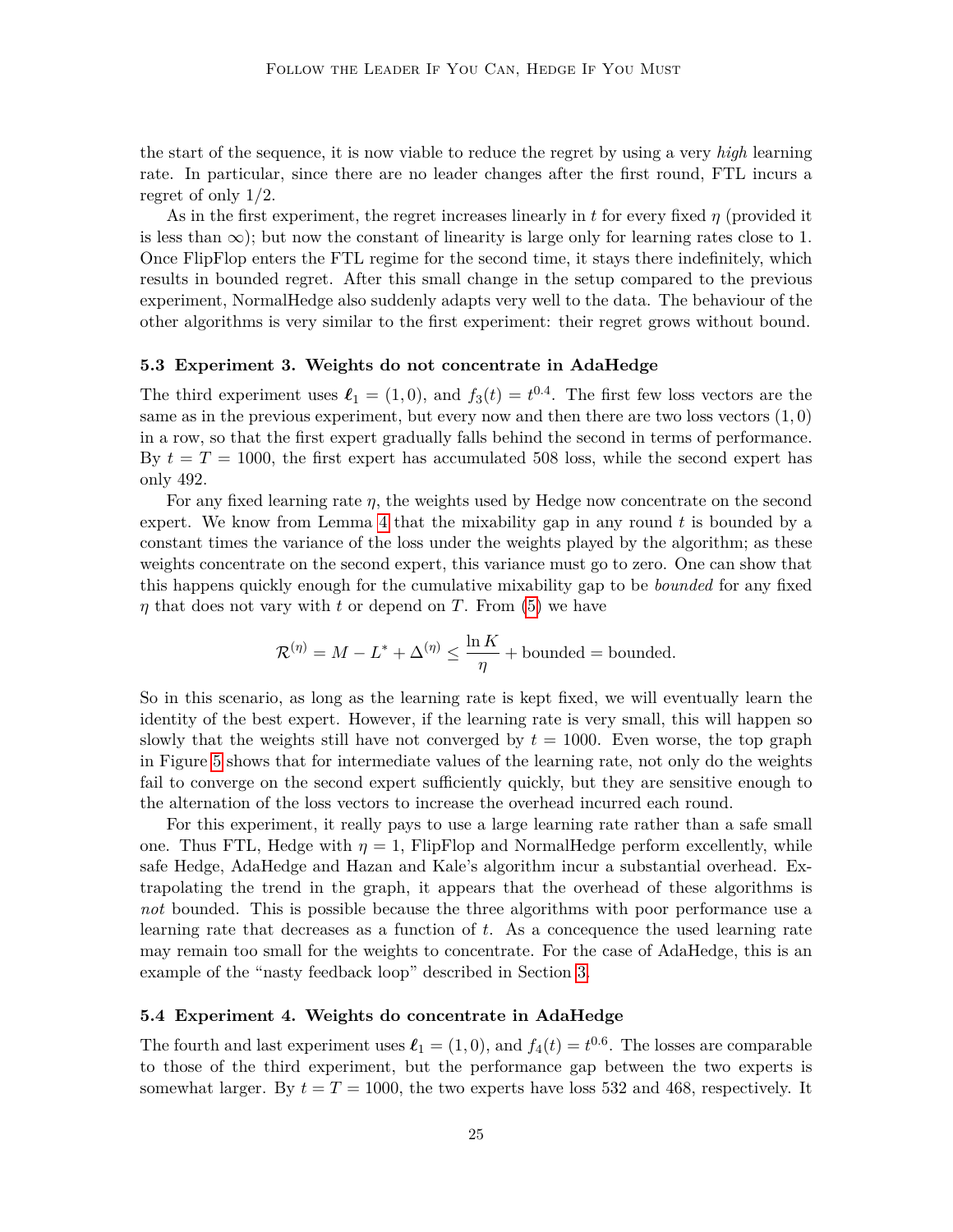is now so easy to determine which of the experts is better that the top graph in Figure [6](#page-30-0) is nonincreasing: the larger the learning rate, the better.

The algorithms that managed to keep their regret bounded in the previous experiment obviously still perform very well, but it is clearly visible that AdaHedge now achieves the same. As discussed below Theorem [6,](#page-11-0) this happens because the weight concentrates on the second expert quickly enough that AdaHedge's regret is bounded in this setting. The crucial difference with the previous experiment is that now we have  $f_{\xi}(t) = t^{\beta}$  with  $\beta > 1/2$ . Thus, while the previous experiment shows that AdaHedge can be tricked into reducing the learning rate while it would be better not to do so, the present experiment shows that on the other hand, sometimes AdaHedge does adapt really nicely to easy data, in contrast to algorithms that are tuned in terms of a worst-case bound.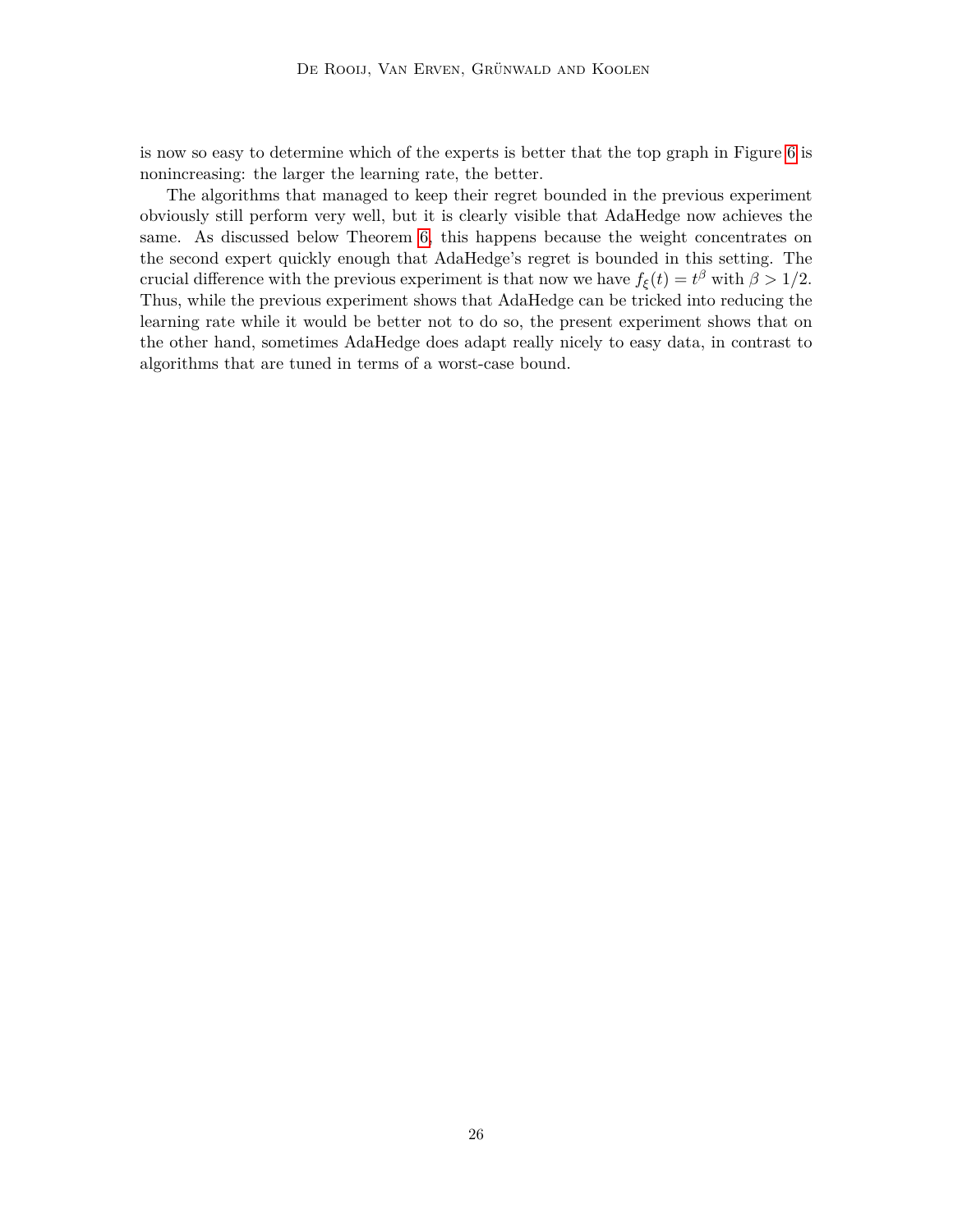

<span id="page-27-0"></span>Figure 3: Hedge regret for Experiment 1 (FTL worst-case)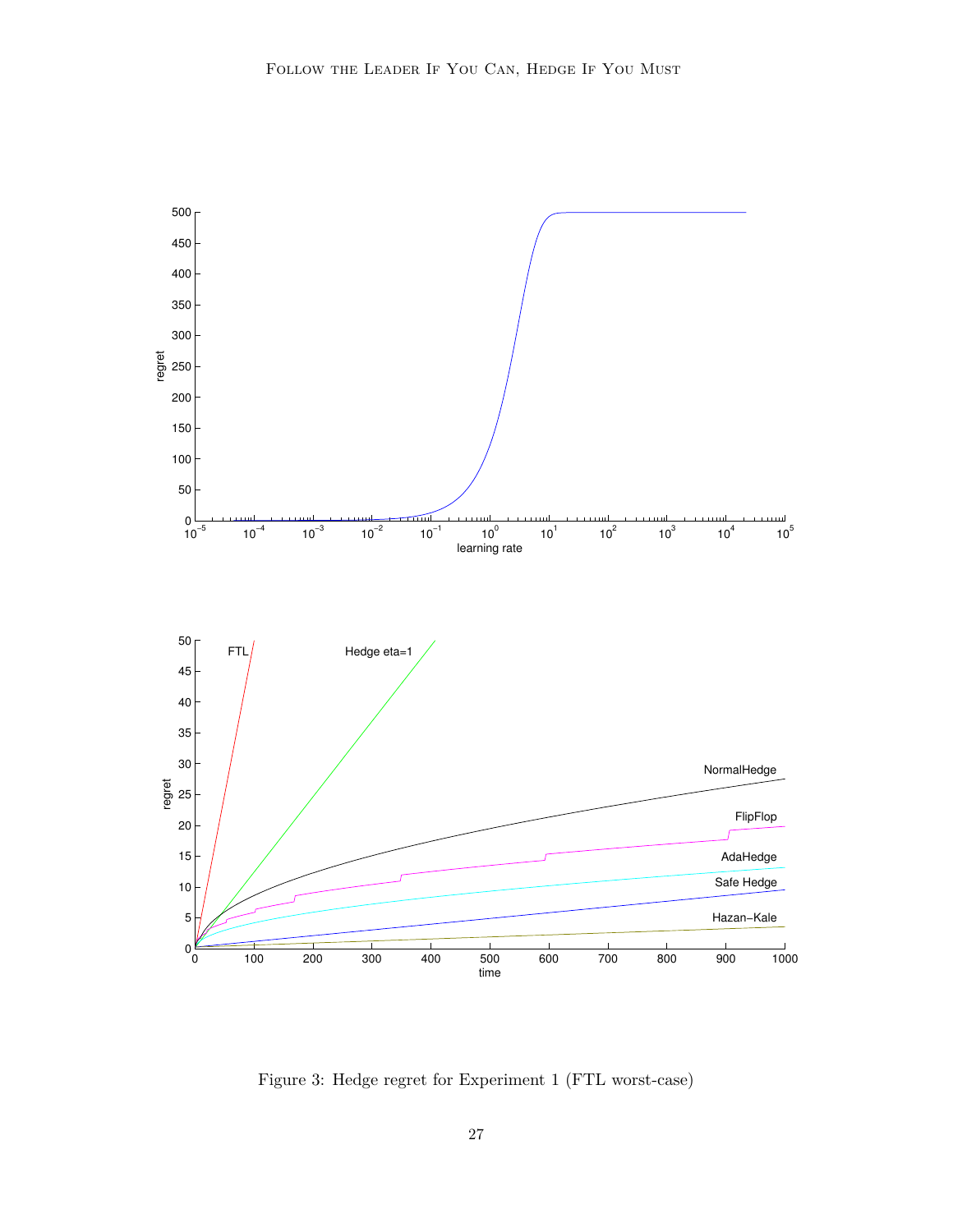

<span id="page-28-0"></span>Figure 4: Hedge regret for Experiment 2 (FTL best-case)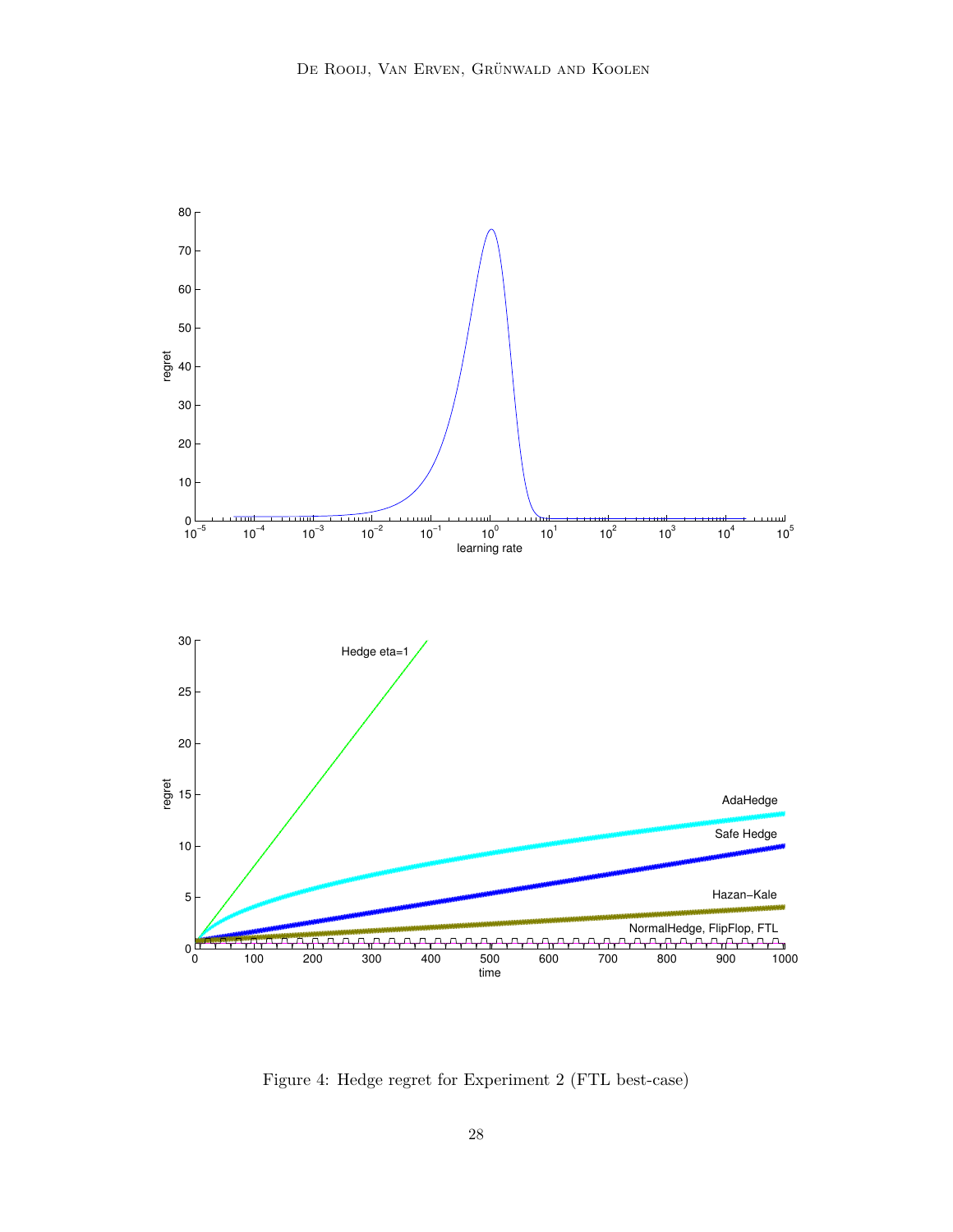

<span id="page-29-0"></span>Figure 5: Hedge regret for Experiment 3 (weights do not concentrate in AdaHedge)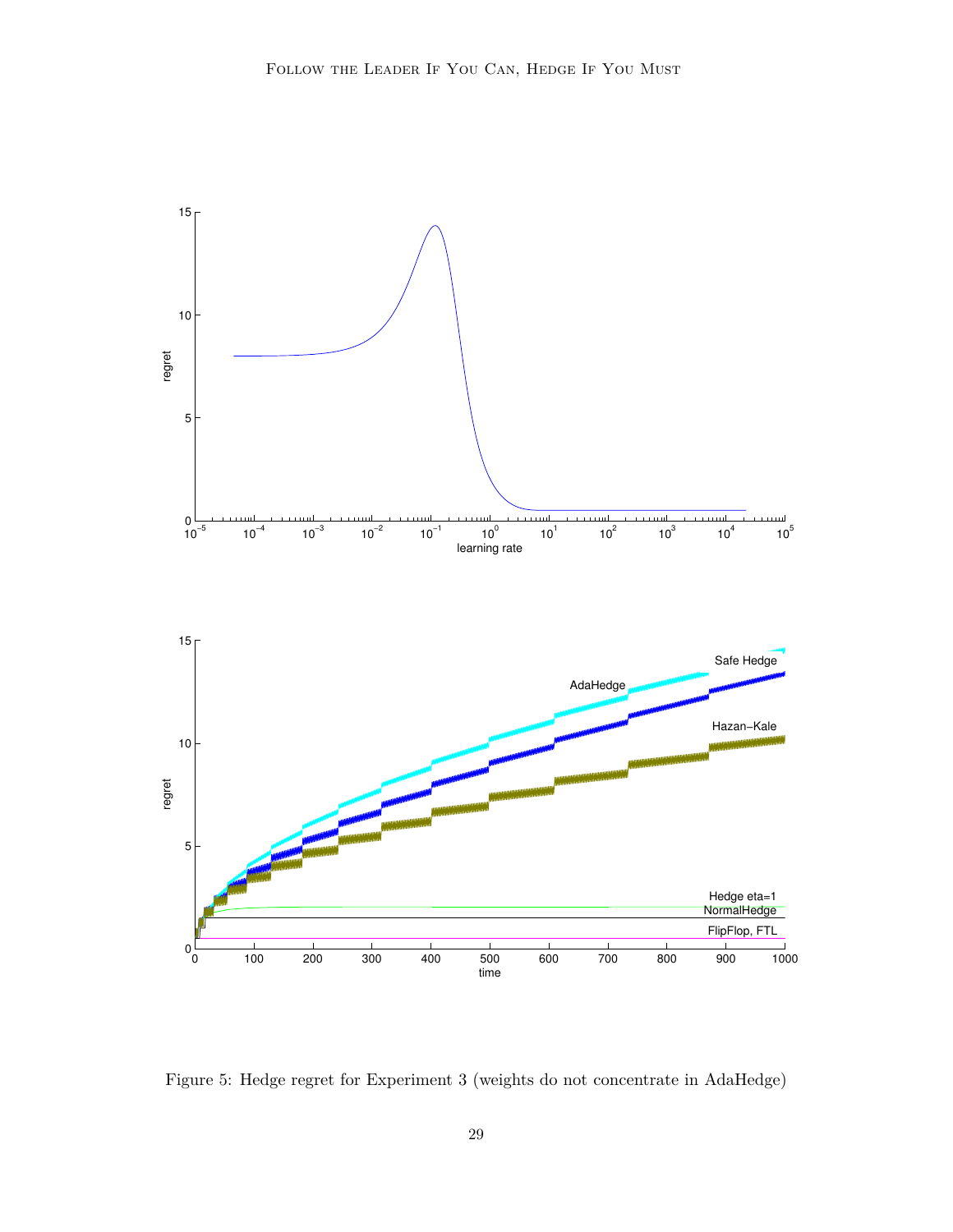

<span id="page-30-0"></span>Figure 6: Hedge regret for Experiment 4 (weights do concentrate in AdaHedge)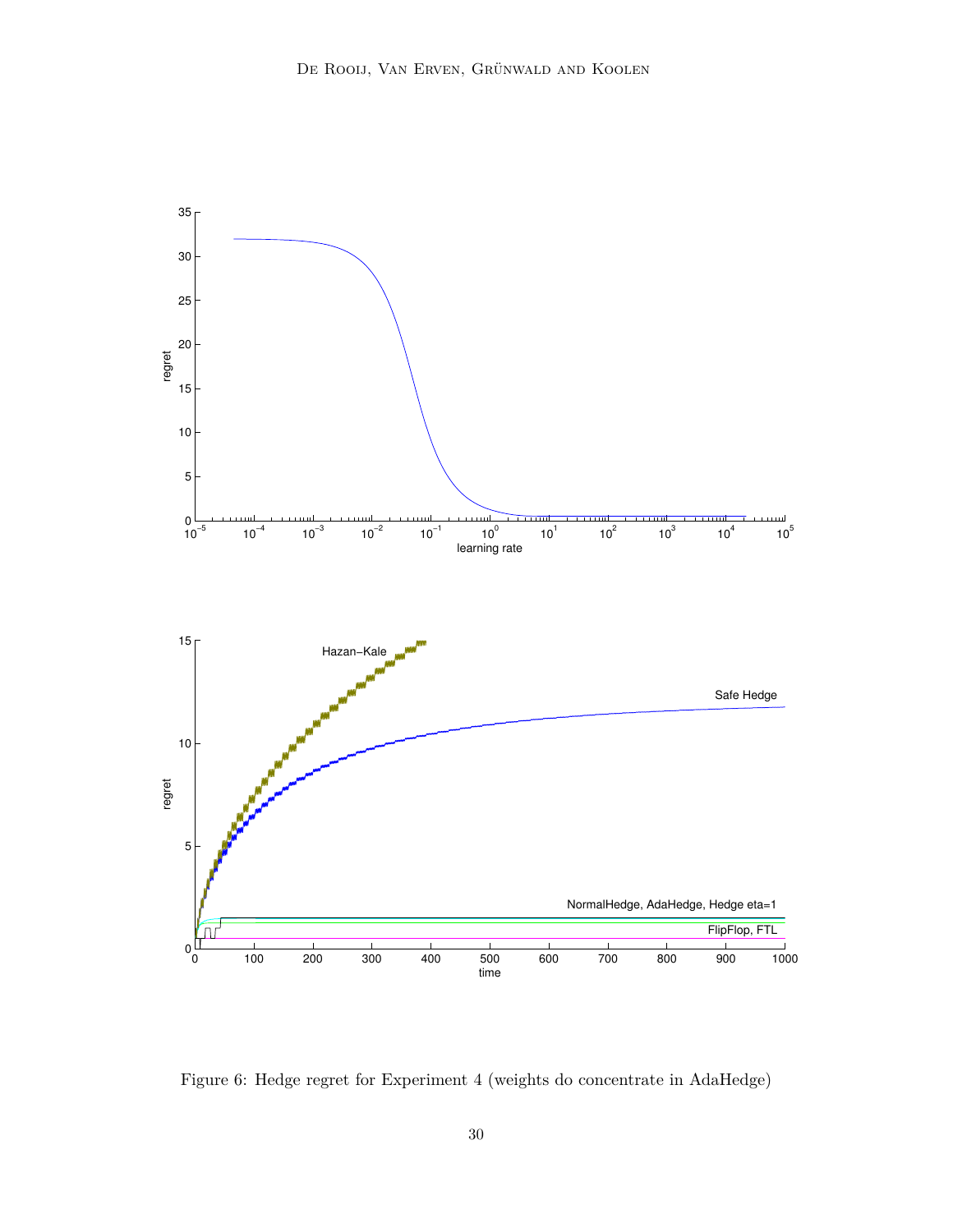# <span id="page-31-0"></span>**6. Discussion and Conclusion**

The main contributions of this work are twofold. First, we develop a new hedging algorithm called AdaHedge. The analysis simplifies existing results and we obtain improved bounds (Theorems [6](#page-11-0) and [8\)](#page-12-0). Moreover, AdaHedge is "fundamental" in the sense that its weights are invariant under translation and scaling of the losses (Section [4\)](#page-21-0) and its bounds are "timeless" in the sense that they do not degenerate when rounds are inserted in which all experts incur the same loss. Second, we explain in detail why it is difficult to tune the learning rate such that good performance is obtained both for easy and for hard data, and we address the issue by developing the FlipFlop algorithm. FlipFlop never performs much worse than the Follow-the-Leader strategy, which works very well on easy data (Lemma [10\)](#page-15-0), but it also retains a worst-case bound similar to the bound for AdaHedge (Theorem [15\)](#page-20-0). As such, this work may be seen as solving a special case of a more general question: can we compete with Hedge for any fixed learning rate? We will now briefly discuss this question and then place our work in a broader context, which provides an ambitious agenda for future work.

## <span id="page-31-1"></span>**6.1 General Question: Competing with Hedge for any fixed learning rate**

Up to multiplicative constants, FlipFlop is at least as good as FTL and as (the bound for) AdaHedge. These two algorithms represent two extremes of choosing the learning rate *η<sup>t</sup>* in Hedge: FTL takes  $\eta_t = \infty$  to exploit easy data, whereas AdaHedge decreases  $\eta_t$  with *t* to protect against the worst case. It is now natural to ask whether we can design a "Universal Hedge" algorithm that can compete with Hedge with any fixed learning rate  $\eta \in (0,\infty]$ . That is, for all *T*, the regret up to time *T* of Universal Hedge should be within a constant factor *C* of the regret incurred by Hedge run with the fixed  $\hat{\eta}$  that minimizes the Hedge loss  $H^{(\hat{\eta})}$ . This appears to be a difficult question, and maybe such an algorithm does not even exist. Yet, even partial results (such as an algorithm that competes with  $\eta \in [\sqrt{\ln(K)/(S^2T)}, \infty]$  or with a factor *C* that increases slowly, say, logarithmically, in *T*) would already be of significant interest.

In this regard, it is interesting to note that, in practice, the learning rates chosen by sophisticated versions of Hedge do not always perform very well; higher learning rates often do better. This is noted by [Devaine et al.](#page-33-7) [\(2012\)](#page-33-7), who resolve the issue by adapting the learning rate sequentially in an ad-hoc fashion, which works well in their application, but for which they can provide no guarantees. A Universal Hedge algorithm would adapt to the learning rate that is optimal with hindsight. FlipFlop is a first step in this direction. Indeed, it already has some of the properties of such an ideal algorithm: under some conditions we can show that if Hedge achieves bounded regret using *any* learning rate, then FTL, and therefore FlipFlop, also achieves bounded regret:

**Theorem 18** *Fix any*  $\eta > 0$ *. For*  $K = 2$  *experts with losses in*  $\{0, 1\}$  *we have* 

<span id="page-31-2"></span>
$$
\mathcal{R}^{(\eta)}
$$
 is bounded  $\Rightarrow$   $\mathcal{R}^{\text{ftl}}$  is bounded  $\Rightarrow$   $\mathcal{R}^{\text{ff}}$  is bounded.

The proof is in Appendix [B.](#page-35-2) While the second implication remains valid for more experts and other losses, we currently do not know if the first implication continues to hold as well.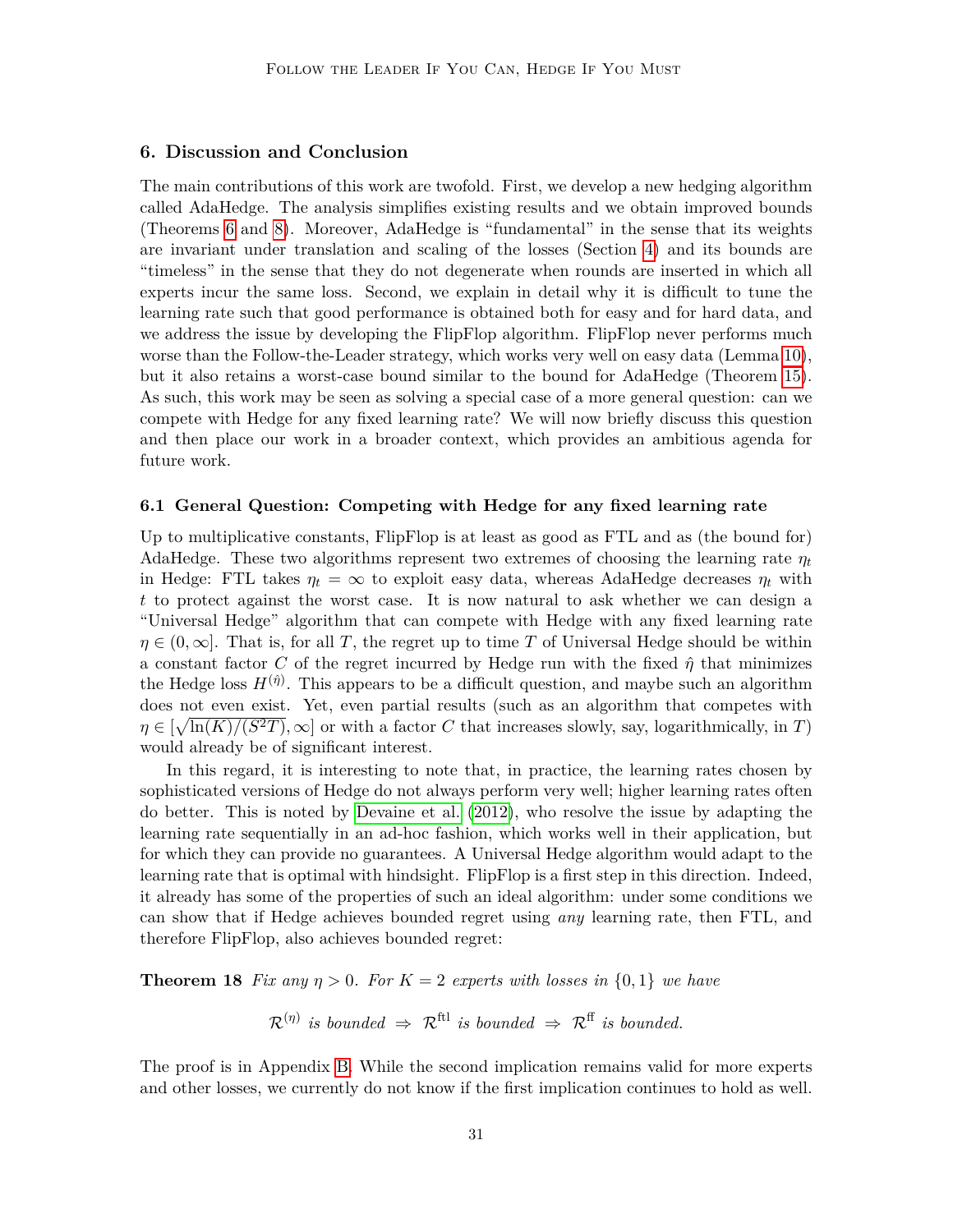# <span id="page-32-0"></span>**6.2 The Big Picture**

Broadly speaking, a "learning rate" is any single scalar parameter controlling the relative weight of the data and a prior regularization term in a learning task. Such learning rates pop up in batch settings as diverse as *L*1*/L*2-regularized regression such as Lasso and Ridge, standard Bayesian nonparametric and PAC-Bayesian inference [\(Zhang, 2006;](#page-35-3) [Audibert, 2004;](#page-33-10) Catoni,  $2007$ , and —as in this paper— in sequential prediction. All the applications just mentioned can formally be seen as variants of Bayesian inference — Bayesian MAP in Lasso and Ridge, randomized drawing from the posterior ("Gibbs sampling") in the PAC-Bayesian setting and in the Hedge setting. Moreover, in each of these applications, selecting the appropriate learning rate is nontrivial: simply adding the learning rate as another parameter and putting a Bayesian prior on it can lead to very bad results [\(Grünwald and Langford,](#page-34-11) [2007\)](#page-34-11). An ideal method for adapting the learning rate would work in all such applications. In addition to the FlipFlop algorithm described here, we currently have methods that are guaranteed to work for several PAC-Bayesian style stochastic settings [\(Grünwald, 2011,](#page-34-7) [2012\)](#page-34-8). It is encouraging that all these methods are based on the same, apparently fundamental, quantity, the *mixability gap* as defined before Lemma [1:](#page-6-2) they all employ different techniques to ensure a learning rate under which the posterior is concentrated and hence the mixability gap is small. This gives some hope that the approach can be taken even further. To give but one example, the "Safe Bayesian" method of [Grünwald](#page-34-8) [\(2012\)](#page-34-8) uses essentially the same technique as [Devaine et al. \(2012\)](#page-33-7), with an additional online-to-batch conversion step. [Grünwald \(2012\)](#page-34-8) proves that this approach adapts to the optimal learning rate in an i.i.d. stochastic setting with arbitrary (countably or uncountably infinite) sets of "experts" (predictors); in contrast, AdaHedge and FlipFlop in the form presented in this paper are suitable for a worst-case setting with a finite set of experts. This raises, of course, the question of whether either the Safe Bayesian method can be extended to the worst-case setting (which would imply formal guarantees for the method of [Devaine et al. \(2012\)](#page-33-7)), or the FlipFlop algorithm can be extended to the setting with infinitely many experts.

Thus, we have two major, interrelated questions for future work: first, as explained in Section [6.1,](#page-31-1) we would like to be able to compete with all  $\eta$  in some set that contains a whole range rather than just two values. Second, we would like to compete with the best *η* in a setting with a countably infinite or even uncountable number of experts equipped with an arbitrary prior distribution.

A third question for future work is whether our methods can be extended beyond the standard worst-case Hedge setting and the stochastic i.i.d. setting. A particularly intriguing (and, as initial research suggests, nontrivial) question is whether AdaHedge and FlipFlop can be adapted to settings with limited feedback such as the adversarial *bandit setting* [\(Cesa-Bianchi and Lugosi, 2006\)](#page-33-2). We would also like to extend our approach to the Hedgebased strategies for combinatorial decision domains like *Component Hedge* by [Koolen et al.](#page-34-12) [\(2010\)](#page-34-12), and for matrix-valued predictions like those by [Tsuda et al.](#page-34-13) [\(2005\)](#page-34-13).

# **Acknowledgments**

We would like to thank Wojciech Kotłowski, Gilles Stoltz and two anonymous referees for critical feedback. This work was supported in part by the IST Programme of the European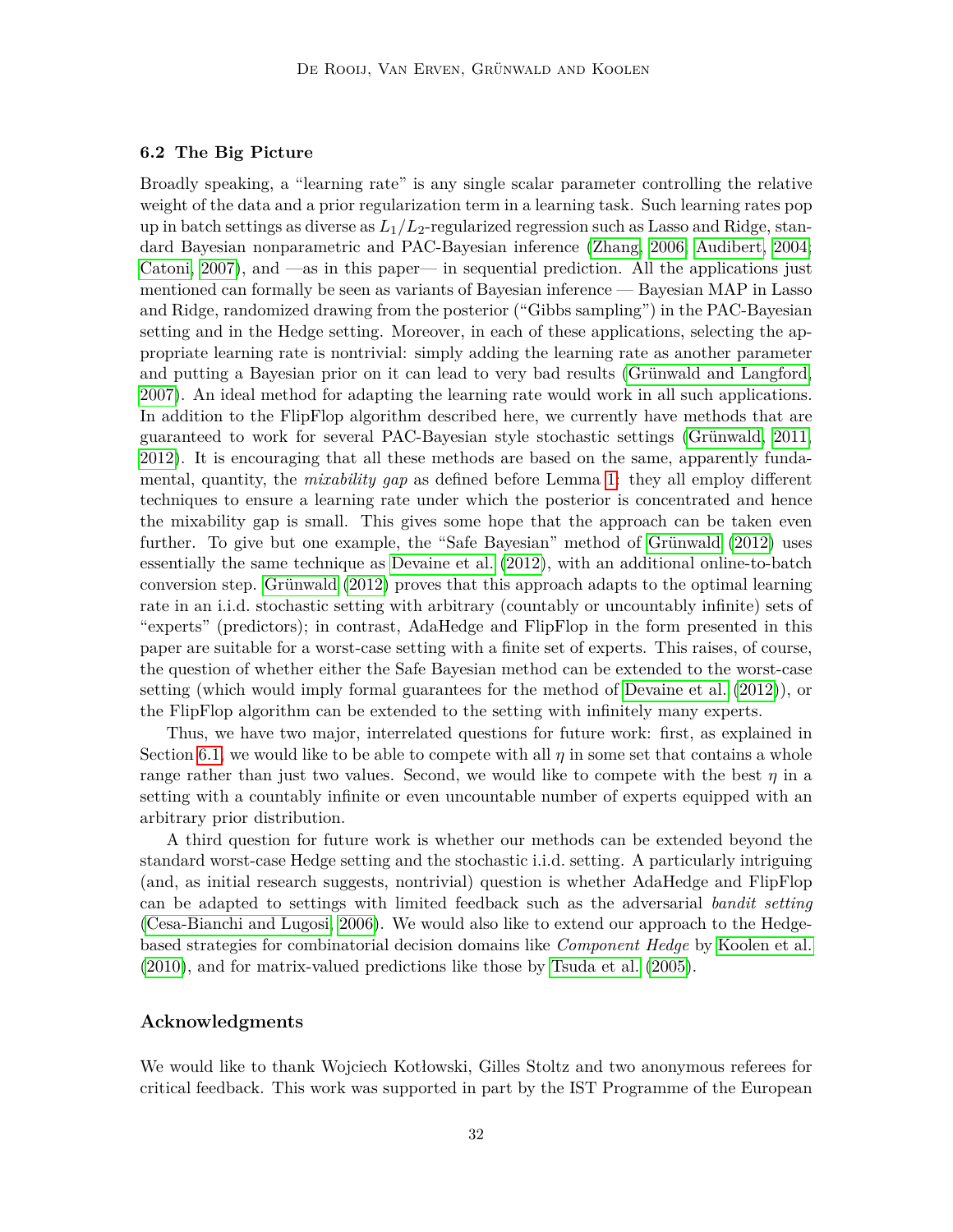Community, under the PASCAL Network of Excellence, IST-2002-506778 and by NWO Rubicon grants 680-50-1010 and 680-50-1112.

# **References**

- <span id="page-33-10"></span>Jean-Yves Audibert. *PAC-Bayesian statistical learning theory*. PhD thesis, Université Paris VI, 2004.
- <span id="page-33-5"></span>Peter Auer, Nicolò Cesa-Bianchi, and Claudio Gentile. Adaptive and self-confident on-line learning algorithms. *Journal of Computer and System Sciences*, 64:48–75, 2002.
- <span id="page-33-11"></span>Olivier Catoni. *PAC-Bayesian Supervised Classification*. Lecture Notes-Monograph Series. IMS, 2007.
- <span id="page-33-2"></span>Nicolò Cesa-Bianchi and Gábor Lugosi. *Prediction, learning, and games*. Cambridge University Press, 2006.
- <span id="page-33-4"></span>Nicolò Cesa-Bianchi, Yoav Freund, David Haussler, David P. Helmbold, Robert E. Schapire, and Manfred K. Warmuth. How to use expert advice. *Journal of the ACM*, 44(3):427–485, 1997.
- <span id="page-33-0"></span>Nicolò Cesa-Bianchi, Yishay Mansour, and Gilles Stoltz. Improved second-order bounds for prediction with expert advice. *Machine Learning*, 66(2/3):321–352, 2007.
- <span id="page-33-8"></span>Kamalika Chaudhuri, Yoav Freund, and Daniel Hsu. A parameter-free hedging algorithm. In *Advances in Neural Information Processing Systems 22 (NIPS 2009)*, pages 297–305, 2009.
- <span id="page-33-9"></span>Alexey V. Chernov and Vladimir Vovk. Prediction with advice of unknown number of experts. In Peter Grünwald and Peter Spirtes, editors, *UAI*, pages 117–125. AUAI Press, 2010.
- <span id="page-33-7"></span>Marie Devaine, Pierre Gaillard, Yannig Goude, and Gilles Stoltz. Forecasting electricity consumption by aggregating specialized experts; a review of the sequential aggregation of specialized experts, with an application to Slovakian and French country-wide one-dayahead (half-)hourly predictions. *Machine Learning*, 2012. To appear.
- <span id="page-33-1"></span>Yoav Freund and Robert E. Schapire. A decision-theoretic generalization of on-line learning and an application to boosting. *Journal of Computer and System Sciences*, 55:119–139, 1997.
- <span id="page-33-3"></span>Yoav Freund and Robert E. Schapire. Adaptive game playing using multiplicative weights. *Games and Economic Behavior*, 29:79–103, 1999.
- <span id="page-33-6"></span>Sébastien Gerchinovitz. *Prédiction de suites individuelles et cadre statistique classique: étude de quelques liens autour de la régression parcimonieuse et des techniques d'agrégation*. PhD thesis, Université Paris-Sud, 2011.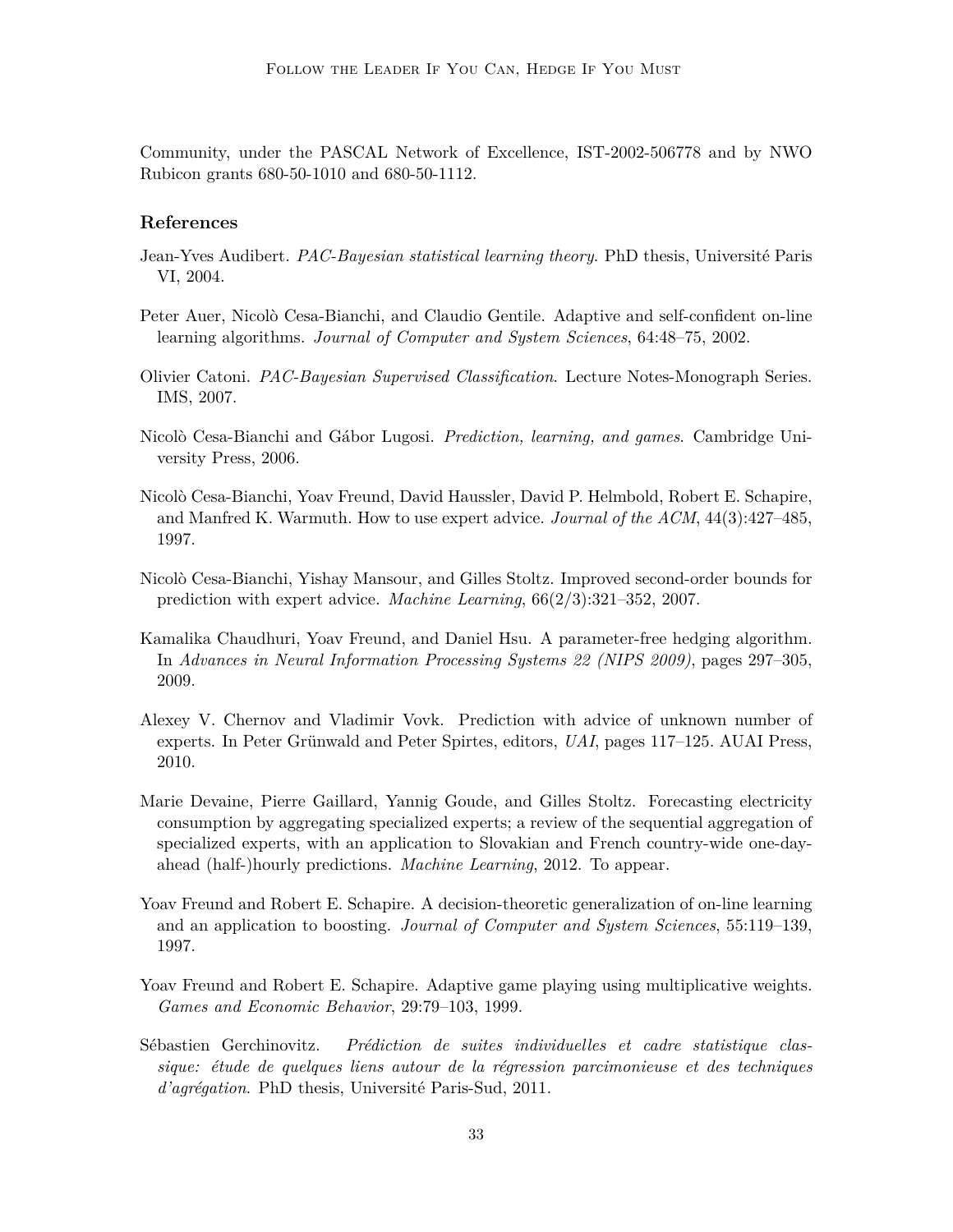- <span id="page-34-7"></span>Peter Grünwald. Safe learning: bridging the gap between Bayes, MDL and statistical learning theory via empirical convexity. In *Proceedings of the 24th International Conference on Learning Theory (COLT 2011)*, pages 551–573, 2011.
- <span id="page-34-8"></span>Peter Grünwald. The safe Bayesian: learning the learning rate via the mixability gap. In *Proceedings of the 23rd International Conference on Algorithmic Learning Theory (ALT 2012)*, 2012.
- <span id="page-34-11"></span>Peter Grünwald and John Langford. Suboptimal behavior of Bayes and MDL in classification under misspecification. *Machine Learning*, 66(2-3):119–149, 2007. DOI 10.1007/s10994-007-0716-7.
- <span id="page-34-4"></span>László Györfi and György Ottucsák. Sequential prediction of unbounded stationary time series. *IEEE Transactions on Information Theory*, 53(5):1866–1872, 2007.
- <span id="page-34-2"></span>Elad Hazan and Satyen Kale. Extracting certainty from uncertainty: Regret bounded by variation in costs. In *Proceedings of the 21st Annual Conference on Learning Theory (COLT)*, pages 57–67, 2008.
- <span id="page-34-6"></span>Marcus Hutter and Jan Poland. Adaptive online prediction by following the perturbed leader. *Journal of Machine Learning Research*, 6:639–660, 2005.
- <span id="page-34-5"></span>Adam Kalai and Santosh Vempala. Efficient algorithms for online decision. In *Proceedings of the 16st Annual Conference on Learning Theory (COLT)*, pages 506–521, 2003.
- <span id="page-34-10"></span>Yuri Kalnishkan and Michael V. Vyugin. The weak aggregating algorithm and weak mixability. In *Proceedings of the 18th Annual Conference on Learning Theory (COLT)*, pages 188–203, 2005.
- <span id="page-34-12"></span>Wouter M. Koolen, Manfred K. Warmuth, and Jyrki Kivinen. Hedging structured concepts. In A.T. Kalai and M. Mohri, editors, *Proceedings of the 23rd Annual Conference on Learning Theory (COLT 2010)*, pages 93–105, 2010.
- <span id="page-34-0"></span>Nick Littlestone and Manfred K. Warmuth. The weighted majority algorithm. *Information and Computation*, 108(2):212–261, 1994.
- <span id="page-34-13"></span>Koji Tsuda, Gunnar Rätsch, and Manfred K. Warmuth. Matrix exponentiated gradient updates for on-line learning and bregman projection. *Journal of Machine Learning Research*, 6:995–1018, 2005.
- <span id="page-34-3"></span>Tim van Erven, Peter Grünwald, Wouter M. Koolen, and Steven de Rooij. Adaptive hedge. In *Advances in Neural Information Processing Systems 24 (NIPS 2011)*, pages 1656–1664, 2011.
- <span id="page-34-1"></span>Vladimir Vovk. A game of prediction with expert advice. *Journal of Computer and System Sciences*, 56(2):153–173, 1998.
- <span id="page-34-9"></span>Vladimir Vovk. Competitive on-line statistics. *International Statistical Review*, 69(2):213– 248, 2001.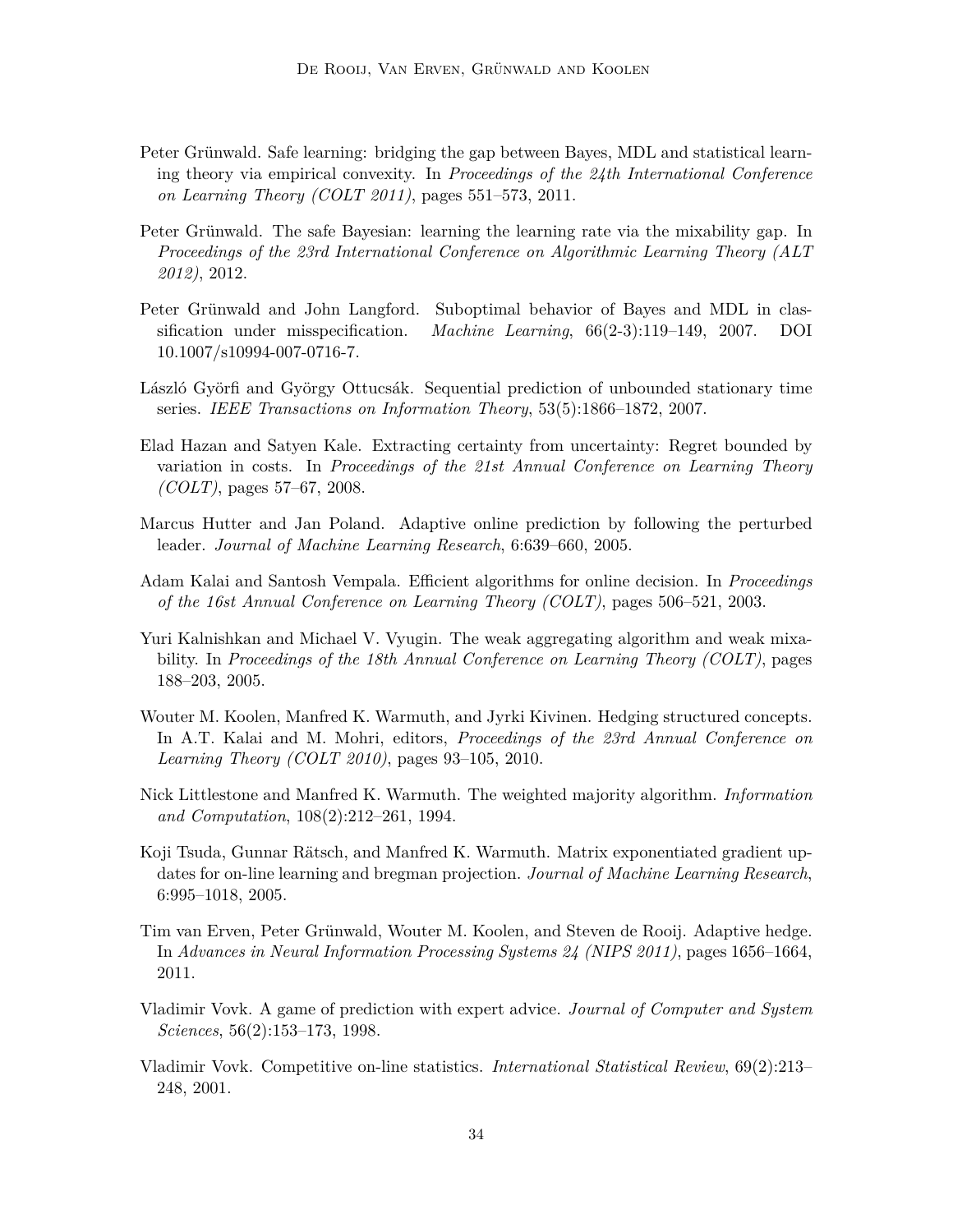<span id="page-35-0"></span>Vladimir Vovk, Akimichi Takemura, and Glenn Shafer. Defensive forecasting. In *Proceedings of AISTATS 2005*, 2005. Archive version available at <http://www.vovk.net/df>.

<span id="page-35-3"></span>Tong Zhang. Information theoretical upper and lower bounds for statistical estimation. *IEEE Transactions on Information Theory*, 52(4):1307–1321, 2006.

# <span id="page-35-1"></span>**Appendix A. Proof of Lemma [1](#page-6-2)**

The result for  $\eta = \infty$  follows from  $\eta < \infty$  as a limiting case, so we may assume without loss of generality that  $\eta < \infty$ . Then  $m_t \leq h_t$  is obtained by using Jensen's inequality to move the logarithm inside the expectation, and  $m_t \geq \ell_t^-$  and  $h_t \leq \ell_t^+$  follow by bounding all losses by their minimal and maximal values, respectively. The next two items are analogues of similar basic results in Bayesian probability. Item [2](#page-6-7) generalizes the chain rule of probability  $Pr(x_1, ..., x_T) = \prod_{t=1}^T Pr(x_t | x_1, ..., x_{t-1})$ :

$$
M=-\frac{1}{\eta}\ln\prod_{t=1}^T\frac{\boldsymbol{w}_1\cdot e^{-\eta\boldsymbol{L}_t}}{\boldsymbol{w}_1\cdot e^{-\eta\boldsymbol{L}_{t-1}}}=-\frac{1}{\eta}\ln(\boldsymbol{w}_1\cdot e^{-\eta\boldsymbol{L}}).
$$

For the third item, use item [2](#page-6-7) to write

$$
M = -\frac{1}{\eta} \ln \left( \sum_{k} w_{1,k} e^{-\eta L_{T,k}} \right).
$$

The lower bound is obtained by bounding all  $L_{T,k}$  from below by  $L^*$ ; for the upper bound we drop all terms in the sum except for the term corresponding to the best expert and use  $w_{1,k} = 1/K$ .

For the last item, let  $0 < \eta < \gamma$  be any two learning rates. Then Jensen's inequality gives

$$
-\frac{1}{\eta}\ln w_1 \cdot e^{-\eta L} = -\frac{1}{\eta}\ln w_1 \cdot \left(e^{-\gamma L}\right)^{\eta/\gamma} \geq -\frac{1}{\eta}\ln\left(w_1 \cdot e^{-\gamma L}\right)^{\eta/\gamma} = -\frac{1}{\gamma}\ln w_1 \cdot e^{-\gamma L}.
$$

This completes the proof.

# <span id="page-35-2"></span>**Appendix B. Proof of Theorem [18](#page-31-2)**

The second implication follows from Theorem [15,](#page-20-0) so we only need to prove the first implication. To this end, consider any infinite sequence of losses on which FTL has unbounded regret. We will argue that Hedge with fixed  $\eta$  must have unbounded regret as well.

Our argument is based on finding an infinite subsequence of the losses on which (a) the regret for Hedge with fixed  $\eta$  is at most as large as on the original sequence of losses; and (b) the regret for Hedge is infinite.

To construct this subsequence, first remove all trials *t* such that  $\ell_{t,1} = \ell_{t,2}$  (that is, both experts suffer the same loss), as these trials do not change the regret of either FTL or Hedge, nor their behaviour on any of the other rounds.

Next, we will selectively remove certain local extrema. We call a pair of two consecutive trials  $(t, t+1)$  a *local extremum* if the losses in these trials are opposite: either  $\ell_t = (0, 1)$